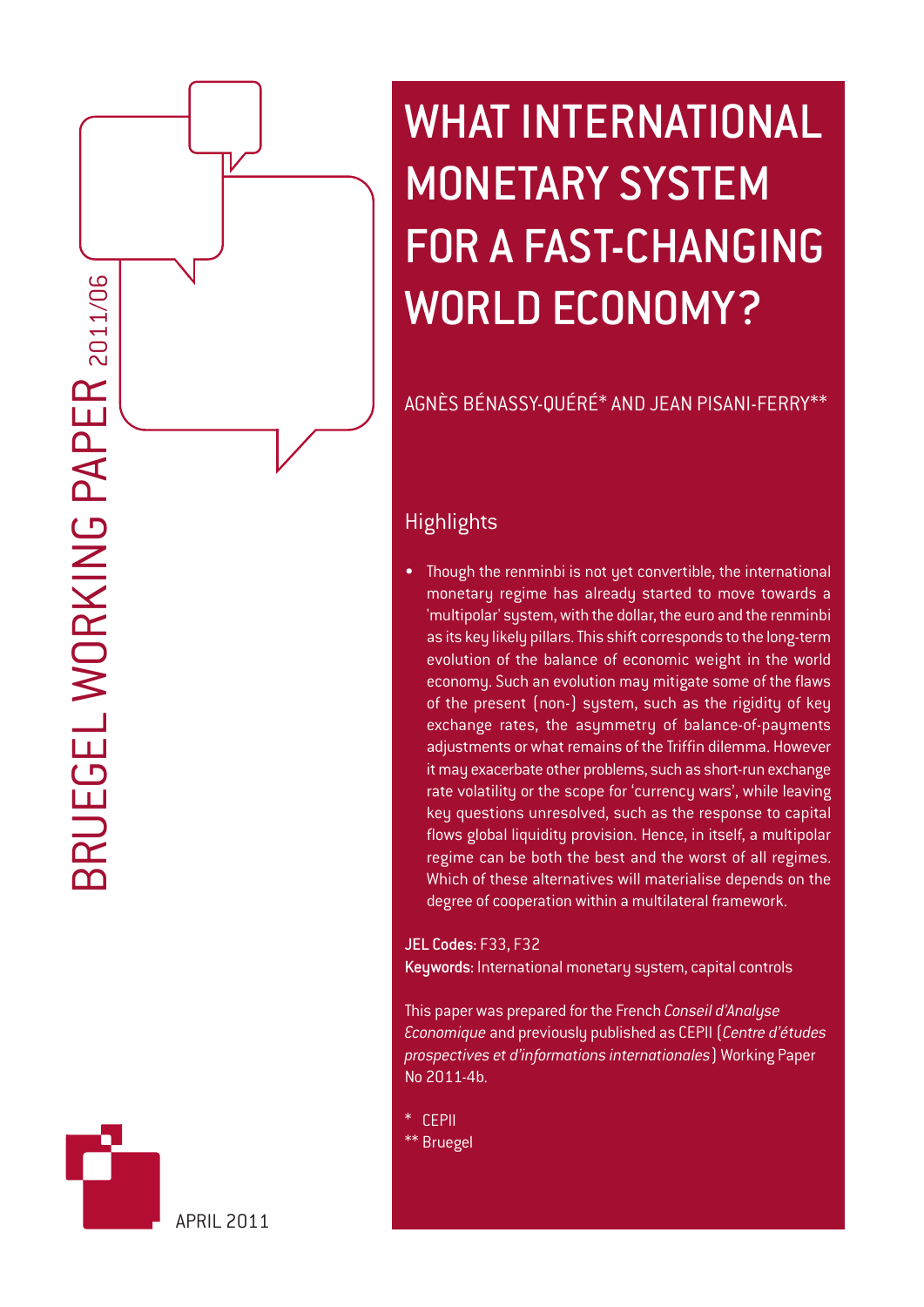# TABLE OF CONTENTS

| 1.   |  |  |  |  |
|------|--|--|--|--|
| 1.1. |  |  |  |  |
| 1.2. |  |  |  |  |
| 2.   |  |  |  |  |
| 2.1. |  |  |  |  |
| 2.2. |  |  |  |  |
| 2.3. |  |  |  |  |
| 2.4. |  |  |  |  |
| 3.   |  |  |  |  |
| 3.1. |  |  |  |  |
| 3.2. |  |  |  |  |
| 3.3. |  |  |  |  |
| 3.4. |  |  |  |  |
|      |  |  |  |  |
|      |  |  |  |  |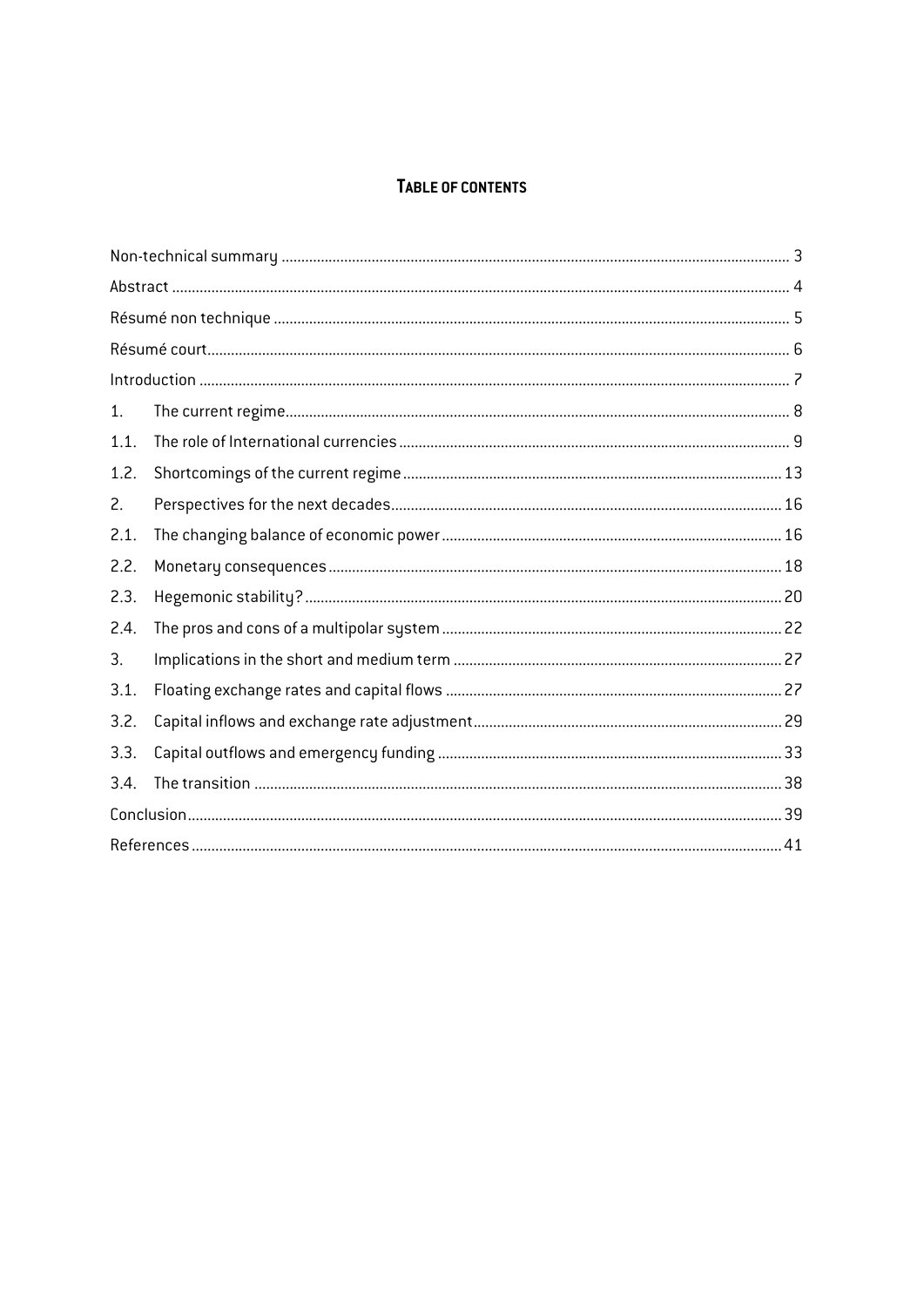#### **WHAT INTERNATIONAL MONETARY SYSTEM FOR A FAST-CHANGING WORLD ECONOMY?**

#### **NON-TECHNICAL SUMMARY**

After two decades out of the spotlight, the reform of the international monetary system is once again on the international policy agenda. Looking beyond the system's possible responsibilities in the crisis, exchange-rate disagreements, unprecedented reserve accumulation and the difficulties in coping with volatile capital flows in certain countries can all explain this renewed interest in international discussions.

The current international monetary regime is a hybrid on that involves asymmetries between the countries in a floating exchange rate regime and the countries whose currency is pegged to the US dollar and, as well as between the US, whose currency retains dominant status, and the other participating countries. Its shortcomings are often pointed out, but it has worked remarkably well during the global crisis of 2008-2009.

Though the renminbi is not yet convertible, the international monetary regime has already started to move towards a 'multipolar' system, with the dollar, the Chinese currency and the euro as its key likely pillars. This shift corresponds to the long-term evolution of the balance of economic weight in the world economy. Such an evolution may mitigate some flaws of the present (non-) system, such as the rigidity of key exchange rates, the asymmetry of balance-of-payments adjustments or what remains of the Triffin dilemma. However it may exacerbate other problems, such as short-run exchange rate volatility or the scope for 'currency wars', while leaving key questions unresolved, such as the response to capital flows global liquidity provision. Hence, in itself, a multipolar regime can be both the best and the worst of all regimes. Which of these alternatives will materialise depends on the degree of cooperation within a multilateral framework.

The international community should already start preparing for the evolution of the international monetary system, by creating a favourable environment for the flexibility of exchange rates (whilst still allowing for regional agreements) and the harmonious internationalisation of the renminbi and, possibly, the euro. To this end, it would be necessary to extend the IMF's mandate to include surveillance of the financial account, to agree on a "code of conduct" to guide the use of capital control instruments, to strengthen liquidity-supplying facilities for use in times of crisis, and to put in place genuine coordination between the key central banks for managing global liquidity.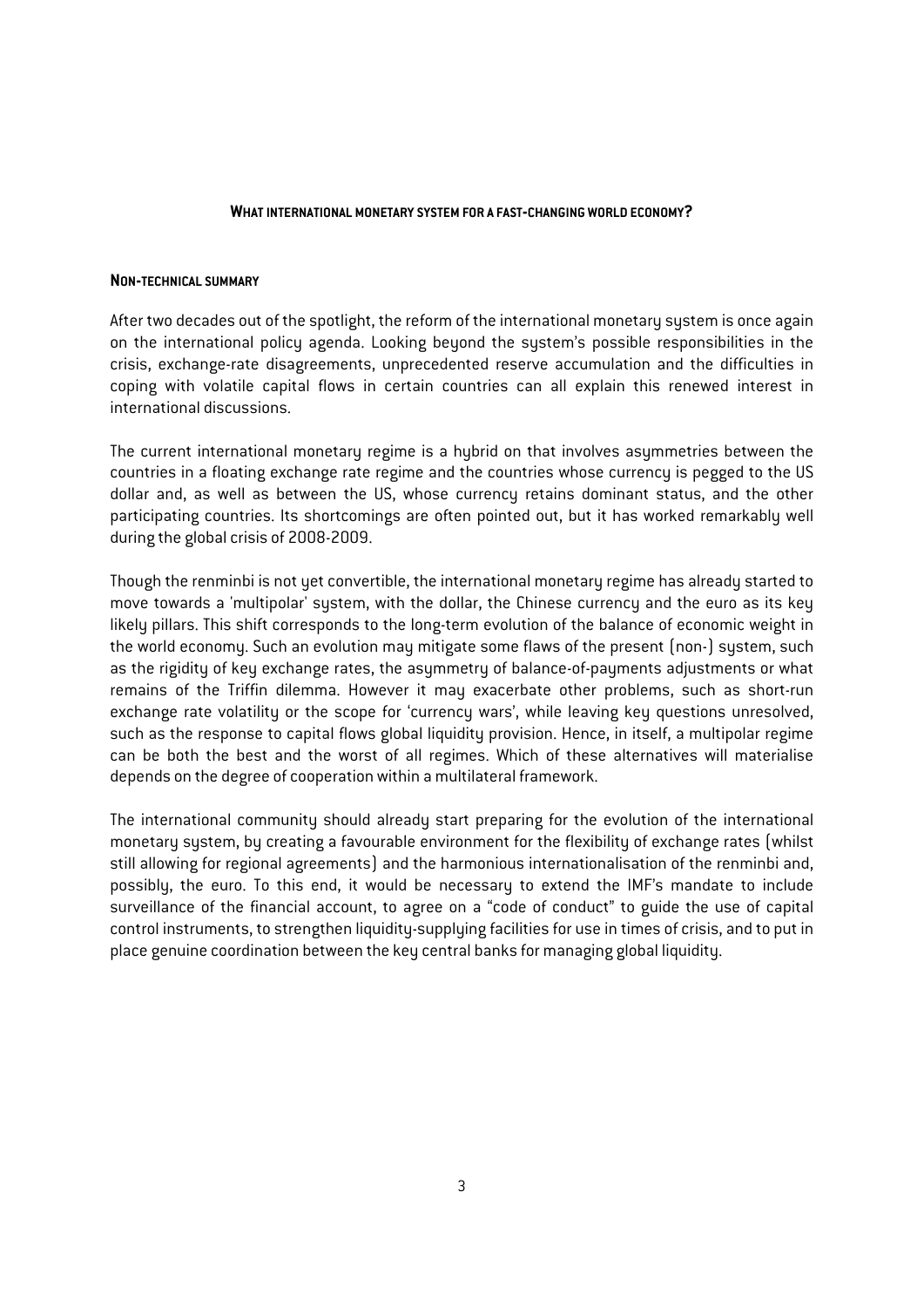#### **ABSTRACT**

Though the renminbi is not yet convertible, the international monetary regime has already started to move towards a 'multipolar' system, with the dollar, the Chinese currency and the euro as its key likely pillars. This shift corresponds to the long-term evolution of the balance of economic weight in the world economy. Such an evolution may mitigate some flaws of the present (non-) system, such as the rigidity of key exchange rates, the asymmetry of balance-of-payments adjustments or what remains of the Triffin dilemma. However it may exacerbate other problems, such as short-run exchange rate volatility or the scope for 'currency wars', while leaving key questions unresolved, such as the response to capital flows global liquidity provision. Hence, in itself, a multipolar regime can be both the best and the worst of all regimes. Which of these alternatives will materialise depends on the degree of cooperation within a multilateral framework.

*JEL Classification*: F33, F32. *Key Words*: International monetary system, capital controls.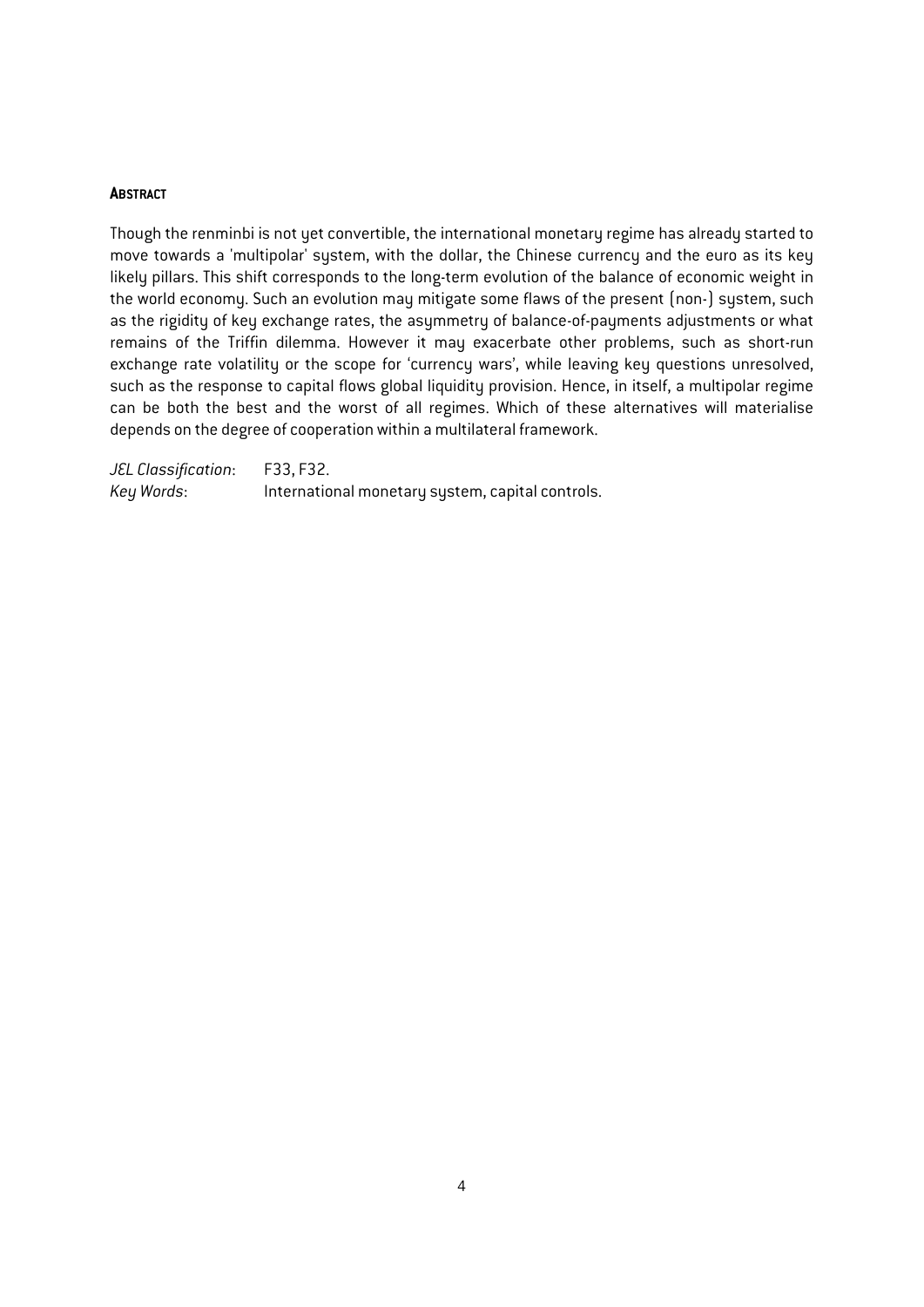#### **QUEL SYSTÈME MONÉTAIRE INTERNATIONAL POUR UNE ÉCONOMIE MONDIALE EN MUTATION RAPIDE ?**

#### **RÉSUMÉ NON TECHNIQUE**

Après trois décennies d'éclipse, la réforme du système monétaire international figure de nouveau à l'ordre du jour des discussions internationales. Au-delà des controverses sur sa responsabilité dans la genèse de la crise, les différends sur les changes, l'ampleur sans précédent de l'accumulation des réserves, et les difficultés des pays aux prises avec la volatilité des mouvements de capitaux expliquent cette actualité.

Le système monétaire international est aujourd'hui un régime hybride avec une forte asymétrie entre, d'une part, les économies en régime de change flottant et d'autre part, celles en régime de change fixe principalement par rapport au dollar des Etats-Unis ; mais aussi entre les Etats-Unis, qui conservent un statut particulier, et tous les autres pays. Si ses multiples défauts sont régulièrement rappelés, il faut reconnaître que ce sustème s'est bien comporté durant la crise de 2008-2009.

Bien que le RMB ne soit pas encore convertible, le régime monétaire international a entamé une transition vers un système plus « multipolaire », dont les piliers pourraient, à terme, être le dollar, le renminbi et l'euro. Cette évolution ne fait qu'accompagner celle des poids respectifs des différents pays et zones dans l'économie mondiale. Elle pourrait gommer certaines imperfections du (non) système monétaire international actuel, comme la rigidité de certains taux de change clés, l'asymétrie des ajustements de balances de paiements ou ce qui demeure du dilemme de Triffin. Elle pourrait cependant exacerber d'autres défauts du système monétaire actuel, tels que la volatilité des taux de change ou le risque de « guerres des monnaies ». Enfin, certaines questions, comme la fourniture de liquidité internationale, resteraient irrésolues. Ainsi, un régime multipolaire peut s'avérer le meilleur comme le pire des systèmes, selon le degré de flexibilité des taux de change qui l'accompagne et selon le degré de coordination multilatérale.

La communauté internationale devrait donc dès aujourd'hui se préparer à l'évolution du système monétaire international en créant des conditions favorables à la flexibilité des taux de change (ce qui n'exclut pas des accords monétaires régionaux) et à une internationalisation harmonieuse du renminbi et, éventuellement, de l'euro. Pour ce faire, il serait nécessaire d'étendre le mandat du FMI à la surveillance du compte financier, de mettre en place un code de conduite sur l'usage des interventions de change et des contrôles de capitaux, de renforcer les dispositifs de fourniture de liquidité en cas de crise et de mettre en place une coordination des banques centrales clés pour la gestion de la liquidité mondiale.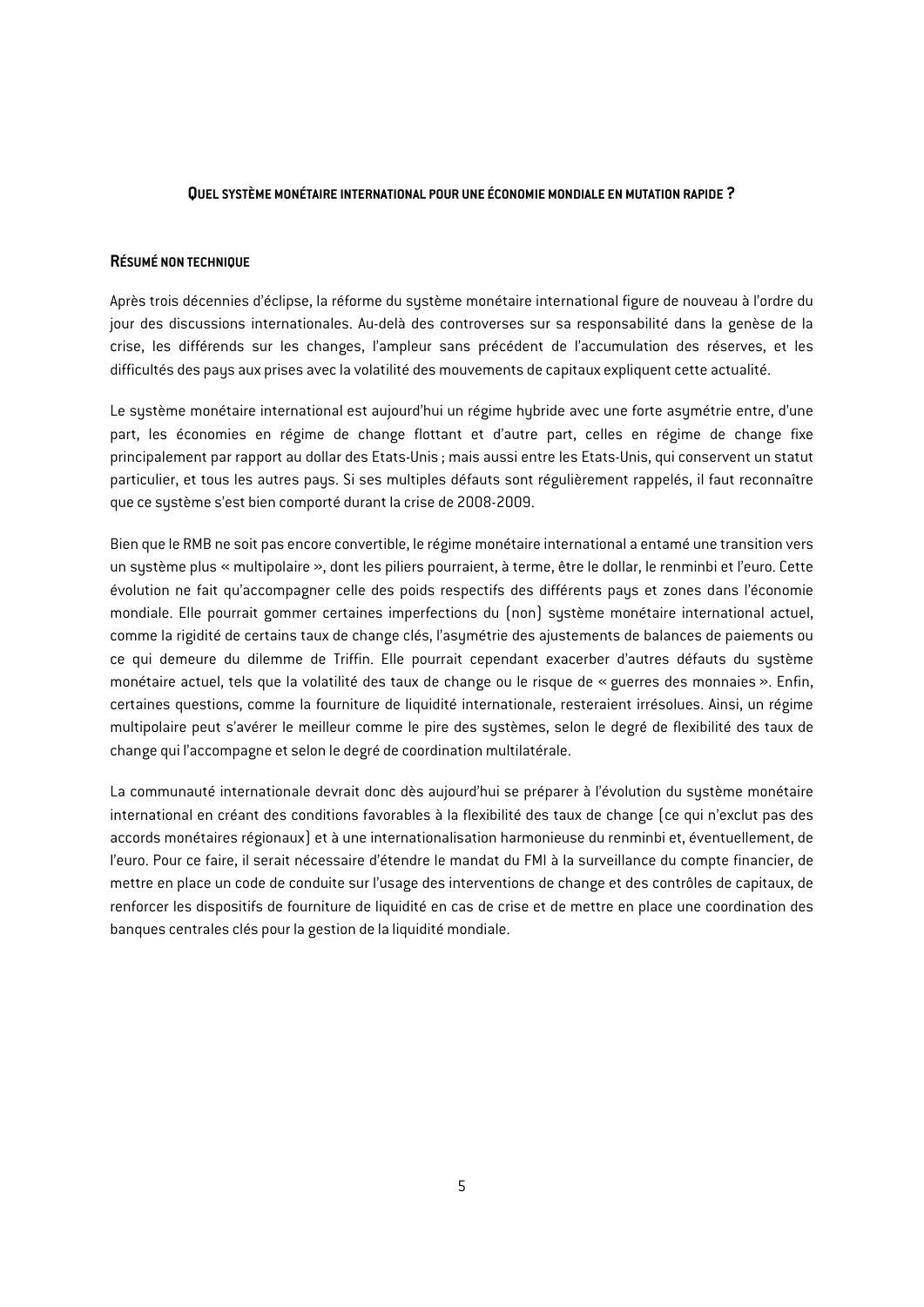#### **RÉSUMÉ COURT**

Bien que le RMB ne soit pas encore convertible, le régime monétaire international a entamé une transition vers un système plus « multipolaire », dont les piliers pourraient, à terme, être le dollar, le renminbi et l'euro. Cette évolution ne fait qu'accompagner celle des poids respectifs des différents pays et zones dans l'économie mondiale. Elle pourrait gommer certaines imperfections du (non) système monétaire international actuel, comme la rigidité de certains taux de change clés, l'asymétrie des ajustements de balances de paiements ou ce qui demeure du dilemme de Triffin. Elle pourrait cependant exacerber d'autres défauts du système monétaire actuel, tels que la volatilité des taux de change ou le risque de « guerres des monnaies ». Enfin, certaines questions, comme la fourniture de liquidité internationale, resteraient irrésolues. Ainsi, un régime multipolaire peut s'avérer le meilleur comme le pire des systèmes, selon le degré de flexibilité des taux de change qui l'accompagne et selon le degré de coordination multilatérale.

*Classification JEL* : F33, F32. *Mots-clefs* : Système monétaire international, contrôles de capitaux.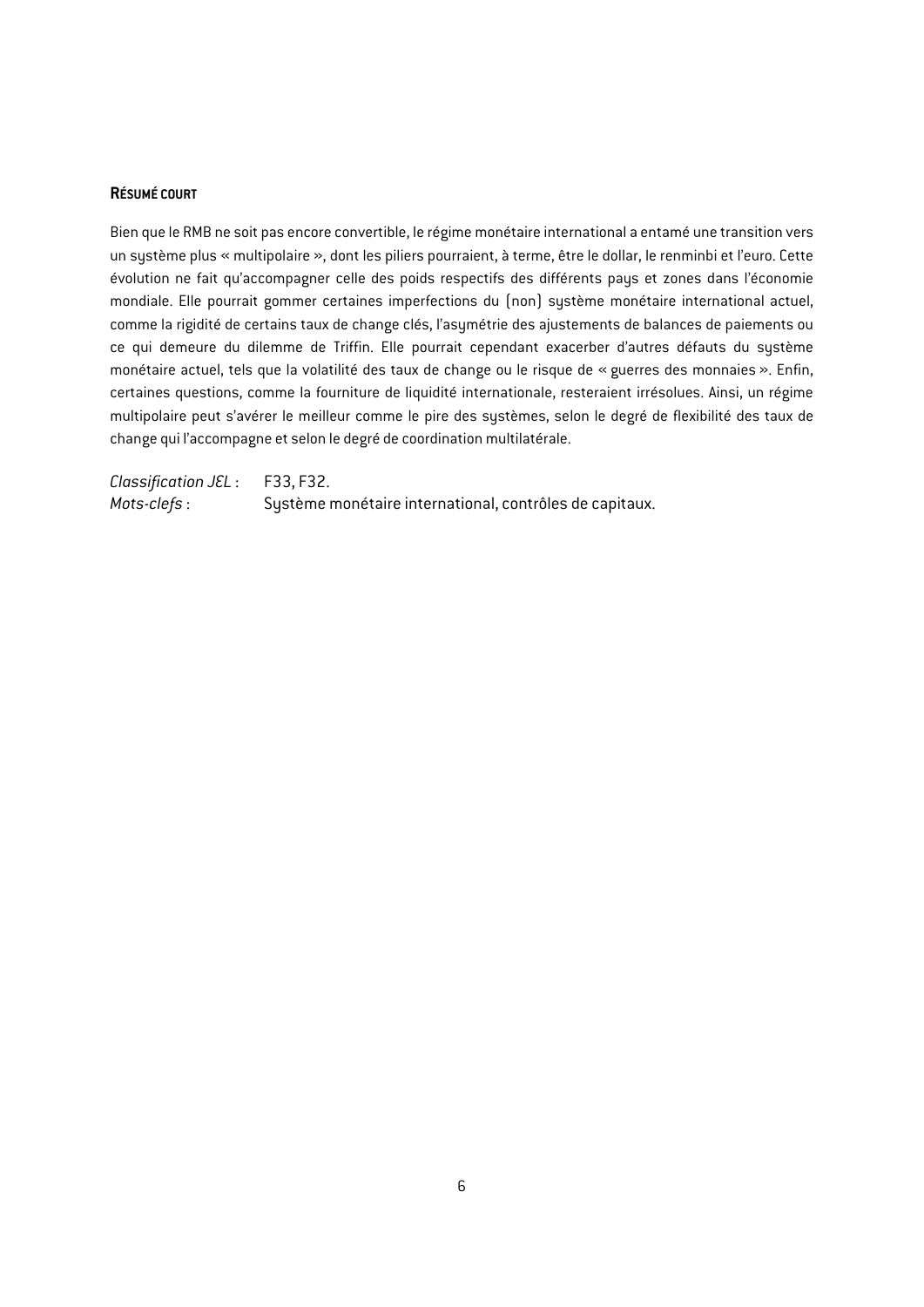#### **WHAT INTERNATIONAL MONETARY SYSTEM FOR A FAST-CHANGING WORLD ECONOMY?**

Agnès Bénassy-Quéré\* & Jean Pisani-Ferry*\*\**<sup>1</sup>

#### **INTRODUCTION**

*"We can conclusively prove that we need a flying object; inventing the airplane is a different matter altogether"*  Tommaso Padoa-Schioppa (2010) This paper is dedicated to his memory

International monetary relations are often looked at *in abstracto*, as if there was an ideal international monetary regime independent of the underlying economic structures and the global balance of economic power. In this paper we take the opposite viewpoint. Our aim is to examine and discuss what the major changes under way in the world economy imply for the evolution of international monetary relations.

We posit that the single most important economic change in the current period is the redistribution of economic power. Discussions about the future of the international monetary system should use this as a starting point.

We start in section 1 with a concise characterisation of the current international monetary regime. Next, we review in section 2 past and likely future changes in the balance of economic power and its possible monetary consequences – taking both a positive and a normative approach. The last two sections are devoted to the discussion of shorter-run issues, such as those related to the transition from the current regime to that which will emerge in the next two to three decades. In section 3 we thus discuss current issues such as "currency wars" and growing restrictions to capital flows. We draw conclusions in section 4.

1

<sup>\*</sup> CEPII.

<sup>\*\*</sup> BRUEGEL.

<sup>1</sup> This paper has been prepared for the French *Conseil d'Analyse Economique*. It draws on a joint Bruegel-CEPII research project carried out for the European Commission. Earlier versions were presented to the Asia-Europe Economic Forum conference in Paris on 10-11 January 2011 and to the G20-deputies meeting in Paris on 16 January 2011. We are graeful to Gunther Capelle-Blancard, Benjamin Carton, Zsolt Darvas, Christophe Destais, André Sapir and ted Truman for useful remarks on early drafts, and to Christophe Gouardo for efficient research assistance. The opinions expressed in this paper are only those of the authors.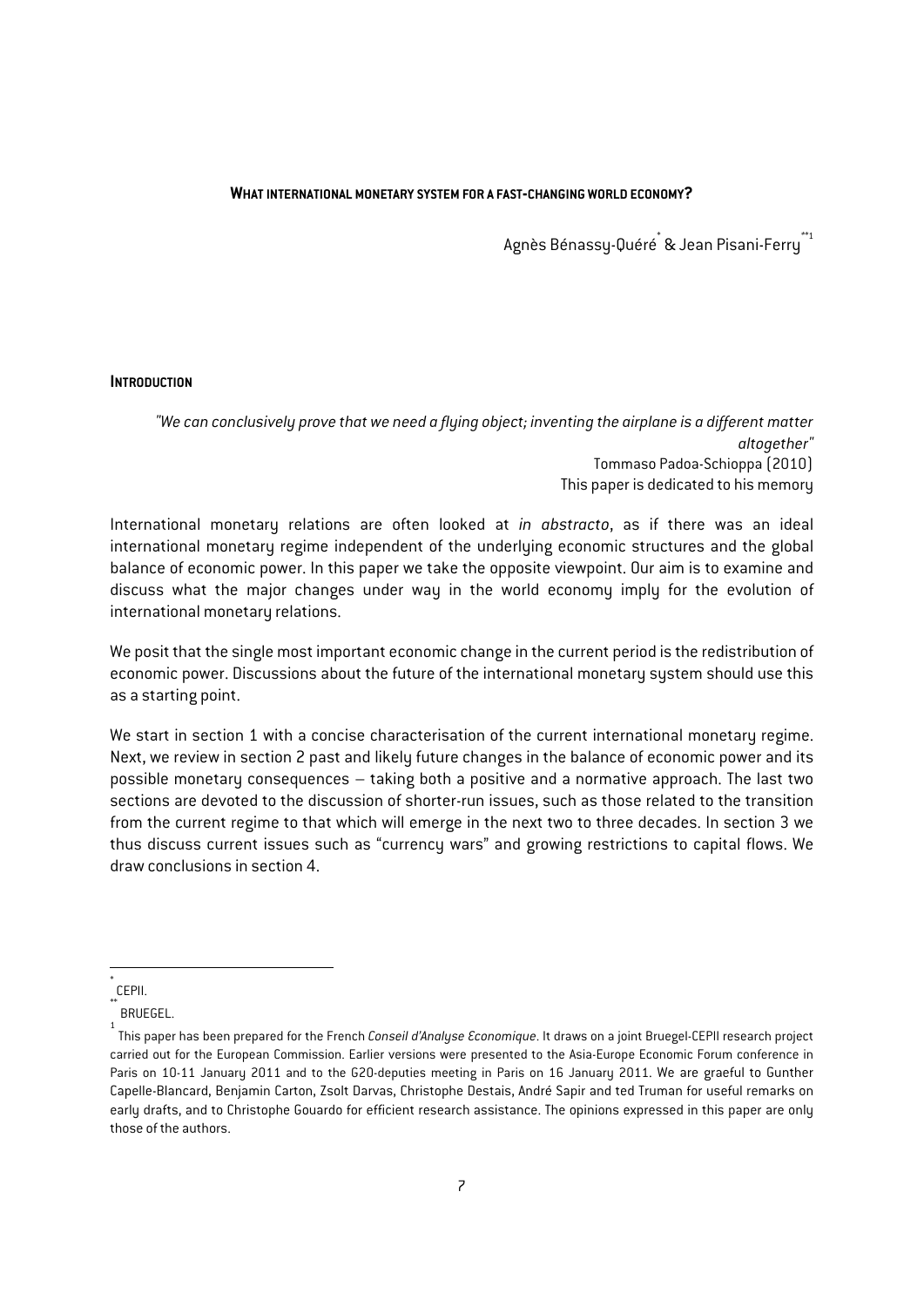#### **1. THE CURRENT REGIME**

An international monetary regime, or a system $^{\hat{}}$  is a set of rules and institutions that constrains or at least influences sovereign choices and monetary relationships between nations or groups of nations (McKinnon, 1993). International monetary regimes are generally considered along four dimensions:

- $\bullet$  Currency convertibility  $^3$  and, more generally, the management of capital flows;
- The exchange-rate regimes;
- Rules and institutions for liquidity provision in case of emergency;
- Monetary surveillance and cooperation.

The system put in place in the aftermath of the Second World War established current account convertibility but allowed capital controls. Most currencies were pegged to the dollar, itself pegged to gold (hence the gold-exchange standard), but the corresponding exchange rates were adjustable in the event of "fundamental misalignments". Liquidity provision and the surveillance of national economic policies were ensured through the creation of the International Monetary Fund (McKinnon 1993, Eichengreen 2008). This regime could be called hegemonic to the extent that the country issuing the dominant currency (the United States) guaranteed the quality of the global anchor and played a stabilising role in case of global or regional shocks. The need for cooperation was thus limited (Kindleberger, 1981).

The international regime evolved thereafter with the end of the gold anchor (1971), the general spread of floating exchange-rate regimes amongst advanced economies (1973), formally supported with the Jamaica Agreement (1976), the emergence of European monetary cooperation, some attempts of exchange-rate targeting among the members of the G7 (1985, 1987) and, in the 1990s-2000s, the creation of the euro, the conversion of many central banks to the inflation-targeting strategy and the increasing importance of emerging countries, whose choices sometimes differed from those of the advanced countries.<sup>4</sup>

Consequently, the present regime is characterised by:

1

• Almost universal current-account convertibility, increasing financial account convertibility and a high degree of capital mobility between advanced and emerging countries, with the major exception of China;

<sup>2</sup> We speak alternatively of monetary regimes and monetary systems. Regime is a more factual characterisation of the state of affairs. 'System' has normative connotations (which is why the current regime is often called by critics a "non-system"). Note that Mundell's classical definition of a system is ambiguous in this respect (see McKinnon, 1993).

Throughout our discussion, we assume that current account convertibility is already in place. "Convertibility" thus refers to the convertibility of the financial account. 4

See McKinnon (1993) for a clear characterisation of the successive regimes.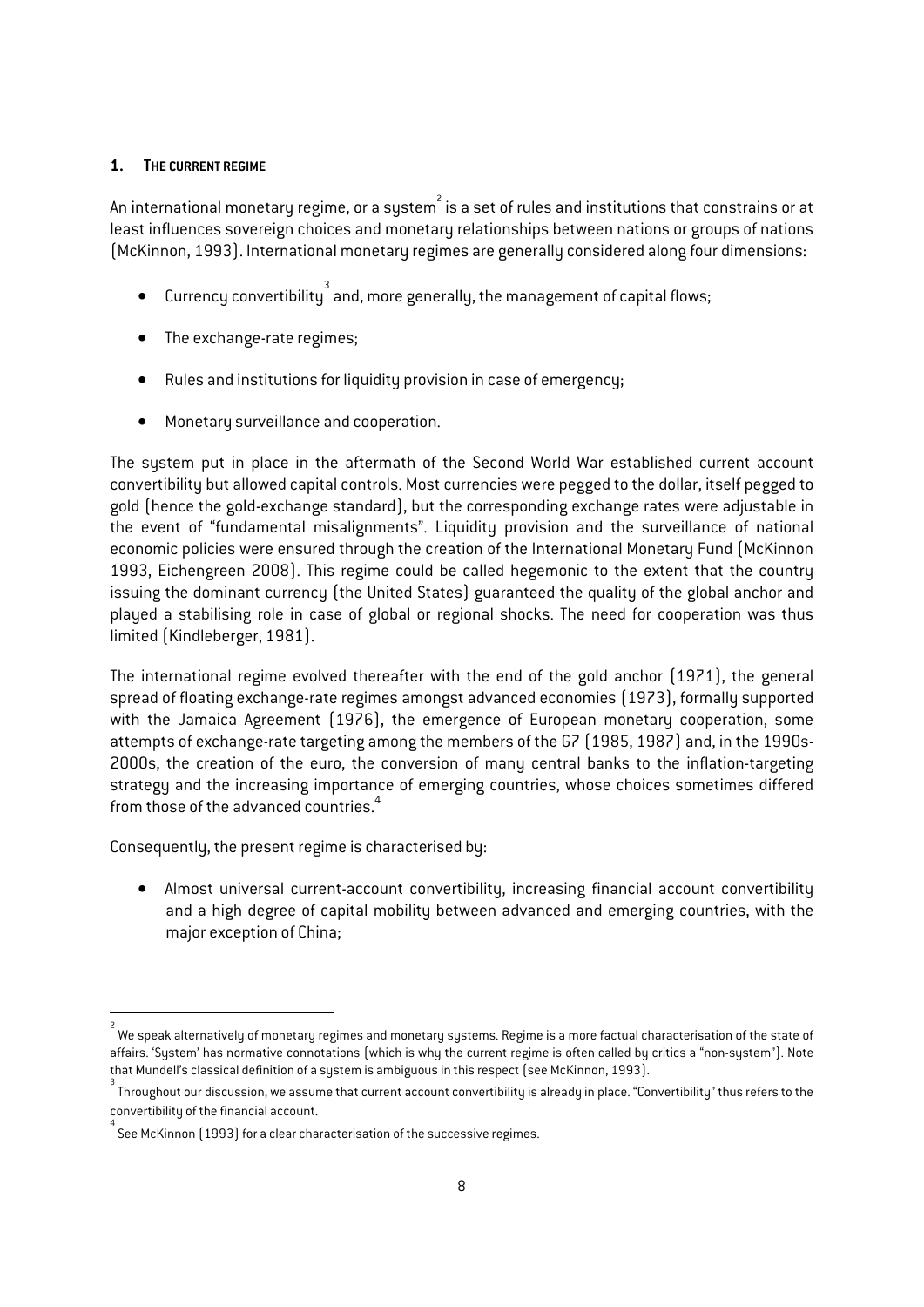- Mostly free floating amongst advanced economies or zones, and various behaviours inspired by the "fear of floating" in emerging and developing countries (with the exception of Latin America and some European countries);
- Liquidity provision in case of emergencies based on IMF facilities, but also on bilateral swaps and regional agreements (such as the Chiang Mai agreement in East Asia); however, since the Asian crisis at the end of the 1990s, self-insurance through official reserve accumulation has been most prevalent, especially in Asia.
- Monetary surveillance and cooperation at regional (EU) or multilateral (G20, IMF) levels, the effectiveness of which is disputable.

This regime can alternatively be characterised as multipolar or unipolar. Some authors (for example Rose, 2006) claim that what has emerged from the ashes of the Bretton Woods order is a system in which there is "no role for a centre country, the IMF, or gold", but in which a growing number of advanced and emerging countries have adopted some form of inflation targeting and float independently. But others (for example Padoa-Schioppa, 2010, or, implicitly, Zhou Xiaochuan, 2009) see the current international monetary regime as one that gives a central role, and privileges, to the US as the country issuing the main international currency. Others again (for example Dooley, Folkerts Landau and Garber, 2005) claim that part of the world has moved to a floating regime of the sort described by Rose while another part lives under a revived Bretton Woods regime centred on the US dollar, which leads Aglietta (2010) to call it a semi-dollar standard.

## 1.1. The role of International currencies

In this context several currencies (the US dollar, the euro, the yen and the pound sterling) play international roles but only one (the US dollar) is dominant across the board. Table 1 presents key statistics concerning the international role of the dollar, the euro and the yen. Although gradually declining, the role of the dollar as the pivotal currency remains clear for the means-of-payments and store-of-value functions. The crisis has also highlighted the extent to which non-US banks, including those from Europe, had accumulated large gross and net US dollar positions and were dependent on continuous access to dollar funding. This led the US Federal Reserve to take a leading role in the provision of liquidity to non-US banking sectors through international swap agreements (McGuire and von Peter, 2009).

1

<sup>5</sup> See Calvo and Reinhart (2002).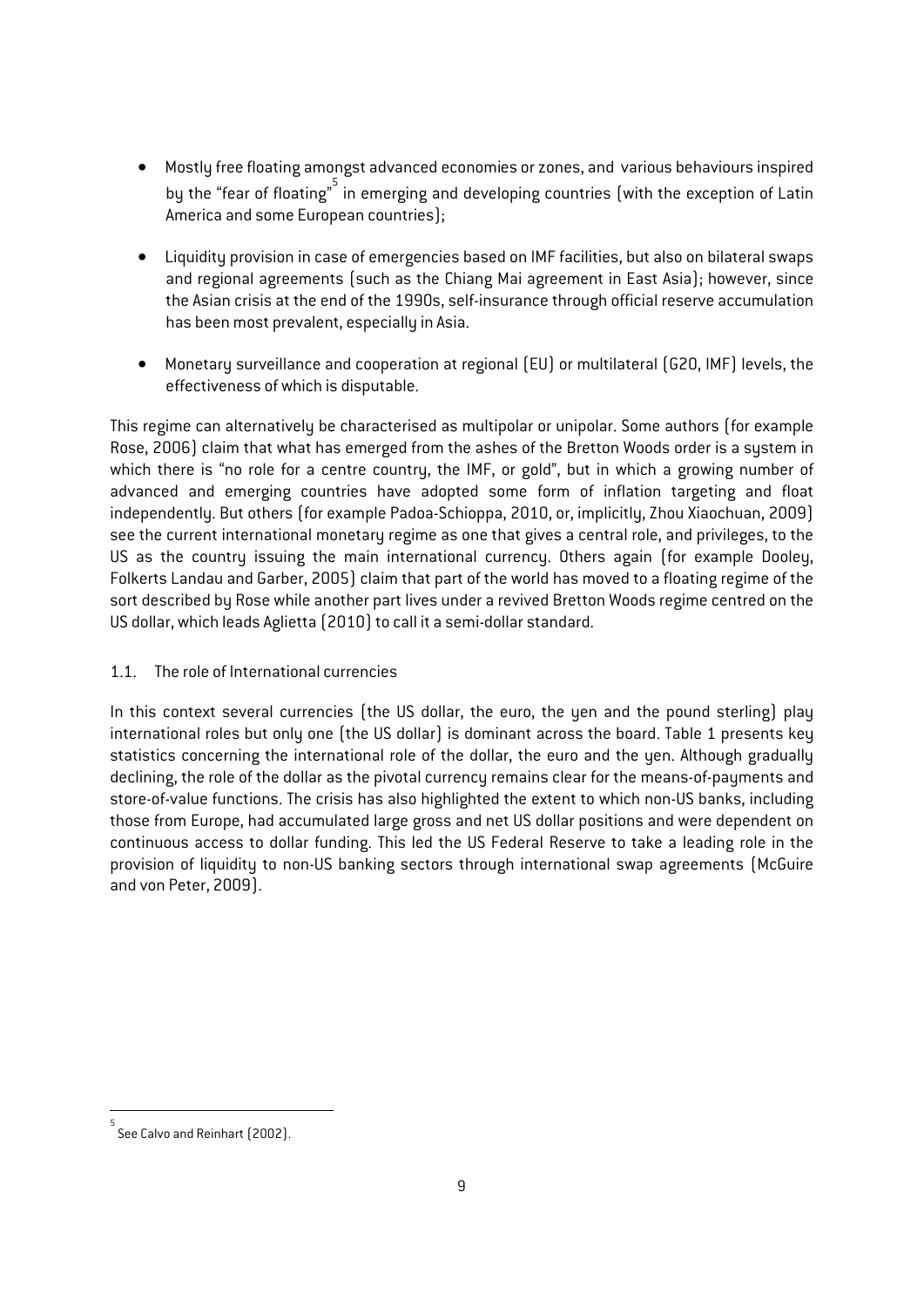|                                                           | Dollar | Euro | Yen  | Other |
|-----------------------------------------------------------|--------|------|------|-------|
| Forex market turnover, April 2010 [/200%]                 | 84.9   | 39.1 | 19.0 | 57.0  |
| Outstanding international debt securities, end 2009       | 45.8   | 21.4 | 5.8  | 17.0  |
| (excluding domestic issues)                               |        |      |      |       |
| Outstanding international bank loans, end 2009 (excluding | 53.8   | 15.7 | 3.6  | 26.9  |
| trans-European loans)                                     |        |      |      |       |
| Allocated foreign exchange reserves, end 2009             | 62.2   | 22.3 | 3.0  | 7.5   |

#### **Table 1: Selected indicators of the international use of key currencies, in percent of world totals**

*Sources: ECB (2010), BIS (2010).* 

1

As for the unit-of-account functions, the dollar remains key for commodity and energy markets, although it is less the case for manufacturing trade. It also remains key for monetary anchoring. For example, Bénassy-Quéré et al (2006) have estimated that, from 1999-2004, 92 percent of a sample of 59 currencies were de facto pegged. Among them, 56 percent were pegged to the US dollar, 14 percent to the euro and 22 percent to a basket.  $6$  For 2007, Goldberg (2010) finds that out of 207 countries, 96 were either dollarised or had their currency pegged to the dollar and another eight were in a managed float against the dollar, resulting in 36 percent of non-US world GDP being linked to the dollar. If the US share in world GDP is included (25% in 2007), this "dollar area" accounts for more than 60% of the world economy.

This predominance of the dollar as an anchor currency is confirmed by Figure 1 which plots on the Xaxis a country's ratio of trade with the EU to trade with the US and on the Y-axis the exchange rate alignment index of Cobham (2008). It is apparent that countries tend to peg to the currency of the country they trade with most. However, many countries exhibit an odd dollar habitat (meaning they trade more with the EU but align more to the US dollar) whereas there is only one example of the reverse situation. This is evidence of the importance of the "Bretton Woods 2" regime of Dooley et al (2003) and also confirms that the euro is still a regional, rather than a global currency (Pisani-Ferry and Posen, 2009)

<sup>6</sup> The sample excludes all euro-area countries. Bénassy-Quéré et al (2006) argue that the attrition of intermediate regimes during this period is the mere consequence of monetary unification in Europe, which has moved the corresponding intermediate (ERM) regimes into hard pegs.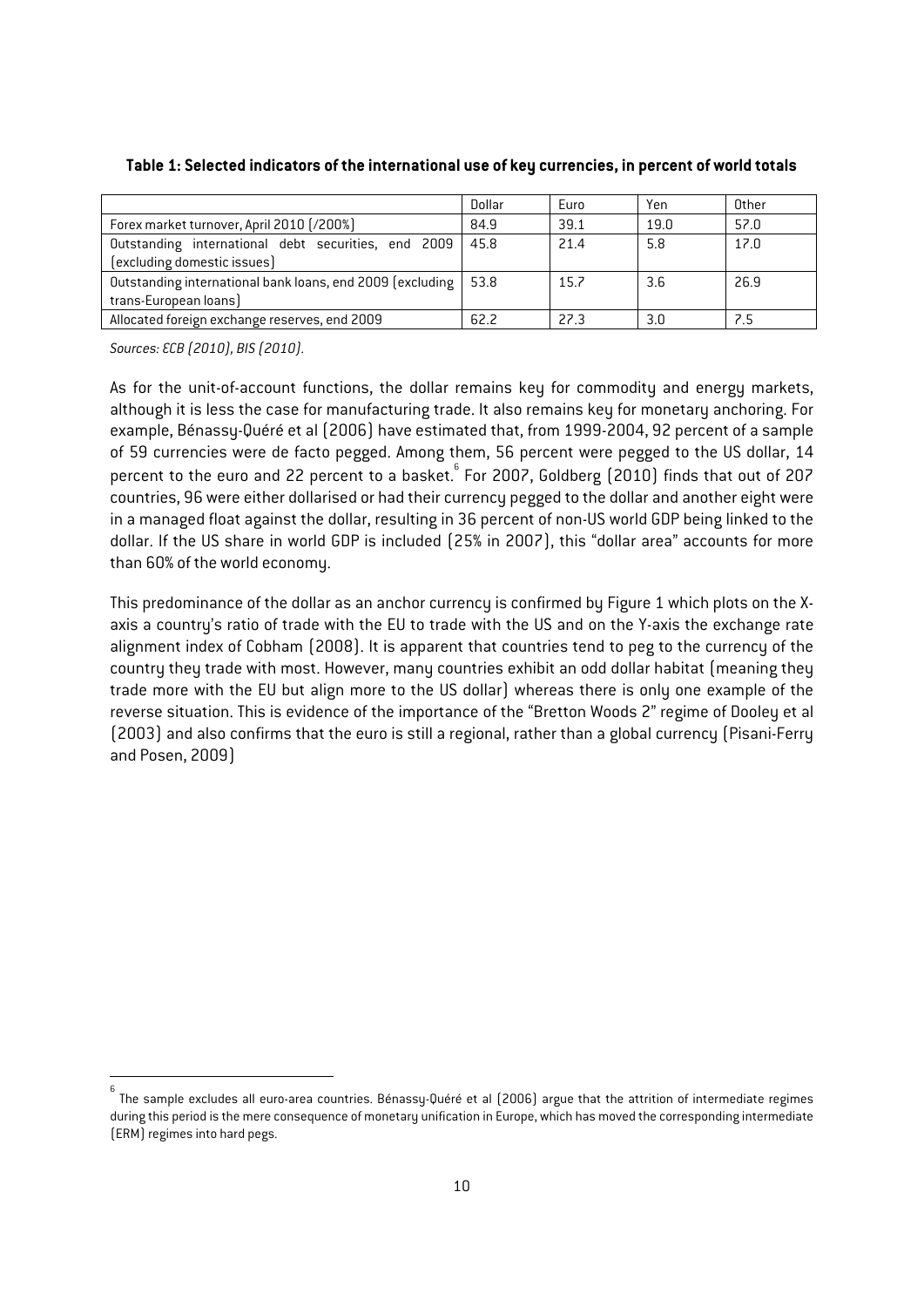

**Figure 1: Trade and Exchange-rate relationships in the 2000s** 

*Source : calculs des auteurs à partir de Cobham (2008) et des statistiques de commerce du FMI.*

1

On the whole, the dollar remains the main pivotal currency for all three monetary functions – means of payment, unit of account, store of value. It is true that most of the advanced economies and a group of emerging countries, most of which adopted in the 2000s some variant of inflation targeting strategies, have severed direct links with the US dollar through the pegging of the exchange rate or the accumulation of foreign exchange reserves. But even these countries proved to be dependent on the Federal Reserve for liquidity provision at the height of the crisis, despite the emergence of regional arrangements and the extension of IMF facilities. Although neglected in more tranquil times, the dollar reclaimed its position during the crisis, proving that it was still the keystone in the international monetary system.

<sup>7</sup> In 2005, the following countries had adopted inflation-targeting regimes: Israel, Thailand, Peru, Poland, South Korea, Chile, Mexico, Hungary, the Czech Republic, Columbia, South Africa, the Philippines, Brazil (see Mishkin and Schmidt-Hebbel, 2007).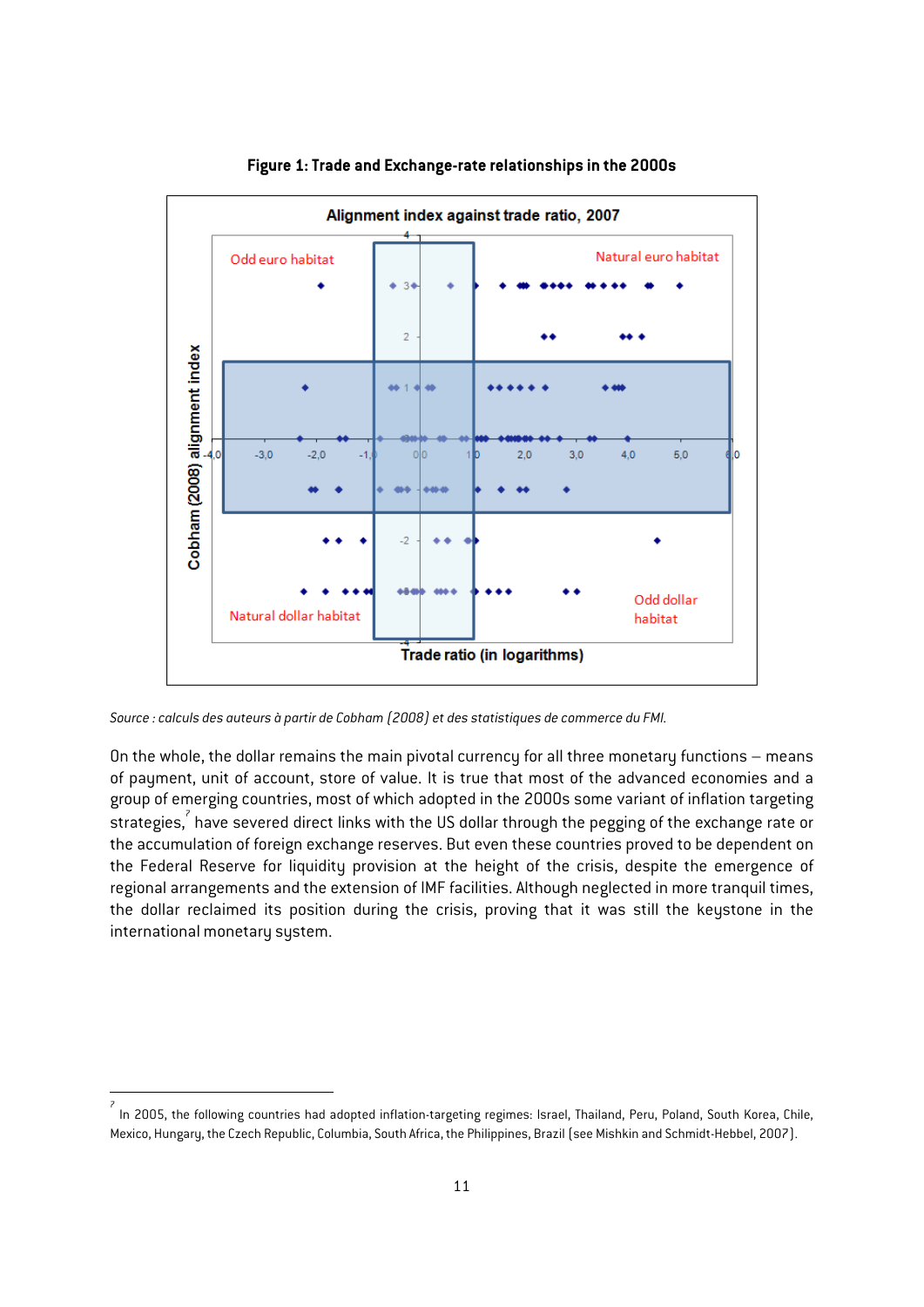| <b>Dollars (USD billion)</b><br><b>Federal Reserve</b> |               | Euros (EUR billion)<br>European Central Bank and Nordic countries* |                        |
|--------------------------------------------------------|---------------|--------------------------------------------------------------------|------------------------|
| Euro Area (ECB)                                        | Without limit | <b>United States</b>                                               | 80                     |
| Japan                                                  | Without limit | Denmark                                                            | 12                     |
| United Kingdom                                         | Without limit | Poland                                                             | $(10)$ #               |
| Switzerland                                            | Without limit | Sweden                                                             | 10                     |
| Australia                                              | 30            | Hungary                                                            | $(5)$ #                |
| Canada                                                 | 30            | Iceland                                                            | $1.5*$                 |
| South Korea                                            | 30            | Latvia                                                             | $0.5*$                 |
| Mexico                                                 | 30            |                                                                    | Renminbi (CNY billion) |
| Singapore                                              | 30            | People's Bank of China                                             |                        |
| Sweden                                                 | 30            | Hong Kong                                                          | 200                    |
| Brazil                                                 | 15            | South Korea                                                        | 180                    |
| Denmark                                                | 15            | Indonesia                                                          | 100                    |
| Norway                                                 | 15            | Malaysia                                                           | 80                     |
| New Zealand                                            | 15            | Argentine                                                          | 70                     |
|                                                        |               | <b>Belarus</b>                                                     | 20                     |

**Table 2: Bilateral swap lines activated in response to the 2008-2009 financial crisis** 

*Source: Allen and Moessner (2010).* 

\* : Swap agreements (national currency against euro) with Danish and Swedish central banks (not ECB)

# : Repo agreements between ECB and central banks of Poland and Hungary

This still-central role of the dollar contrasts strongly with the emergence of a tripolar economy in which North America weighs no more than either Europe or East Asia (Figure 2). The persistence of fixed-exchange rate regime and the dominant role of the dollar as an anchor currency are also inconsistent with the need for emerging countries to run independent monetary policies focused on domestic inflation and financial stability at a time when their economic conditions differ markedly from those of the US, where monetary policy remains geared towards limiting the adverse growth consequences of the deleveraging cycle. This became obvious during the second wave of quantitative easing undertaken in the United States in autumn 2010.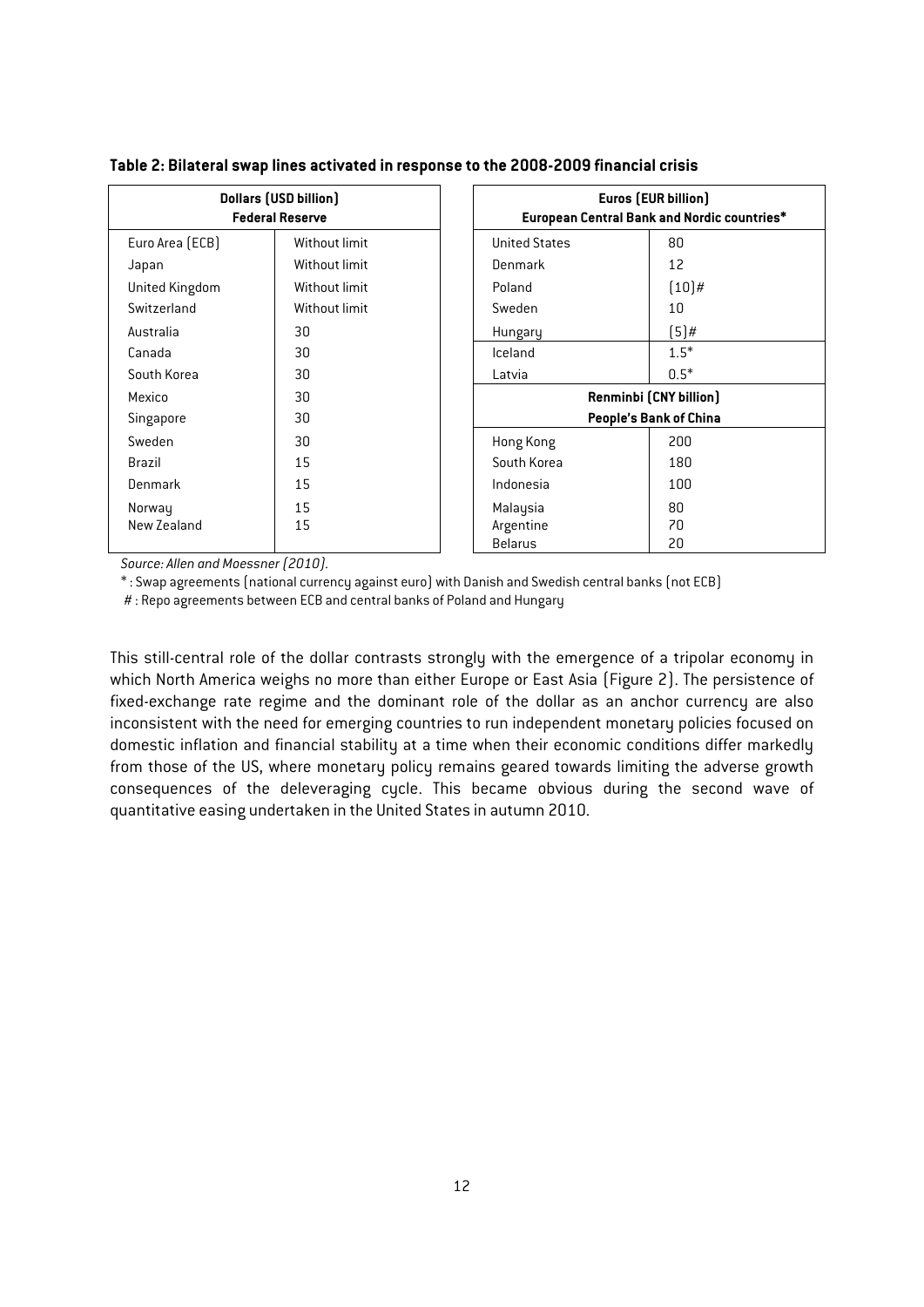

#### **Figure 2: Economic tripolarity vs. monetary unipolarity**

North America = NAFTA ; Europe = EU + Switzerland ; East Asia = ASEAN +3

*Sources : IMF WEO 2009 (population and GDP), IMF BOP 2009 (trade), WFE December 2009 (stock market capitalisation), ECB 2009 (international bonds), BIS (forex transactions), IMF COFER database (reserves), authors' calculations.* 

#### 1.2. Shortcomings of the current regime

The debate on the pros and cons of monetary systems is virtually permanent. It currently focuses on a few key issues that it is useful to summarize at the outset, and to which we return in the last section:

- *Exchange rate misalignments*. Research on the effects of currency fluctuations has shown that short-term exchange-rate volatility has no significant disadvantages. However, pronounced and persistent currency misalignments have serious consequences because they lead to distortions in economic decisions (as regards investment, savings, employment, sectoral developments, etc..). This argument has long been used against floating exchange rates, but while these can lastingly depart from balance, they usually end up reverting to the long-term trend (Rogoff, 1996). Misalignments are now regarded more often as an argument against fixed exchange rates as they delay the adjustments of real exchange rates (as evidenced by the case of China).
- *The volatility of capital flows and the tools to cope with them*. Financial liberalisation has not delivered the expected results. Instead of promoting macroeconomic stability by allowing the absorption of temporary shocks on income, it has been accompanied by a high volatility of capital flows, which have often caused macroeconomic instability (Kose, Prasad, Rogoff and Wei, 2006). When facing large capital outflows, emerging countries must either draw on their reserves or have liquidity provided to them by the International Monetary Fund or partner countries.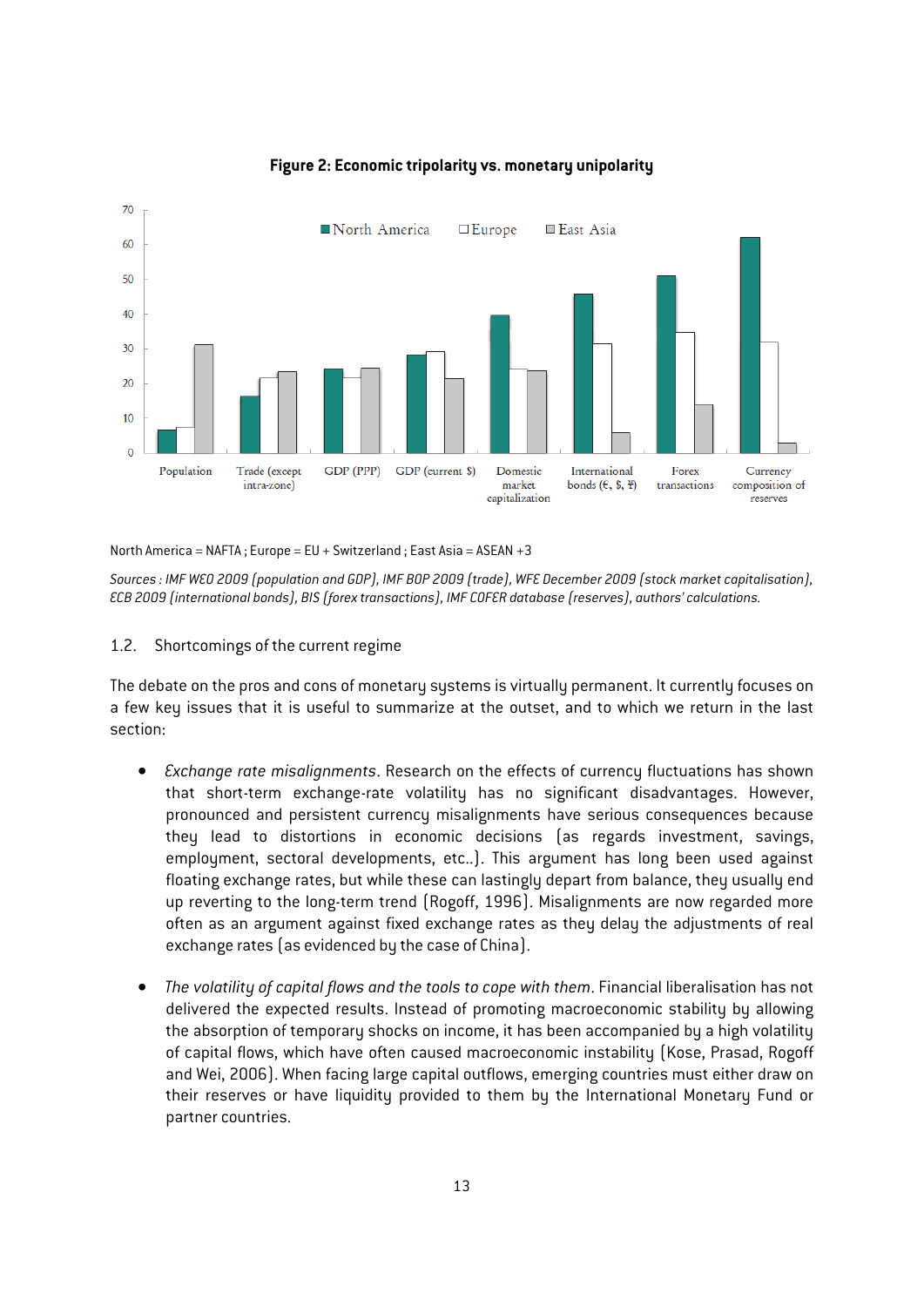- *The accumulation of reserves in emerging countries*. Uncertainties regarding access to liquidity (or to the attached conditionality) are important factors behind the accumulation of reserves, with serve as self-insurance. These large-scale investments into low-yielding reserve assets and the associated savings flows from South to North involve significant macroeconomic costs. These must be weighted against the benefits arising from an outwards-looking development model.
- *The discipline and coordination of macroeconomic policies*. Because of the specific role of the countries issuing international currency, first and foremost the United States, the international monetary system works asymmetrically. It does not provide incentives to countries in external surplus to adjust, nor does it include incentives to the United States.
- $\bullet$  The international monetary stance. $^\circ$  One of the essential tasks of the IMS is to ensure that the combination of national monetary policies is consistent with price stability at a global level. This issue was secondary during the "great moderation" of the 1990s and the 2000s, but is returning to the forefront in the context of scarce resources.

The role of the monetary regime in the genesis of the global crisis is a matter for controversy. It has been repeatedly suggested that capital inflows into the US favoured leverage and the formation of a credit bubble in the run up to the 2008 meltdown (Larosière, 2009; Turner, 2009; Rajan, 2010), but there are several versions of this view and it remains disputed  $(Box 1)^{10}$ 

#### **Box 1: The role of the international monetary regime during the global crisis**

Looking beyond the by now well-documented deficiencies of financial regulation, a debate has emerged regarding the responsibilities of macroeconomic policies and the international monetary system in setting up the conditions for the financial crisis. Two major trends can be distinguished.

- A first set of contributions (see Taylor, 2008, Rajan, 2010 and, for an early warning, White 2006) emphasises the effects of US monetary policy. They argue that in keeping interest rates low to stave off deflation and in targeting price stability of goods and services only, the Federal Reserve fuelled the real-estate bubble and allowed leverage to increase in the financial sector. Here, the international monetary regime is only indirectly responsible in the sense that it did not *constrain* the Federal Reserve to carry out a stricter monetary policy.

- A second set of contributions (see Caballero and Krishnamurthy, 2009) assigns responsibility to capital flows bound for the United States, and in particular the high demand for triple-A rated assets. In this interpretation, the high demand for safe assets had two effects. The first was to depress

1

<sup>&</sup>lt;sup>8</sup><br>This only applies to the short and medium term. In the long term, surplus countries are constrained by declining quality of investment opportunities in deficit countries.

<sup>9</sup> Still referred to as "international liquidity". In fact these are two separate issues; international liquidity refers to access to credit in the event of capital outflows.

<sup>10</sup> On the controversies regarding the responsibility of the IMS in the 2007-09 crisis, see also Dorucci and Ettore (2011).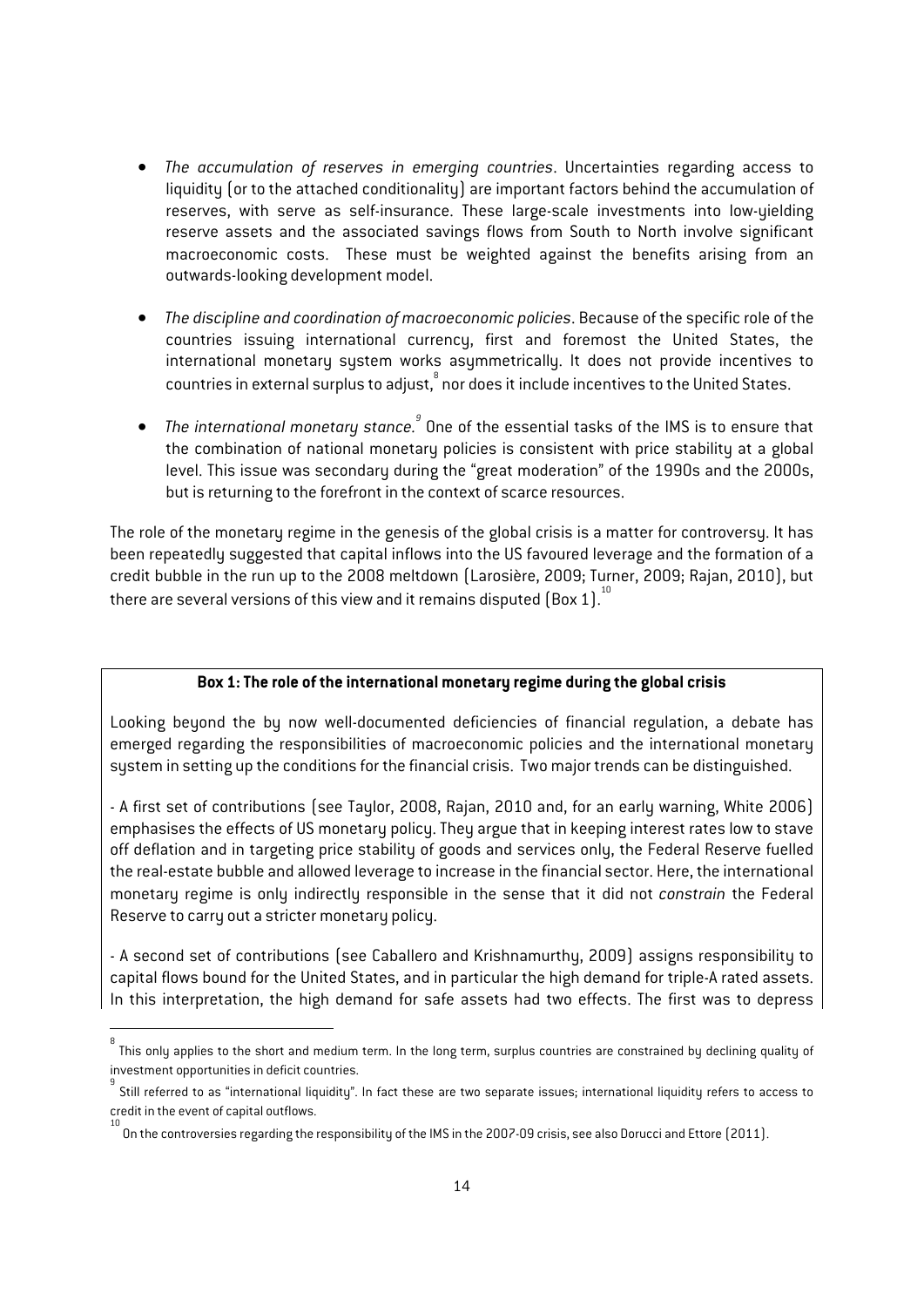yields on Treasury Bills, and thus contribute to indebtedness. The other was to encourage the production of seemingly safe assets, via securitisation and tranching of subprime mortgages. In this view, the international monetary regime is responsible only to the extent that a large share of the demand for triple-A rated assets came not from the private sector but from the central banks of countries pegged to the dollar.<sup>11</sup> Dollar reserves declared to the IMF by developing countries rose from 255 bn\$ at the beginning of 1999 to 1353 bn\$ at the end of the second quarter of 2008, just before the fall of Lehman Brothers<sup>12</sup>. Warnock and Warnock (2009) find that official capital flows into the United States could have depressed long-term yields by as much as 100 bps in 2005, which is a significant effect. In addition, a substantial share of this foreign capital was invested in securities issued by Fannie Mae and Freddie Mac, which would have further contributed to the expansion of the real-estate bubble. Bernanke (2011) considers that the demand for safe assets "provided additional incentives for the U.S. financial services industry to develop structured investment products".

Summing up, the current international monetary regime has been shaped by a series of separate evolutions, which were the result of choices made by a large number of countries and the United States, directly and through the International Monetary Fund. The system's deficiencies are well known, and its contribution to laying the groundwork for the financial crisis is a topic for discussion, but it has functioned remarkably well during the crisis - not least thanks to the cooperation between the ECB and the Fed and the role taken by the latter in the provision of global liquidity. However it would be unwise to rely on the *status quo*: the current regime is ill-suited to the new global economy emerging from the crisis.

1

<sup>11</sup> Central Banks tend to prefer sovereign assets. According to Caballero, Farhi and Gourinchas (2008), this high demand for triple-A assets could have led financial intermediaries to "create" other triple-A assets to satisfy private investors. 12

<sup>.&</sup>lt;br>Source: IMF COFER database. Not all reserves are recorded, as some countries, such as China, do not notify the composition of their holdings.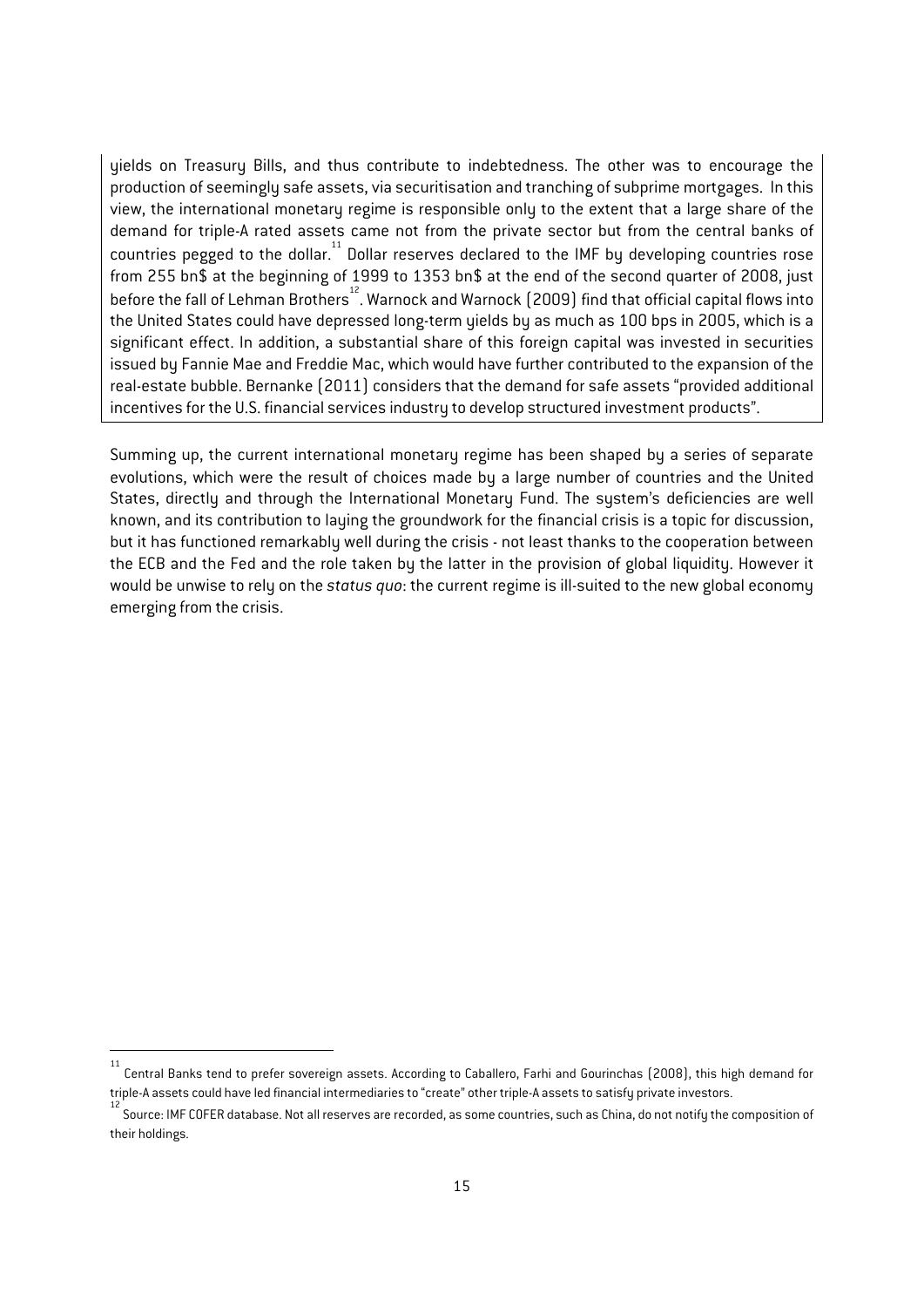#### **2. PERSPECTIVES FOR THE NEXT DECADES**

#### 2.1. The changing balance of economic power

Throughout the nineteenth and twentieth centuries the share of the largest economy in world GDP (measured at PPP exchange rates) consistently remained above 15 percent. UK weight at its peak in the late nineteenth century represented ten percent of world GDP, but more than twenty percent taking into account the British Empire. US weight was consistently above twenty percent in the postsecond world war era. The world economy in the twenty-first century is likely to see the emergence of two new dominant players: China and India. In the meantime, there will be an interregnum during which economic power will be much more evenly distributed between a core group of countries.<sup>13</sup>

Figure 3 provides a bird eye's view of the evolution of the world economy and the distribution of economic power from 1870 to 2050.<sup>14</sup>



**Figure 3: Percentage shares of selected countries and areas in world GDP, 1870-2050 (At 2005 PPP exchange rates)** 

*Sources: Angus Maddison's historical statistics and CEPII projections. Australia (up to 1900), New Zealand (up to 1939), India (up to 1946). Canada is not included as it was already granted significant autonomy in 1867.* 

 $\frac{1}{13}$  These long-term trends have been reinforced by the crisis of 2008-2009, as the large emerging economies were only slightly affected in comparison to advanced economies.

<sup>14</sup> The figure is based on Angus Maddison's historical statistics (available from the Groningen Growth and Development Centre www.ggdc.net) and long-term economic projections prepared by CEPII (Fouré et al, 2010). Most available long-term projections result in a qualitatively similar picture of the future of the world economy, so our developments here are not contingent on the use of a particular projection.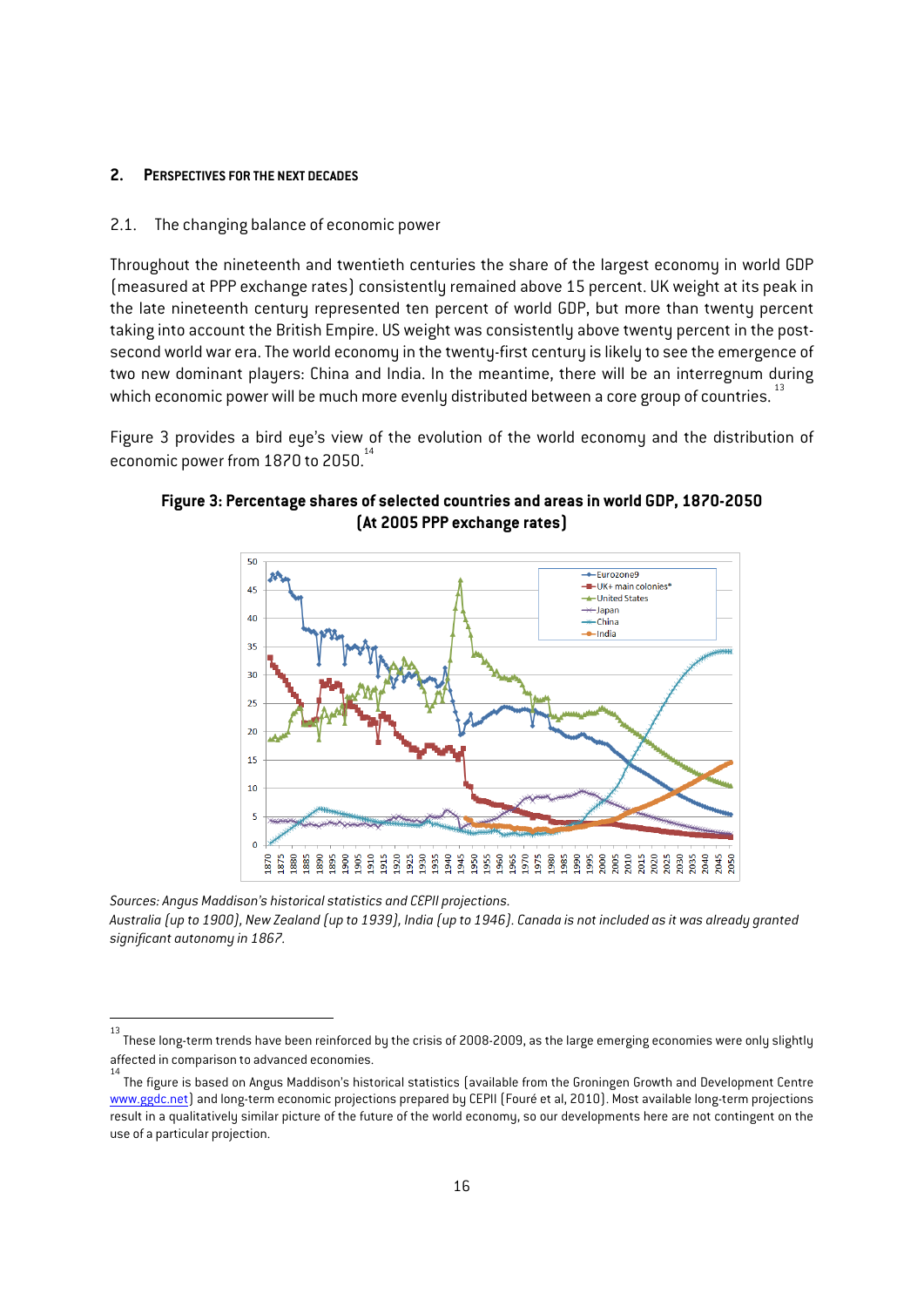For most of the gold standard period (1879-1913), the sterling area composed of the UK and its main colonies was either the dominant power in terms of GDP or a close second to the US. Throughout the Bretton Woods period (1945-1973), the US was the undisputed dominant power. But according to long-term projections, China should overtake the US in PPP terms around 2015 and India should overtake it around 2040. These two economies are likely to be the only ones whose weight at 2005 PPP exchange rates will exceed 15 percent of the global economy at the 2050 horizon. By the middle of the century, US weight should be down to 10 percent and that of the euro area down to 5 percent. Even assuming enlargement of the euro area to the current EU and beyond, its weight is unlikely to reach 10 percent.

Projections of economic weights at the 2050 horizon on the basis of PPP exchange rates however give a somewhat exaggerated picture of the dramatic changes ahead, as PPP conversion gives greater weight to emerging and developing economies, whose currencies are typically undervalued compared to what purchasing power parity would imply. This convention is appropriate when measuring the shares of countries or regions in the market for production factors or in CO2 emissions. But it ceases to be appropriate for measuring financial or monetary power, which depends on GDP volumes but also on GDP value. Although it is possible to link the long-term changes in relative prices to the catching-up process (the Balassa-Samuelson effect), historic figures are not available. A compromise solution would be to measure GDP at 2005 prices and exchange rates, which are less favourable than PPP rates for emerging countries. On this basis, we can expect the world between 2010 and 2030 to be tripolar: the United States and Europe will continue to weigh significantly, and economic power will be distributed more evenly than ever in recent history between the three main economic players: China, the US and Europe.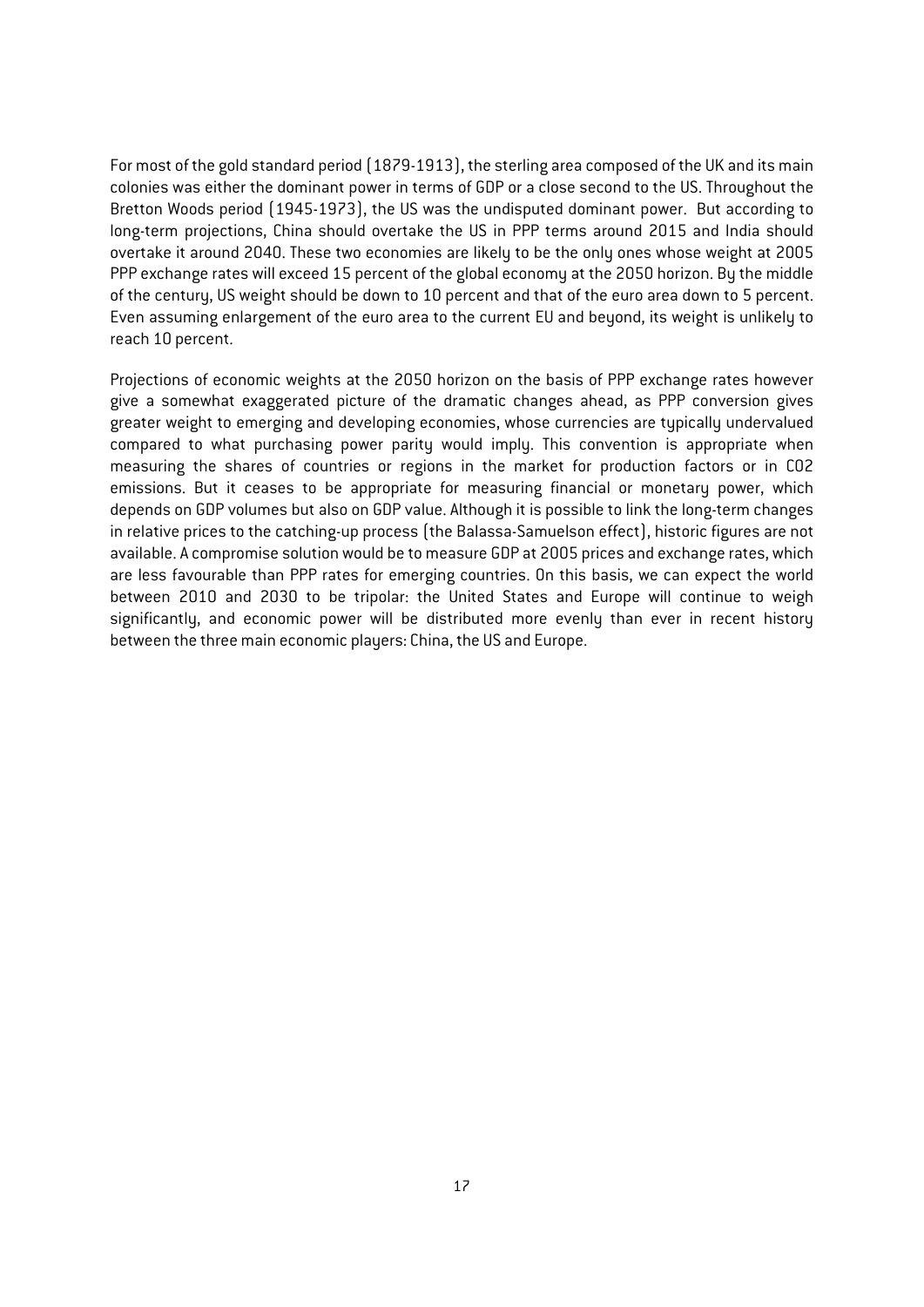

**Figure 4: percentage shares of world GDP of selected areas, 1870-2050 (In constant prices at 2005 exchange rates)** 

*Sources: Angus Maddison's historical statistics and CEPII projections. Australia (up to 1900), New Zealand (up to 1939), India (up to 1946). Canada is not included as it was already granted significant autonomy in 1867.* 

#### 2.2. Monetary consequences

The implications for monetary arrangements of changes in economic power should be discussed with caution. The experience of the late nineteenth century/early twentieth century indicates that the British pound retained a key monetary role long after the UK had lost its economic dominance. History has shown that (i) economic power has a delayed impact on monetary power;<sup>15</sup> (ii) two international currencies can coexist for extended periods of (Eichengreen and Flandreau, 2008) and (iii) economic size is not the only determinant of international currency status. Other critical factors are: 16

- Financial openness,
- The existence of a liquid and deep bond market,
- Price stability and the predictability of monetary policy, and

 $\frac{1}{15}$  The reasons for such inertia are relatively well known. They hinge on network externalities that tend to favour the international currency already in place. According to Eichengreen and Flandreau (2010), they should however not be overstated, while the role of financial regulations and public support (through the behaviour of the central bank) proved to be key in the race between the pound and the dollar in the interwar period.

For an econometric estimation based on currency shares in foreign exchange reserves, see Chinn and Frankel (2008).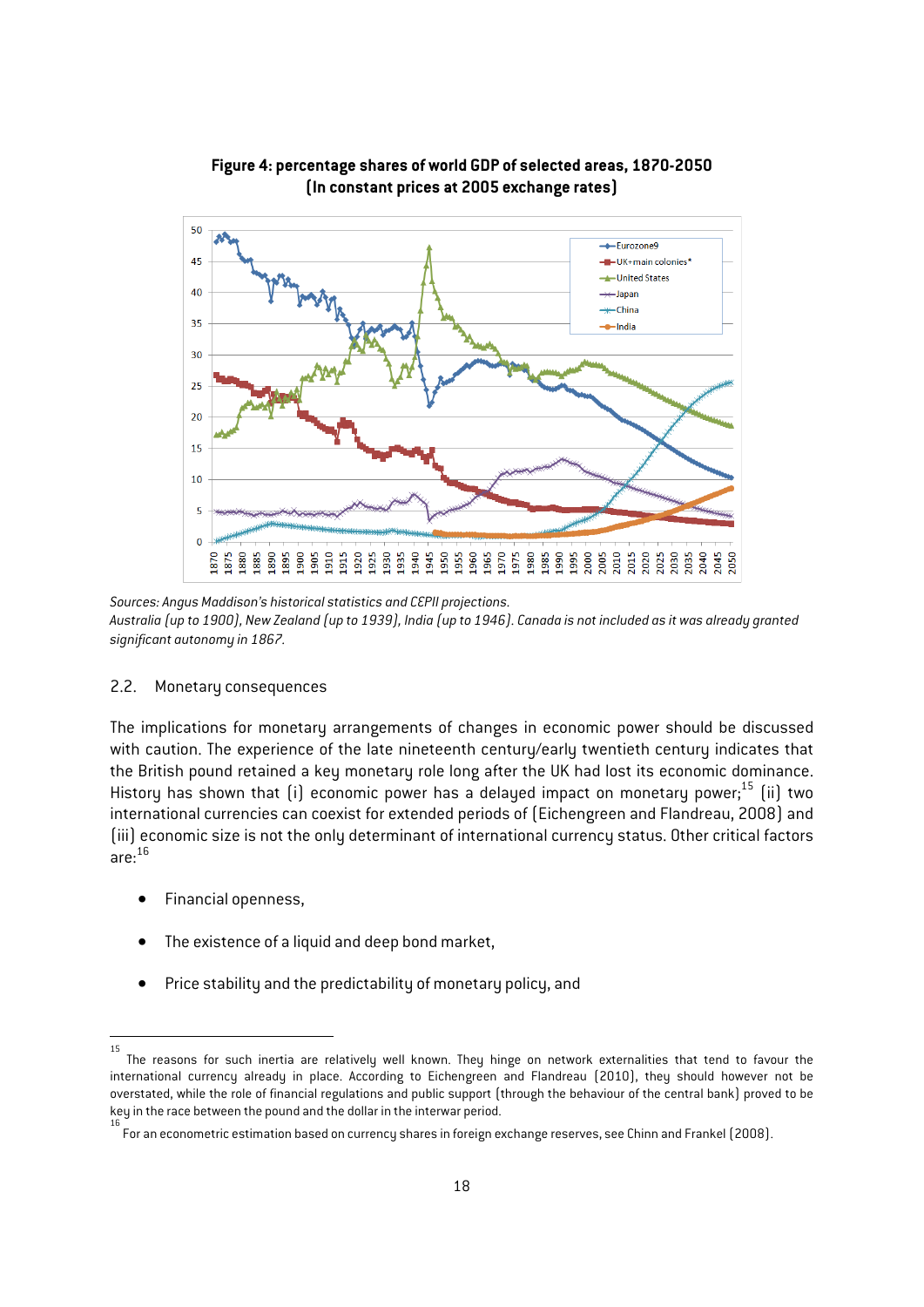• The ability of the policy system to cope with shocks.

Non-economic factors such as political cohesion and sheer power can also play a role (Posen, 2008). The example of Japan in the 1980s and the 1990s is indicative of the fact that, in spite of economic ascendency, no currency can acquire international status if such important conditions are not met. Table 3 summarises the respective situations of the euro and the renminbi with respect to these criteria. It shows that the euro has many of the attributes that could make it a good candidate for internationalisation, but that it is still handicapped by its incomplete governance and the lack of political cohesion. These factors may be of secondary importance in normal times but they matter considerably in times of crisis when the ability of the governance regime to cope with unexpected shocks is being tested. Moreover, the euro area has so far adopted a neutral stance as far as the internationalisation of its currency is concerned, proclaiming that it intends neither to encourage nor discourage it (see Bini Smaghi, 2010). This stance is understandable, but the issue remains that the internationalisation of the euro requires a unified market for riskless assets, something that is still subject to significant controversy. Strong political support will be required for it to happen.

As far as the renminbi is concerned, it has significant handicaps in the short term, due to the limited openness and development of China's financial markets, as well as to a weaker policy record, but it has strong governance underpinnings. Provided financial reforms are carried out in China, it could gradually become a major challenger, and ultimately the main challenger to the dollar (see Dobson and Masson, 2008; Thimann, 2009). China has clearly signalled its intent to see its currency acquire international status (Cheung et al., 2010).

|                                                       | euro                                                                                                               | renminbi                                                           |
|-------------------------------------------------------|--------------------------------------------------------------------------------------------------------------------|--------------------------------------------------------------------|
| <b>Size</b>                                           | 20% of world GDP, decreasing                                                                                       | 7.6% of world GDP, increasing                                      |
| <b>Financial openness</b>                             | Full capital mobility                                                                                              | Restricted capital mobility                                        |
| <b>Financial markets</b>                              | Second after the US (see Table 1),<br>but bond markets remain<br>fragmented in the absence of<br>unified eurobonds | Underdeveloped                                                     |
| Price stability and monetary<br>policy predictability | Very good track record                                                                                             | Good track record but at risk, in part<br>because of currency peg. |
| Ability of policy system to cope<br>with shocks       | Limited by institutional<br>arrangements                                                                           | Strong                                                             |
| Power and cohesion                                    | Limited by political fragmentation                                                                                 | Strong                                                             |
| Willingness to internationalise                       | Weak (neutral stance of European<br>institutions                                                                   | Significant ('pilot' programme)                                    |

**Table 2: Potential for internationalisation: the euro and the renminbi, in 2010** 

*Source: authors.* 

1

There are therefore two potential rivals to the dollar.<sup>17</sup> The first, the euro, has many of the attributes of an international currency but its economic base is bound to shrink in relative terms and the

<sup>17</sup> At the horizon of one or two decades, the Indian rupee and the Brazilian real are unlikely to have great potential in terms of international currencies, although domestic-denominated finance will likely expand in these two countries.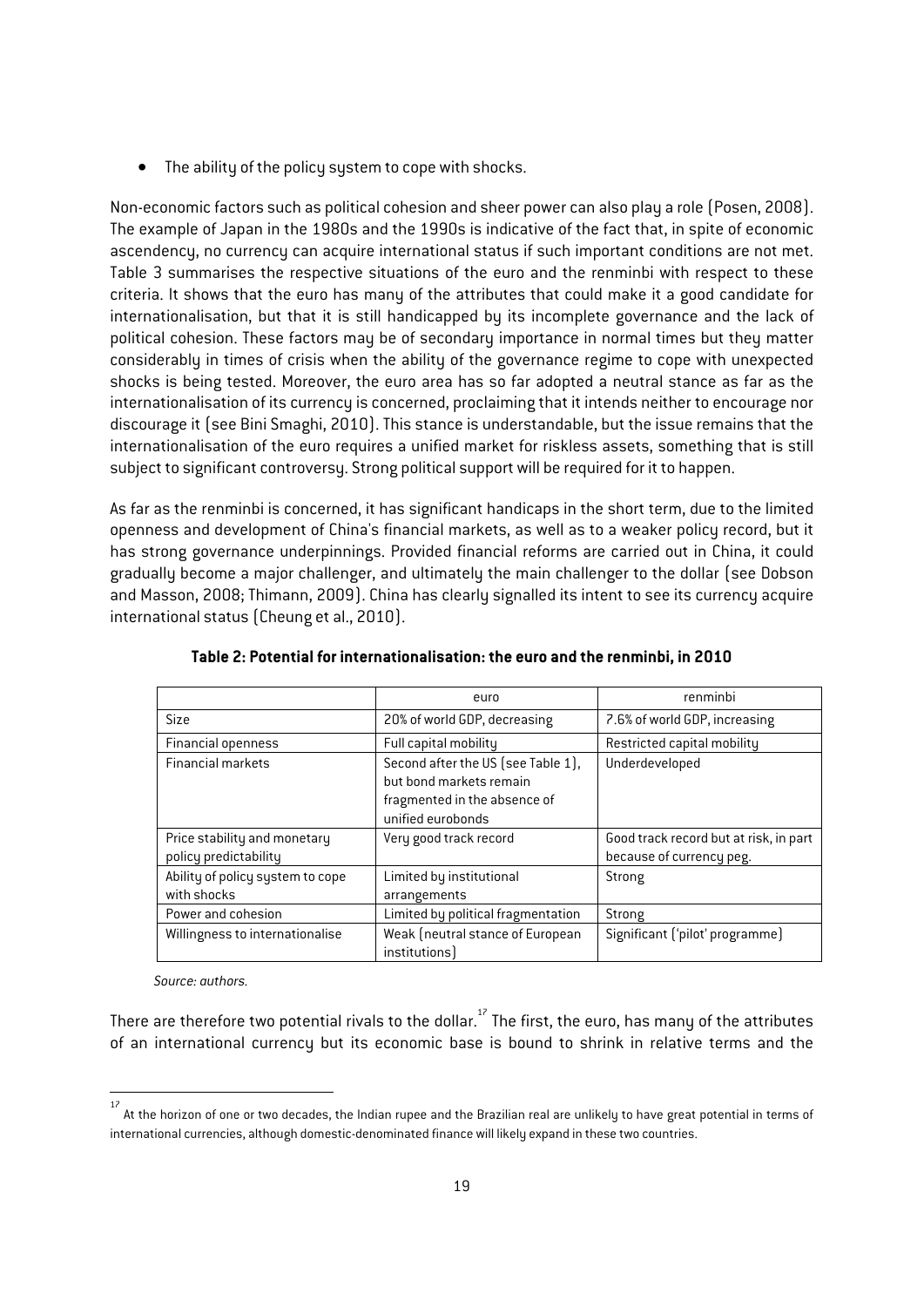stability of its political base is questionable. The second, the renminbi, has strong economic and political underpinnings but it cannot rely on a developed financial infrastructure.

Barring a severe dollar crisis, the evolution towards a multipolar system may therefore take time. Moreover, genuine multipolarity can only develop if each pole allows its currency to play an international role. In the current context of open markets for trade in goods and financial assets, this requires allowing non-residents to hold domestic and offshore financial assets in the home currency, and enabling them to convert assets into other currencies without restriction at any time. To have the market work smoothly, this would also require residents to be allowed to buy and sell foreigndenominated bonds without constraints.<sup>18</sup>

#### 2.3. Hegemonic stability?

There are many questions about the quality, the stability and the sustainability of a multipolar regime. Scholars of international relations often point out that a unipolar system exhibits 'hegemonic stability' properties (see Kindelberger, 1981, or the critical assessment by Eichengreen, 1987). The rationale for it is that the hegemon is supposed to internalise the externalities involved in the provision of a particular global public good – monetary stability – whereas none of the issuers of competing currencies has an incentive to behave in this way. For example, the hegemon refrains from conducting a monetary policy that has destabilising consequences for the rest of the world. This discipline results from its global responsibilities and the corresponding privileges.

Although attractive, this theory may overstate the willingness of the United States to internalise global stability in its policy-making process, both historically and in the recent past. For instance, the loose monetary policy during the Greenspan era may not have fully internalised the impact of cheap credit worldwide. By the same token, the US Fed's choice to embark on quantitative easing in the aftermath of the crisis in autumn 2010 did not internalise the consequences for emerging countries in terms of hot-money inflows.

In fact, there are significant limitations to the hegemonic stability approach. First, it starts from the assumption that the hegemon enjoys undisputed economic predominance and therefore has an unambiguous incentive to preserve and nurture international stability. Second, it often overlooks the risk that the hegemon exploits its monopoly power – in other words makes use of its exorbitant privilege to bolster narrow national interest, at the expense of global stability. However a simple review of the traditional functions of the monetary hegemon suggests that declining relative size may affect a country's ability to play that role (Table 3).

 18 One-way financial opening would not allow the internationalisation of a currency, as it limits exchanges to the balance of the financial account (as opposed to gross flows). Consider, for example, that non-residents are allowed to acquire assets in China without residents of China being able to purchase assets abroad. Unless the central bank compensates for all capital inflows, the internationalisation of the renminbi would not be possible, except with a sharp appreciation. Note that it is free movement of capital that is key here, not the existence of a current account deficit.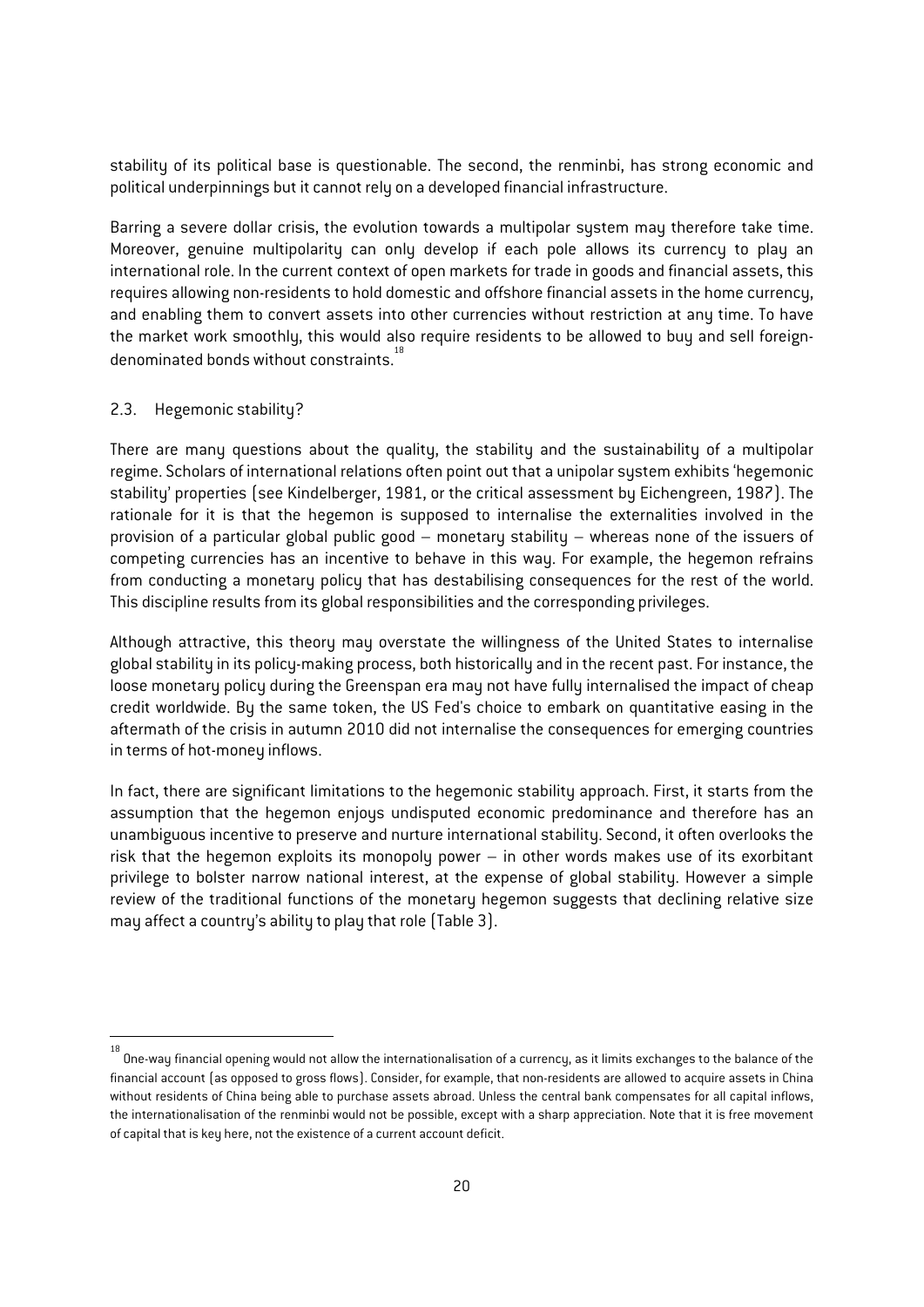| Hegemon's role                                      | Relevance                                               | Does size matter? |
|-----------------------------------------------------|---------------------------------------------------------|-------------------|
| Enforcer of rules of the game (e.g. exchange rates) | [together<br>with<br>Yes<br>international institutions) | Yes               |
| Global anchor                                       | Yes                                                     | Yes               |
| Supplier of reserve assets                          | Yes                                                     | Yes               |
| Crisis coordination leader                          | Yes                                                     | Yes               |
| Lender of last resort                               | Together with IMF                                       | Yes               |

**Table 3: Roles of the monetary hegemon and their current relevance** 

*Source: authors.* 

Another argument in favour of a unipolar system, of an entirely different nature, comes from the substitutability between currencies. As long as the international currency is unrivalled in terms of liquidity and risk profile, shocks to expected returns have limited impact on portfolio choices – hence a degree of exchange-rate stability. But if one (or two) other international currencies were to share the dominant currency's liquidity and risk characteristics, they would become more substitutable. This would make portfolio allocations more sensitive to shocks to expected returns, and hence exchange rates would become more volatile (see, for example, United Nations, 2009).

Although straightforward, this line of reasoning concerns short-run volatility, not medium-term misalignments. Suppose, for instance, that US assets are expected to yield lower returns. International investors will switch to the competing key currencies, triggering a fall in the value of the dollar. But this fall in turn leads to a rise of expected returns, hence increasing the willingness of international investors to hold dollars. In brief, enhanced substitutability may increase short-run volatility, but not necessarily long-run deviations of exchange rates from fundamental equilibrium.19 To the extent that short-run volatility is easily hedged, as opposed to long-lived deviations, the cost of exchange-rate volatility could even be curbed despite higher short-run volatility.

 19 See Bénassy-Quéré and Pisani-Ferry (2010).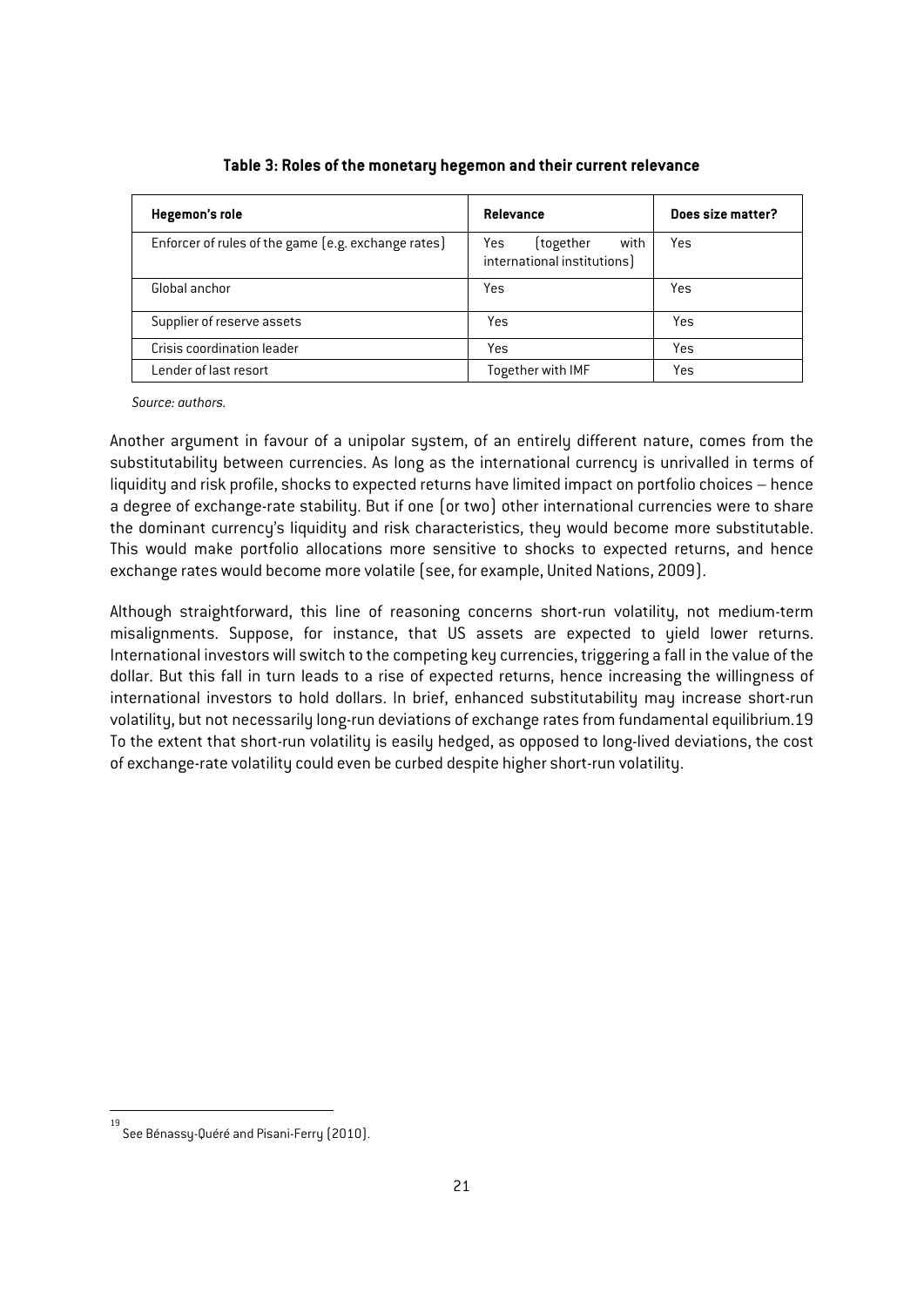#### 2.4. The pros and cons of a multipolar system

A major question for today's policymakers is whether evolution towards a multipolar system is desirable. Assessing international monetary regimes is an especially difficult task. One of the reasons is that, by definition, there is only one international monetary system at any point in time and that once in place, this system lasts for several decades. There are few opportunities for genuine comparison20. Another reason is that an international monetary system is rarely a pure one. For instance, the present system has already moved away from a clean dollar-standard system, and it is unlikely to move towards a clean multipolar system in the near future. Claims that the world would have performed better with a different monetary system are typically irrefutable.<sup>21</sup>

It is however useful to contrast schematic systems to gauge the pros and cons of moving in a particular direction. In the following we compare two polar systems:

- 1. Hegemony: a system in which one international currency is used by all countries as an anchor for pegging purposes and as a store of value – hence something close to the so-called 'Bretton Woods 2 system' of Dooley, Folkerts Landau and Garber (2004) linking emerging currencies to the US dollar. Different degrees of exchange-rate fixity can be considered in this setting, with logical consequences for capital mobility; and
- 2. Multipolarity: a system with a few key currencies with free capital mobility and floating exchange rates between them. These currencies can in turn serve as anchor and reserve currencies at regional level, with corresponding restrictions on capital flows when monetary sovereignty is not given up altogether (through dollarisation or monetary union). Peripheral countries can also choose to let their currencies float with the ability to limit capital flows if they prove excessively volatile.

The current system borrows from both systems: it involves more floating than regime 1 (the hegemonic one) but it is less symmetrical than regime 2 (the multipolar one). The purpose of the comparison is to assess the advantages and disadvantages of the ongoing evolution of the international monetary system and to determine which accompanying policies should be undertaken.

To assess both systems, it is necessary to rely on a set of generally accepted criteria. Ultimately, the international monetary regime should favour growth, monetary stability and international equity. This involves several dimensions, consistent with Musgrave and Musgrave's (1989) objectives of public intervention.

 20 This is one of the limits to historical analyses, such as that undertaken by Bordo and Jonung (2001), that emphasise differences in performance in terms of growth or inflation in each period but do not ascribe these differences to monetary regimes.

<sup>21</sup> For example, the claim that the end of fixed exchange-rate has had adverse consequences on global growth is neither provable nor refutable.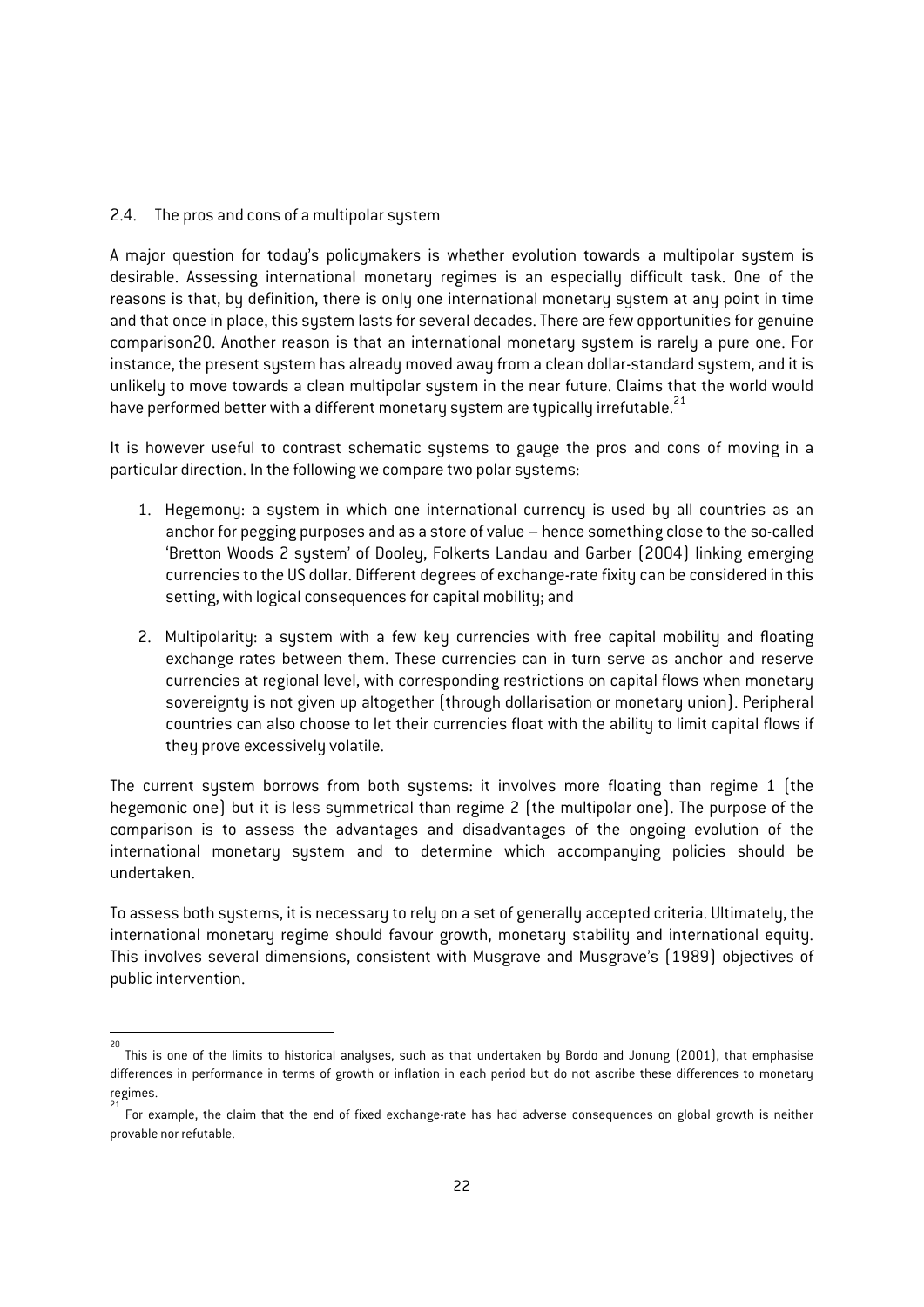- *Economic efficiency criteria*: to serve efficiently as means of payments, international currencies should be limited in number (to minimise transaction costs); for the same reason, they should be the currencies of large countries or areas (so that the currencies are already used by a large number of agents). The system should minimise the need to build up costly official reserves.<sup>22</sup> It should also favour an efficient allocation of capital worldwide. For instance, it should be consistent with net savings flowing from developed to less-developed countries, in line with differentials in the marginal productivity of capital after taking into account limiting factors (political risk and financial depth in particular). The system should also avoid large misalignments of real exchange rates with their fundamentals, to avoid resource misallocation both internally (between traded and non-traded goods sectors), and internationally arising from price distortions.
- *Economic and financial stability criteria.* This involves several complementary dimensions:
	- o *A* major lesson from the crisis is that financial stability is a public good that should be sought after by governments individually as well as collectively, while minimising the associated efficiency costs. The international monetary system has a key role to play in this respect, both to avoid the build-up of excessive imbalances and  $\overline{\phantom{a}}$  unsustainable NFA positions $^{23}$  and to mitigate the impact of crises. Crisis prevention should include the provision of a global anchor, so that monetary policies are geared towards global stability and reduce the risks of worldwide credit bubbles or deflation.<sup>24</sup> This essentially boils down to avoiding situations of excess or too little liquidity at global level.
	- o The international monetary system should leave sufficient autonomy to governments and central banks to respond with national policy instruments, whilst ensuring that international liquidity is provided when necessary.
	- o A further dimension is to ensure that exchange-rate volatility remains limited and/or manageable (through the development of affordable hedging instruments, which requires deep foreign-exchange markets). It is also desirable that the system prevents or limits adverse spillovers effects, as when a shock to country A has destabilising effects on the exchange rate between countries B and C. By the same

 22 The cost of official reserves results from the spread between their remuneration and that of alternative investments. From a public finance perspective, this cost is equal to the difference between the rate of return on reserves and the interest rate on sterilisation bonds issued by the central bank. This cost can be significant when the internal interest rate is higher than the rate of the foreign currency. From the country's point of view, we could also consider the difference between the rate of return of reserves and of inflowing capital. This cost is usually high, as emerging and developing countries typically borrow in dollars at rates that are significantly higher than those offered by the U.S. Treasury. See for example Rodrik (2006). Moreover, countries do not internalise the full cost of reserves, which also includes global imbalances and crises that follow (see Landau, 2009). 23

The precise meaning of 'excessive imbalances' and 'unsustainable NFA positions' is obviously a matter for discussion.

<sup>24</sup> We do not enter here the well-known discussion on whether other forms of bubbles affecting stock markets or commodities can be avoided through appropriate monetary policy. The discussion on this issue is essentially the same at national and at global levels.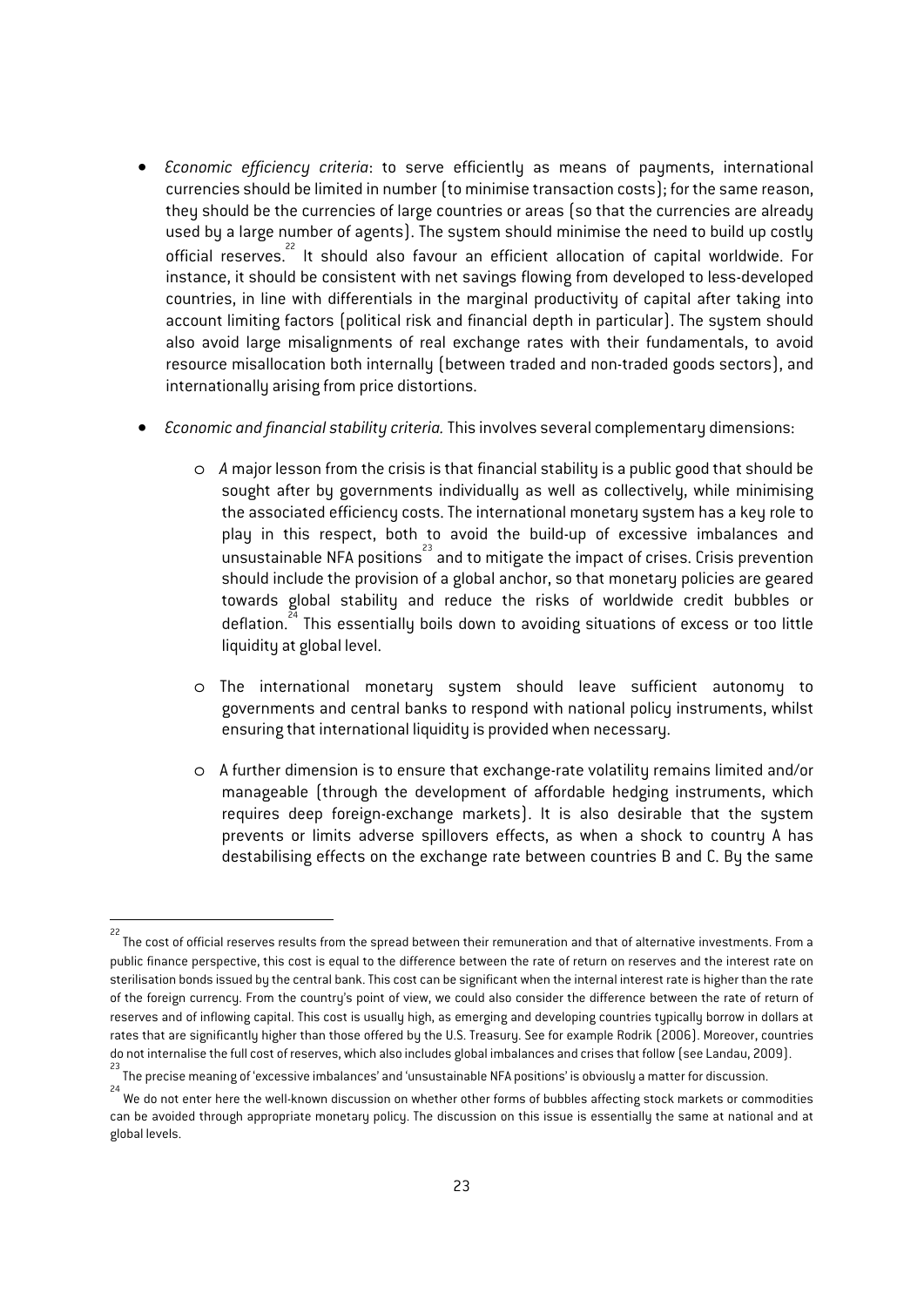token the system should discourage and, if necessary, punish beggar-thy neighbour policies, including 'currency wars' in situations of global demand shortage.

• *Equity criteria*: the system should ensure the symmetry of adjustments, so that balance-ofpayments adjustments do not fall only on a specific category of countries (deficit countries whose currency has no international status). Equally, it should avoid granting one country the 'exorbitant privilege' of being relieved from international constraints, unless these are the counterpart of corresponding duties.

*Feasibility* should be added to these three criteria. Post-Bretton Woods monetary history has shown that genuine international cooperation is the exception rather than the rule, and that it is more easily done on a regional basis. Hence, the system should not be too demanding in terms of global cooperation, and it should be consistent with each region keeping a significant degree of freedom to organise cooperation within itself and to gear monetary policy towards domestic stability. Additionally, reform of the system should rely on, rather than oppose market forces.

Table 4 provides a first pass at assessing the two polar regimes on the basis of our set of criteria. It suggests that moving in the direction of a multipolar monetary system would help mitigate some of the problems of the present regime.<sup>25</sup>

- As regards *economic efficiency*, to the extent that monetary blocks would match economic ones (with floating exchange rates between the blocks but not necessarily within them), the loss in terms of transaction costs, of having several key currencies rather than a single one, would remain limited. At the same time there would be some gains in terms of capital allocation through a lesser accumulation of costly and risky official foreign-exchange reserves, greater incentives to allocate capital within each monetary block, and less scope for real exchange-rate misalignments (although short-term exchange-rate volatility could actually be magnified).
- As regards *economic and financial stability*, multipolarity could help mitigate the Triffin dilemma,26 and limit some causes of longstanding imbalances and their possible unwinding through crises. Adverse spillovers affecting bilateral exchange rates would also be reduced: a shock to country A would, *a priori*, have no reason to impact the exchange rate between the

1

<sup>25</sup> By focusing on extreme systems, we do not discuss here whether moving *some way* towards a multipolar system could actually worsen, rather than improve the situation, as it is the case for partial trade liberalisation. 26

Belgian economist Robert Triffin exposed in 1960 that the US had to run a balance-of-payment deficit to meet the foreign demand for dollar reserve assets, but that these deficits and the resulting deterioration of the ratio gold reserves to dollar reserves, hence undermining confidence in the stability of the US dollar. The relevance of the Triffin dilemma is diminished in a world of free capital mobility because the United States can simultaneously (and during a long time) provide the world with liquid, dollar assets, and invest in foreign, less liquid ones. The *Triffin dilemma* then arises more from the transformation risk than from the accumulation of deficits. Note that in a multipolar system the Triffin dilemma would be spread across the key countries or areas. Only a supra-national currency could fully eliminate the Triffin dilemma (see Mateos y Lago et al. 2010; Fan et al. 2010). However, as Eichengreen puts it: "The more alternatives central banks and other investors possess, the more pressure policymakers will feel to take the steps to maintain those investors' confidence" (p. 68). This is consistent with an attenuation of the Triffin problem itself.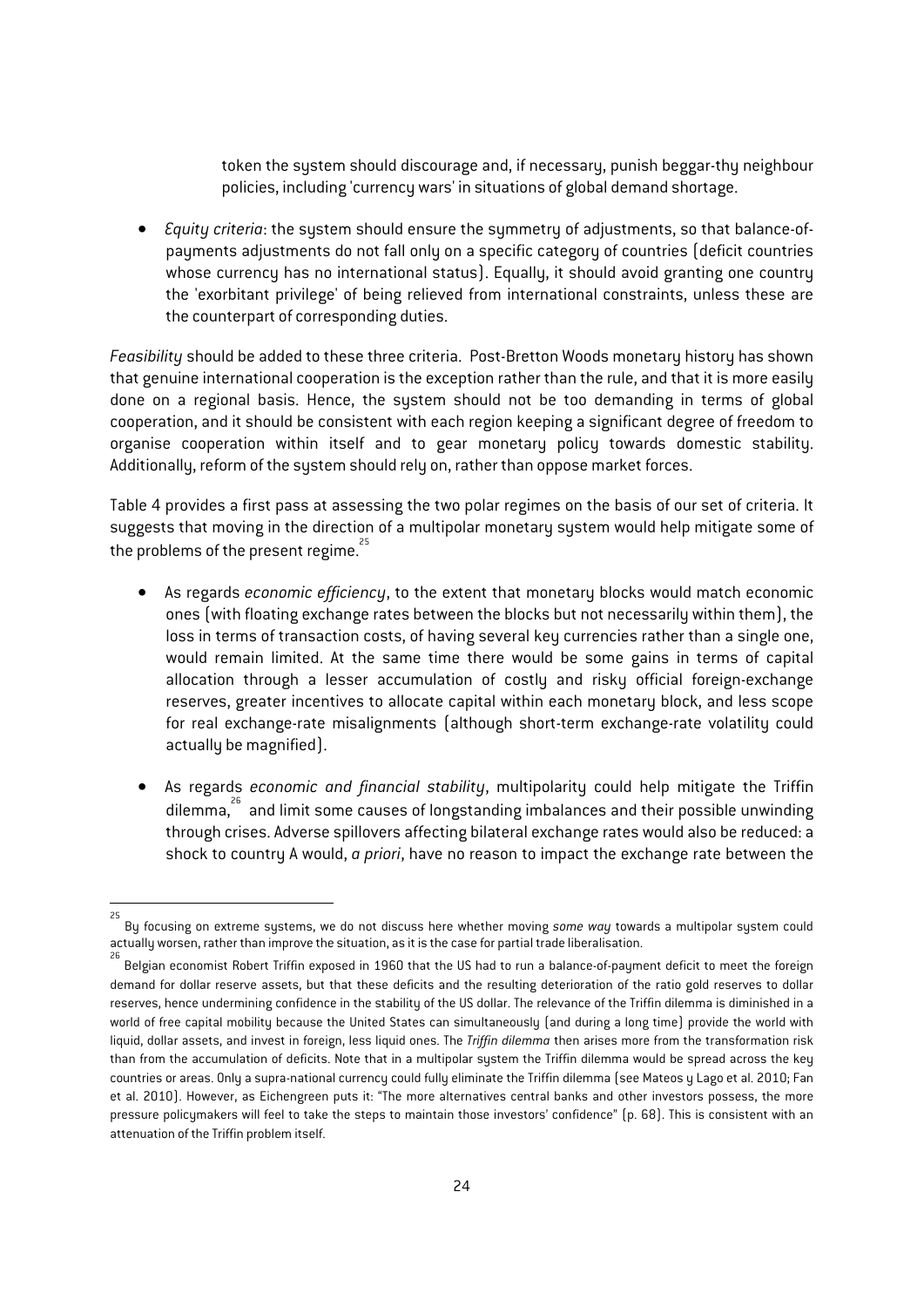currencies of B and C. However, short-run volatility would be increased, for the same reasons that medium-run misalignments would be reduced.

• As regards *equity*, provided all key currencies are truly allowed to float, a multipolar system would reduce the asymmetry of adjustments and the 'exorbitant privilege' would have to be shared.

Hence, the move towards a multipolar system would yield some improvements in terms of efficiency and equity. Concerning stability, the gain in terms of lesser scope for imbalances would likely overcome the loss in terms of higher exchange-rate volatility, given the availability of affordable hedging products. However, the management of global liquidity would require strong cooperation among key countries, and the move to multipolarity would not fundamentally change the problem of liquidity provision in times of crisis (to the extent that the Federal Reserve would no longer feel in charge, it may even worsen it).

As for feasibility, it depends on the time horizon: there is little feasibility in the short term but feasibility will increase as time passes. On the whole, a move from a 'pure hegemonic' to a 'pure multipolar' system appears to be favourable.27 However, the gains will be conditional on free floating (and free capital mobility) between key currencies, and on a move of third countries' exchange-rate policies towards more flexibility and/or regional pegs. Until now, the dollar peg has served as a "default" coordination mechanism, especially in East Asia: it allows a stabilisation of intra-regional exchange rates without there being any formal regional monetary cooperation. Moving towards more flexibility of exchange rates between the main poles of the world economy requires a regionalisation of anchoring policies. In Asia, this could be helped by the internationalisation of the renminbi which would limit the need for stabilising peripheral currencies with respect to the dollar (currencies would instead be stabilised with respect to the renminbi). However, it is likely that a large number of emerging countries would still seek to mitigate the effects of exchange rate fluctuations *vis-à-vis* currencies other than those of their neighbours. The use of capital controls to resist appreciation could trigger more frequent "currency wars", that are a direct consequence of a collective action failure.

The risk of "currency wars" will be mitigated in the multipolar system if key currencies truly float among themselves, but it will not be eliminated. On the contrary, deflationist situations may lead all countries (including those that issue the key currencies) to simultaneously seek to weaken their own currencies with respect to those of their competitors. In the absence of a hegemon willing to forsake exchange rate policy and let its exchange rate be determined by the preferences of its partners, the risk of "currency wars" may be heightened.

Although it is not the responsibility of the international community to decide which currency should be internationalised,<sup>28</sup> it should work to make the benefits of multipolarity materialize. This involves exerting some supervision on national exchange-rate policies, which is one mission of the IMF.

1

<sup>27</sup> Our analysis partially matches the conclusions of Mateos y Lago et al (2009) concerning the merits of hegemony versus multipolarity.

<sup>28</sup>  $\stackrel{\sim}{s}$  As mentioned above, currency internationalization results from a combination of market forces and national policies.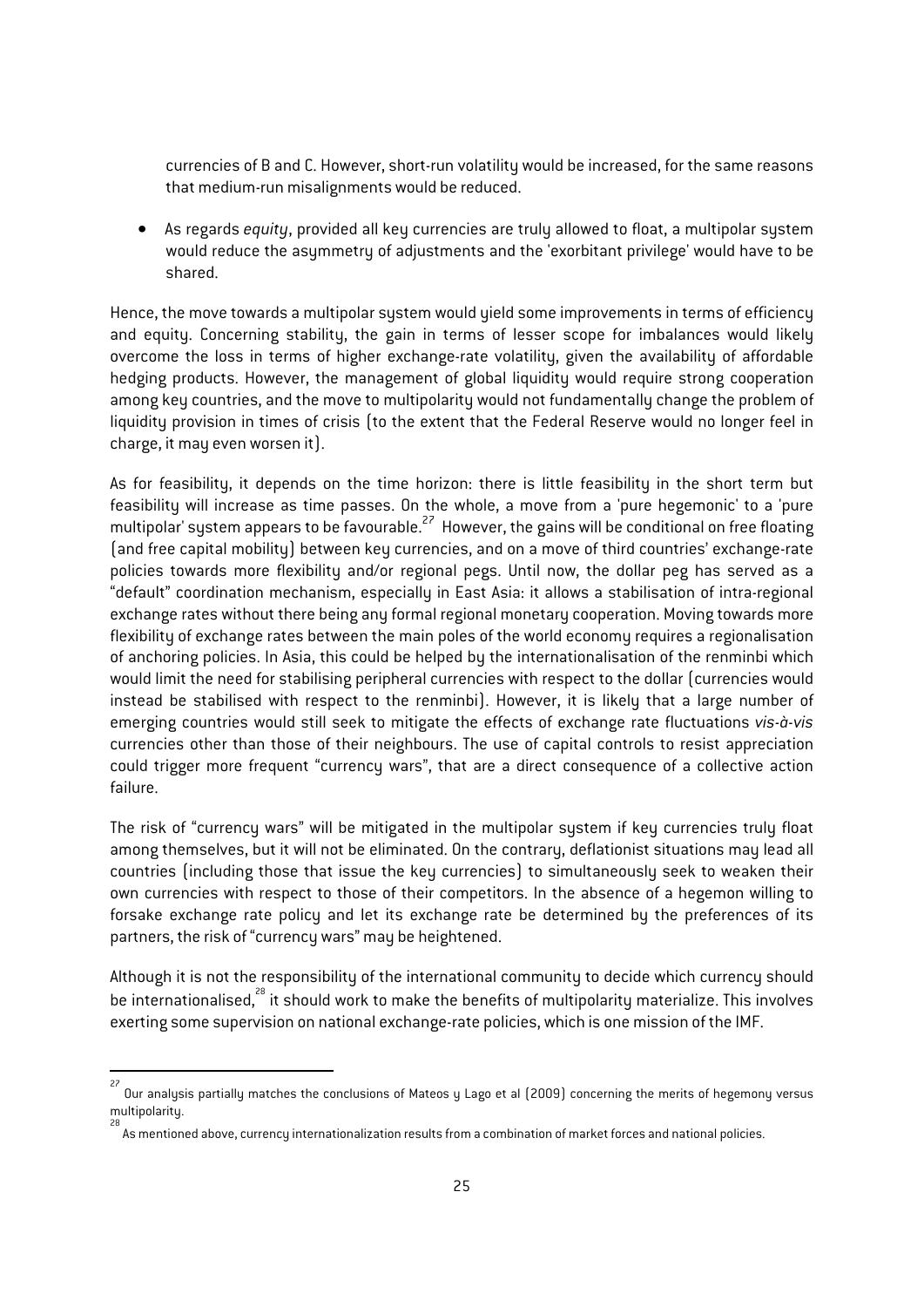|                                                            | Hegemony                                                                                                                                                                                                                        | <b>Multipolarity</b>                                                                                                                 | <b>Gains from</b><br>multipolarity <sup>(*)</sup> |
|------------------------------------------------------------|---------------------------------------------------------------------------------------------------------------------------------------------------------------------------------------------------------------------------------|--------------------------------------------------------------------------------------------------------------------------------------|---------------------------------------------------|
| <b>Efficiency</b><br>Reserves                              | Incentive to accumulate costly<br>official reserves for both self-<br>insurance and pegging motives.                                                                                                                            | Incentive<br>accumulate<br>to<br>reserve for pegging motives<br>only for peripheral countries.                                       |                                                   |
|                                                            | Large exchange-rate risk on<br>reserves.                                                                                                                                                                                        | Reduced exchange-rate risk<br>through better diversification.                                                                        | $\,{}^+$                                          |
| Economies of scale                                         | Maximum.                                                                                                                                                                                                                        | Lesser efficiency (but cost<br>limited if # of international<br>currencies small).                                                   |                                                   |
| Global savings-<br>investment balance                      | South-North capital flows<br>as<br>South accumulates holdings in<br>reserve currency.                                                                                                                                           | Bias reduced, better capital<br>allocation (if regional monetary<br>blocks).                                                         | $\hspace{0.1mm} +$                                |
| Real exchange-rate<br>misalignments                        | Large potential for misalignments<br>due to nominal pegs on the key<br>currency.                                                                                                                                                | Potential for<br>misalignment<br>limited to market bubbles (key<br>currencies)<br>and<br>to intra-<br>regional rates (nominal pegs). | $\hspace{0.1mm} +$                                |
| <b>Stability</b><br>Global anchor                          | Provided<br>the<br>hegemon,<br>by<br>requires that it does not focus<br>exclusively<br>domestic<br>on<br>monetary objectives.<br>Deflation bias limited by the<br>ability of the hegemon to run<br>large deficits without tears | Global stance resulting from<br>independent national monetary<br>policies may fail to ensure<br>adequate stability                   | ?                                                 |
| Incentives to stability<br>policies                        | System may favour build-up of<br>imbalances (incentive for the<br>periphery to accumulate reserves<br>in the hegemon's currency, no<br>incentive for the hegemon to<br>adjust - Triffin dilemma).                               | Competition<br>between<br>key<br>currencies<br>favourable<br>to<br>discipline.                                                       | $\,^+$                                            |
| Resilience to major<br>shocks, capital surges<br>and stops | Via reserve accumulation in the<br>periphery. In times of crisis<br>hegemon to provide liquidity<br>through swap lines                                                                                                          | Need for multilateral liquidity<br>provision<br>and<br>possibly<br>enhanced role of regional swap<br>arrangements                    | ?                                                 |
| Exchange-rate volatility                                   | Stable portfolio allocations due to<br>unique liquidity of the hegemon's<br>financial market                                                                                                                                    | More stability within monetary<br>blocks, less stability (needing<br>hedging) across blocks                                          |                                                   |
| Symmetry of exchange-<br>rate adjustments                  | euro/dollar<br>Asymmetries<br>eg)<br>reacts to a rise in China's wealth]                                                                                                                                                        | asymmetry if<br>all<br>key<br>No<br>currencies float freely                                                                          | $^{+}$                                            |

# **Table 5: A schematic assessment of the hegemonic and multipolar monetary regimes**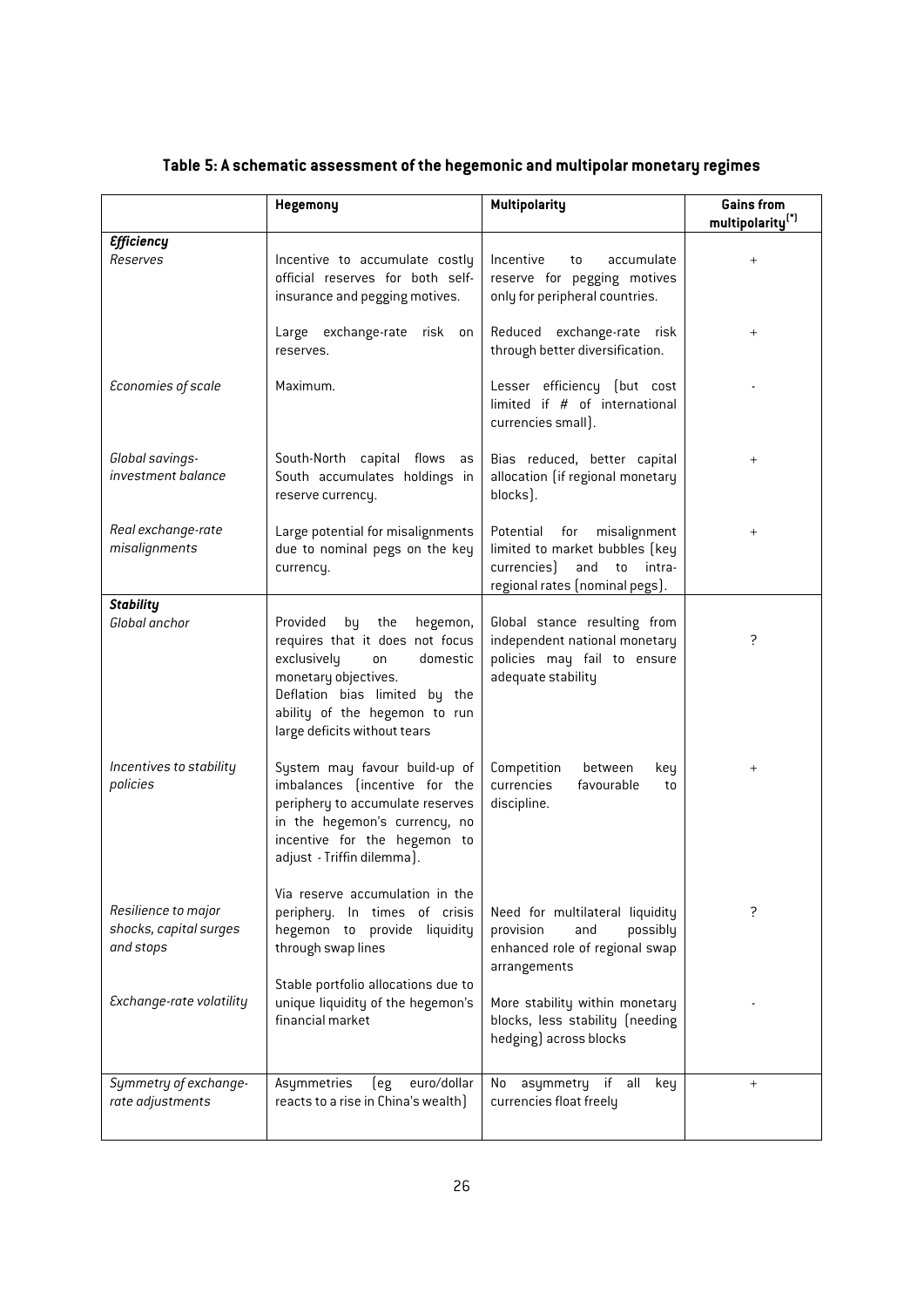| <b>Equity</b><br>Symmetry of balance-of-<br>payment adjustments | No: adjustment falling on deficit<br>countries that do not issue the<br>international currency | More scope for symmetric<br>adjustments<br>provided<br>keu<br>currencies truly float, but still<br>some asymmetry for non-key | $\ddot{}$ |
|-----------------------------------------------------------------|------------------------------------------------------------------------------------------------|-------------------------------------------------------------------------------------------------------------------------------|-----------|
|                                                                 |                                                                                                | countries.                                                                                                                    |           |
| Exorbitant privilege                                            | Yes: unequal adjustment burden.                                                                | Shared privilege.                                                                                                             | $^{+}$    |
| <b>Feasibility</b>                                              |                                                                                                |                                                                                                                               |           |
| Status quo bias                                                 | High status quo bias in the short                                                              | Delicate transition likely to slow                                                                                            |           |
| /Incentives to change                                           | run, yet increasing risk of abuse                                                              | down change                                                                                                                   |           |
|                                                                 | dominant<br>position<br>0f<br>bų                                                               |                                                                                                                               |           |
|                                                                 | weakening hegemon                                                                              |                                                                                                                               |           |
|                                                                 |                                                                                                |                                                                                                                               |           |
| Coordination                                                    | Weak                                                                                           | (regional<br>hegemons),<br>Weak                                                                                               | $\ddot{}$ |
| requirement                                                     |                                                                                                | possibility<br>of<br>regional                                                                                                 |           |
|                                                                 |                                                                                                | coordination.                                                                                                                 |           |

(\*) In this column we summarise the gains (+) or losses (-) implied by moving from a 'pure hegemonic' system to a 'pure multipolar' one.

#### **3. IMPLICATIONS IN THE SHORT AND MEDIUM TERM**

Here we here assume that in the coming decades, the international monetary system will evolve towards multipolarity. This implies that China continues with its policies to internationalise the renminbi and that the euro area overcomes its debt and governance crises and succeeds in establishing a genuine and unified market for Eurobonds. As highlighted in section 2, such an evolution could bring a number of benefits, but only under two conditions: that floating is generalised between the key currencies and that financial safety nets are strengthened. These issues should thus be a priority for the international community. To this should be added the actual management of the transition, which could prove long and difficult.

#### 3.1. Floating exchange rates and capital flows

The liberalisation of international capital flows is relatively recent in emerging countries. Opening dates from the 1990s, a period when it was thought that liberalisation would speed development by giving poor countries greater access to external financing. This element of the "Washington Consensus" crumbled after the Asian crisis of 1997-1998. Financial openness has significantly improved but it still remains well below what is observed in advanced countries (figure 5). In East Asia, it has hardly progressed since the end of the 1990s. The financial crisis has further contributed to the reluctance of emerging countries to open up completely. During the crisis, many countries (especially in eastern Europe) experienced sudden stops in external financing (and, in some cases, outright reversals of these flows), mainly bank loans and portfolio investments, on which they were highly dependent. In the aftermath of the crisis, these countries as well as others were vocal in protesting against the massive inflows of speculative capital seeking to benefit from higher yields, which were likely to fuel asset and credit bubbles as well as induce sharp real appreciation of their currencies.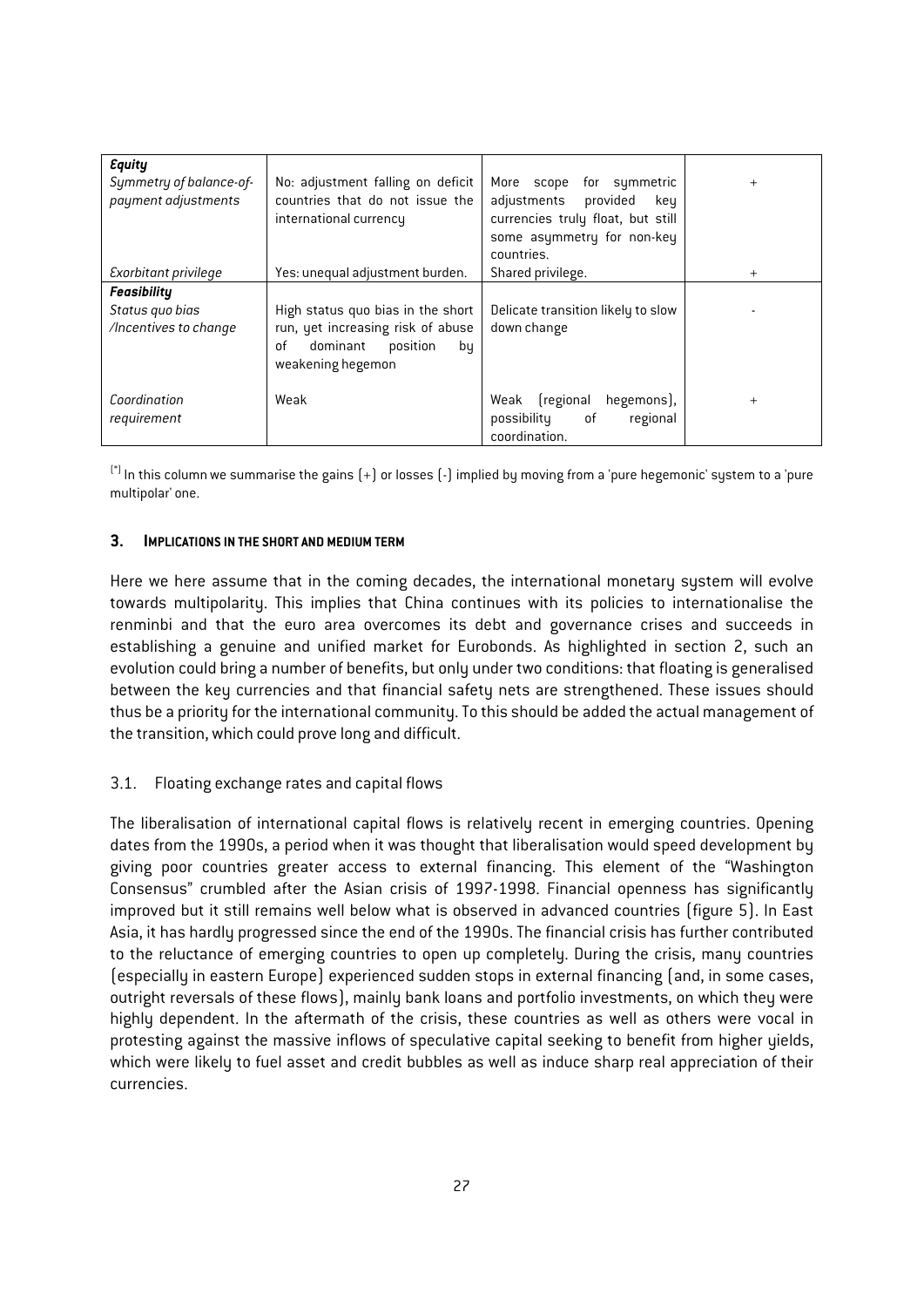

**Figure 5: Financial Openness Index, 1970-2008** 

*Source : Chinn and Ito (2008), on the basis of IMF notifications.* 

Admittedly, benefits from financial openness have been mixed. It was expected that lower borrowing costs would accelerate capital accumulation and ultimately raise living standards in emerging and developing countries. Benefits have, however, been very limited (see Gourinchas and Jeanne, 2006). Private capital flows to emerging economics have been more than offset by official purchases of government debt securities of advanced countries, especially the United States. In the absence of financial openness, these countries would perhaps not have benefited from outside financing but high rates of domestic savings would have preserved investment levels.

Financial openness was also expected to improve domestic portfolio diversification and act as a factor of macroeconomic stability – similar to the role that financial markets play in cushioning regional shocks within the United States (see Asdrubali, Sorensen and Yosha, 1996). Financial openness has on the contrary proven to be a destabilising factor, both economically and financially, in countries that did not have sound regulation and supervision, but also in some of those that had carried out the necessary reforms (Kose, Prasad, Rogoff and Wei, 2006).

The recent period has once again shown how volatile capital flows between advanced and emerging countries can be. The fall of Lehman Brothers in the fourth quarter of 2008 precipitated large outflows, but capital started flowing back in at a rapid pace because of large interest rate spreads. However, the magnitudes of these flows are not exceptional when compared to the flows of the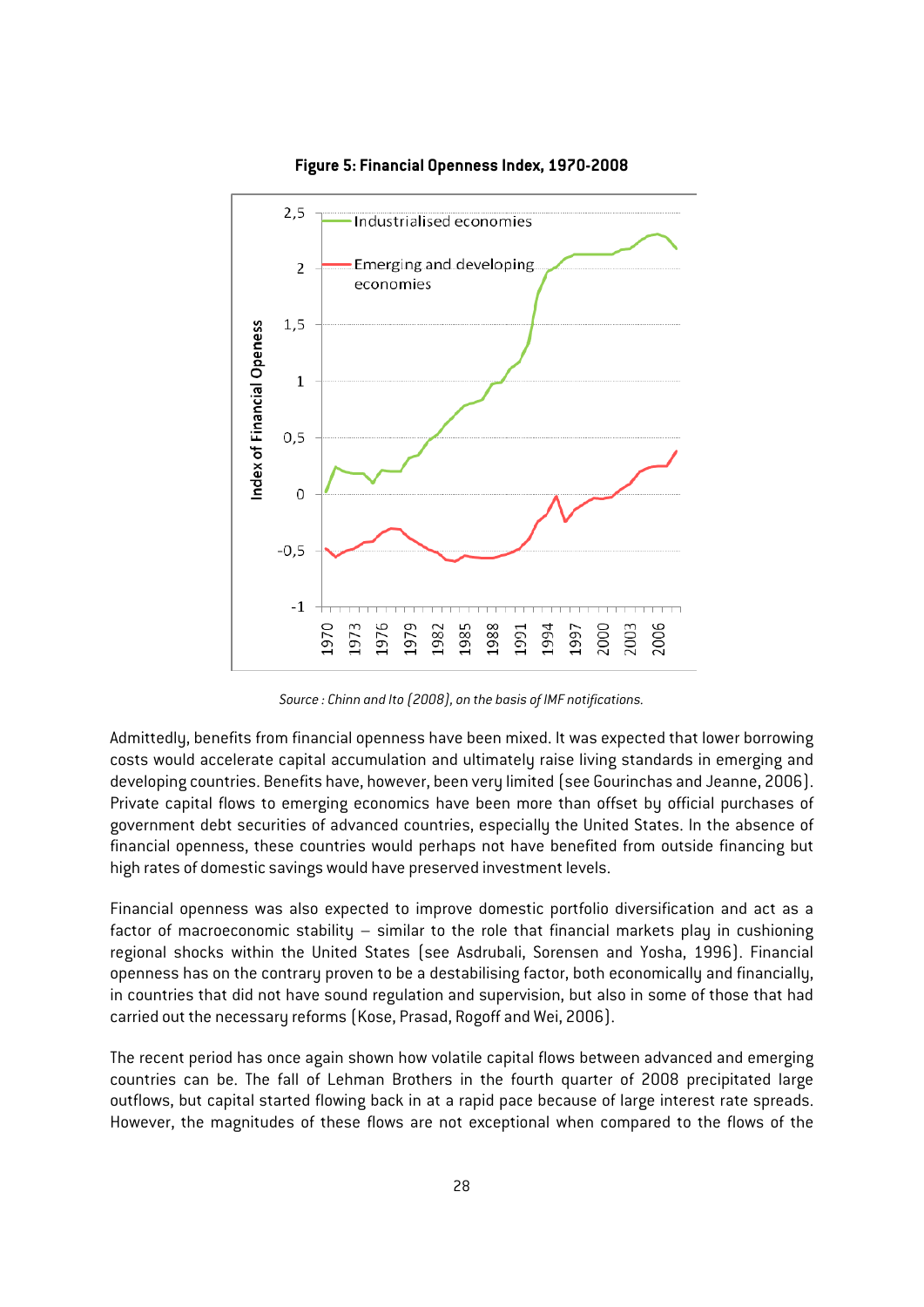2000s (figure 6). The problem is the volatility of these flows (driven by portfolio investment flows and "other investments", mainly bank loans), rather than the actual volumes. Several countries have since announced temporary measures to slow the inflow of capital, sparking a debate on how capital flows should be managed.



**Figure 6: net capital flows towards emerging economies, 2000-2010 (% du PIB)** 

*Source: authors' calculations based on IMF data. Note : positive flows are net capital inflows, excluding central banks.* 

Two main problems arise from the volatility of capital flows:

- *Sudden capital inflows* are likely to weaken the host economies by fuelling asset price and credit bubbles, and/or by triggering a sharp appreciation of the country's currency.
- *Sudden stops and capital outflows* cause balance of payments crises and sharp currency depreciations, often at the same time as financial crises.

Promoting flexible exchange rates thus requires clarification on how countries (especially emerging economies) can cope with potentially destabilising capital flows without triggering "currency wars". Capital inflows and outflows do not yield the same set of problems.

3.2. Capital inflows and exchange rate adjustment

When faced with sudden capital inflows, there are five (non mutually exclusive) ways for a country to adjust its balance of payments:

• by simply letting the interplay of *supply and demand* cause an appreciation of the country's currency;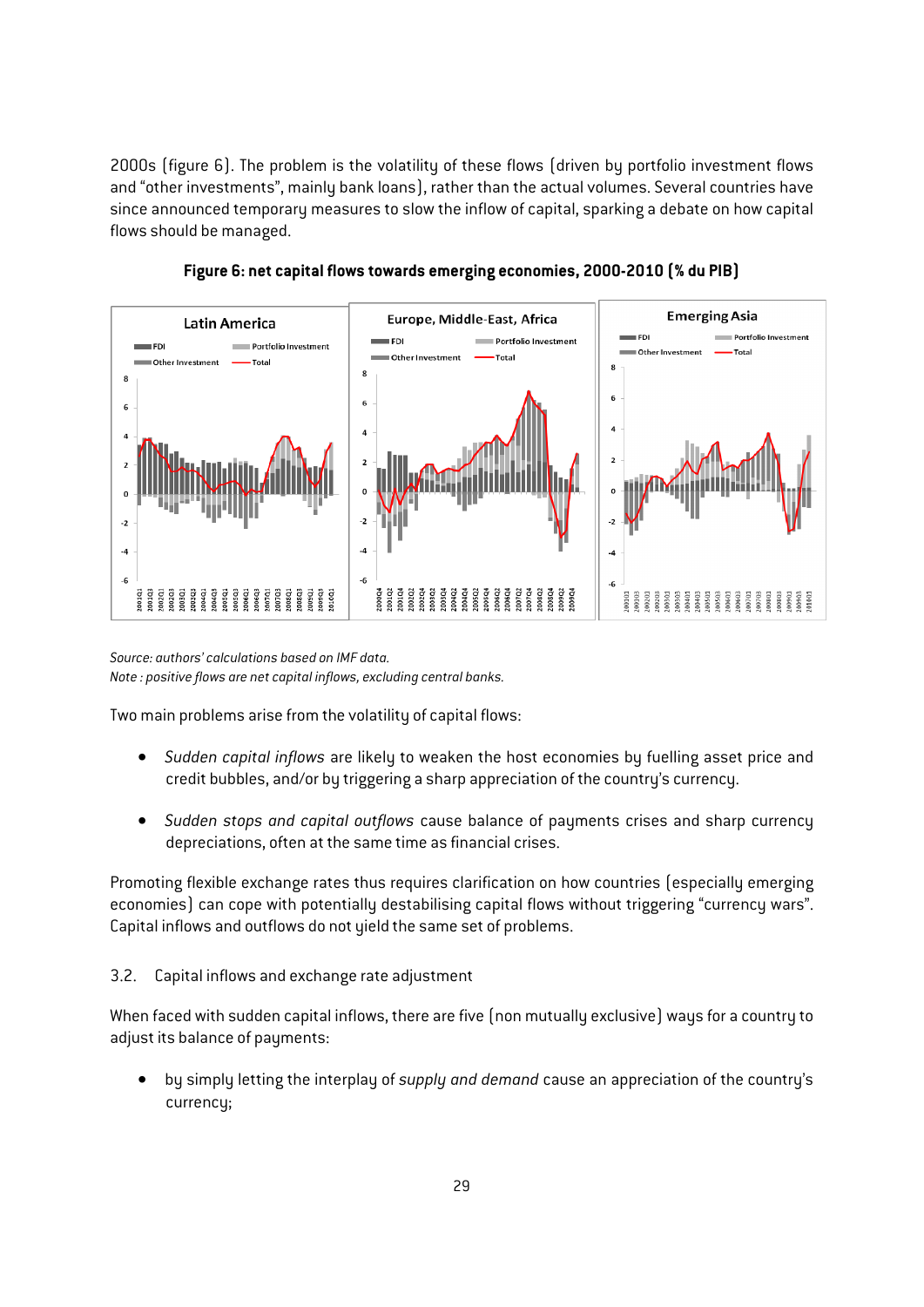- the central bank may *lower interest rates* to reduce the rate of return on domestic assets and halt currency appreciation; this is, however, not entirely straightforward as capital inflows generally nurture the development of credit and lower interest rates can serve to amplify this; the result is an appreciation of the real exchange rate, via an increase in internal prices.
- the central bank can compensate for capital inflows by *accumulating foreign exchange reserves* (which, in the balance of payments, are recorded as capital outflows); as long as these are sterilised, this tupe of intervention has not impact on monetary policy; if they are not, the effect is monetary expansion, with the same effects as if interest rates were lowered.
- *fiscal policy* may be called upon: restrictive fiscal policy reduces long-term interest rates, which reduces both capital inflows and the expansion of demand. In principle, this can be an appropriate course of action but it may not be justifiable from a public finance perspective if it requires sustained and/or increased budget surpluses.
- lastly, the government may chose to *restrict the inflow of capital* through regulatory instruments or taxes.

To this toolbox should also be added all the measures a country can put in place to limit the destabilising effects of capital inflows on the domestic economy. These are essentially macroprudential in nature, designed to ensure that capital flows do not turn into asset price and credit bubbles. Some of the possible measures, such as restrictions on currency positions of banks, may amount to capital controls. However, these only have an effect on intermediated flows and not on portfolio investment. They are appropriate for limiting the risk taken by banks, but to the extent that they have a differentiated effect on intermediated flows and portfolio investment, are not appropriate for controlling capital flows.

The idea that emerging economies - where the rate of return on capital is structurally higher than in advanced countries - could in some case be brought to protect themselves against capital inflows was initially greeted with protest. It is, however, gaining acceptance and the IMF recently signalled a change in its doctrine (Ostry et al., 2010).

All of the measures outlined above, however, have significant drawbacks.

Capital controls, or more specifically the measures taken to *filter* capital inflows by allowing the free movement of long-term flows whilst discouraging speculations, have considerable flaws: their effectiveness is limited, especially when dealing with flows whose underlying drivers are structural in nature, as they are inevitably bypassed. They can also cause distortions in resource allocation and, like all forms of protection, are a source of rents. In addition, they cannot be used in emerging Europe as they are banned by the Treaty. For these reasons they are considered a last line of defence, to be used only when other macroeconomic instruments (foreign exchange intervention, monetary and fiscal policy) and prudential measures are insufficient.

*Official intervention*s in foreign exchange markets are a different problem. They are costly, as they require that a share of the central bank's assets be held in lower-yielding investments than it could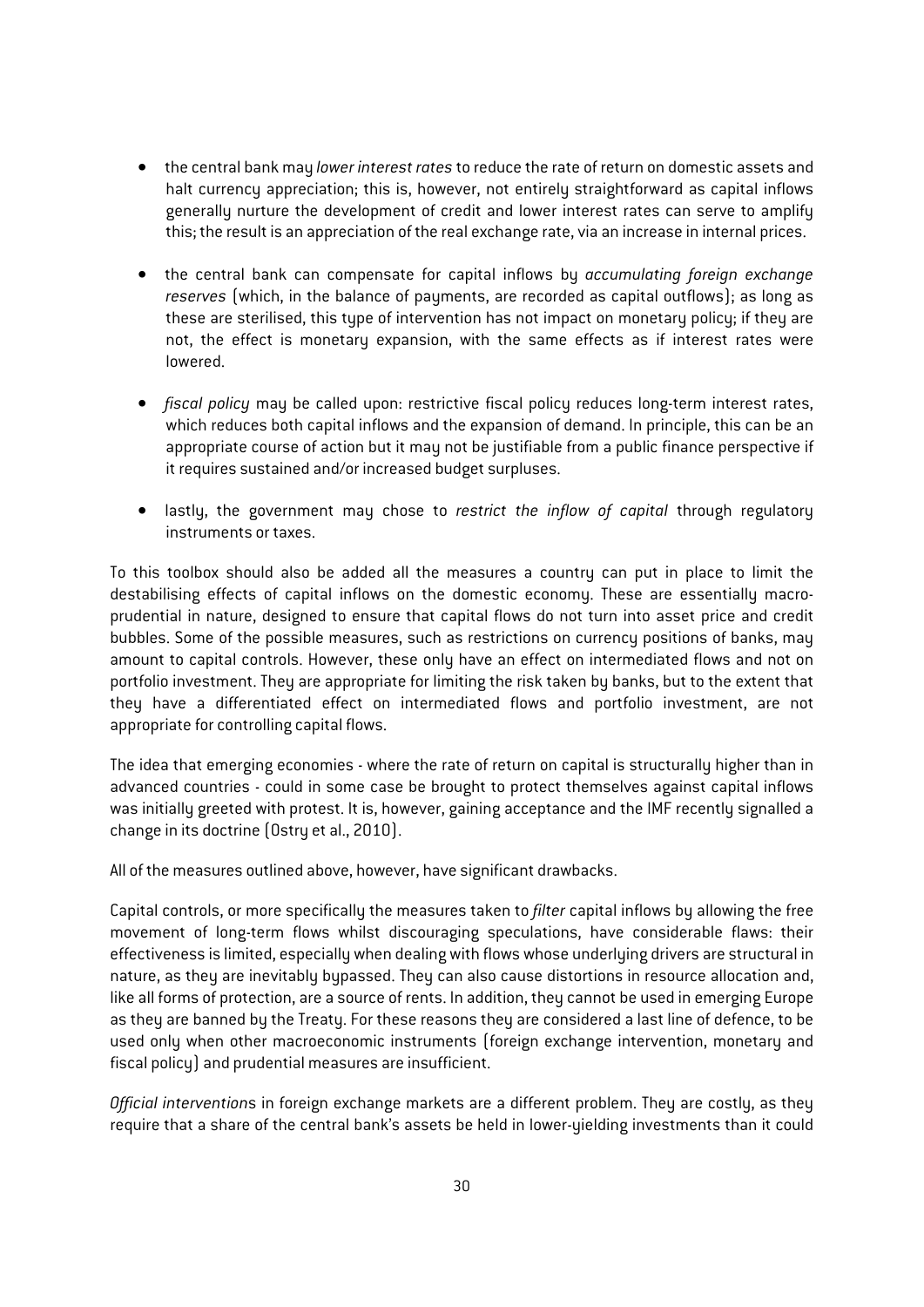hope for given the domestic rate of return<sup>29</sup>. More generally, the accumulation of foreign reserves in poor countries diverts savings that could be harnessed for more productive uses. Moreover, foreign exchanges interventions are difficult to sterilise entirely when they are undertaken on a large scale. This non-sterilised portion can lead to domestic inflation and generate real appreciation, as well as fuel asset price and credit bubbles. Lastly, official interventions are not always effective to prevent currency appreciation, especially if there are no restrictions on private capital flows (as in the case of Japan in 2003).

*Lowering interest rates* raises the same problems are unsterilised foreign exchange interventions (namely inflation and financial fragility). A drop in interest rates may also fail to stem inflows of speculative capital, if investors expect sharp currency appreciation. For example, compensating for a 5% appreciation over 3 months would require lowering the interest rate by 20 percentage points<sup>30</sup>.

The *appreciation of the exchange rate*, resulting from market forces, has several advantages. It blunts the appetite of foreign investors for domestic assets by raising their cost: if the currency appreciates sharply, *carry trade* strategies become more risky because the destination currency can depreciate. Secondly, nominal appreciation lowers the price of imports, which eases pressure on domestic prices. Lastly, it is stabilising for the source country, whose currency depreciates. However, exchange rate appreciation creates two additional problems. The first is that if these capital inflows are only temporary, the exchange rate variation will be temporary also. The resulting volatility is not easy to hedge against in emerging markets, and it blurs price signals for domestic producers. Moreover, markets can have a distorted view of returns (such as during the period proceeding the Asian crisis of 1997-1998) so that exchange rate fluctuations are not consistent with fundamentals (productivity in particular). The second problem of adjusting *via* the exchange rate is that the adjustment can be excessive or too abrupt. In this case, the economy may not have time to adjust to the new structure of relative prices and production potential will be reduced. For all the reasons just outlined, it is reasonable to assume that the exchange rate response is the best for dealing with longterm capital flows. Downsides would be limited in countries with developed capital markets, but other instruments may legitimately be used when capital inflows are clearly speculative in nature, when the necessary hedging instruments are not available inside the country, and/or when the adjustment is too sudden.

The main difficulty lies in defining the conditions under which these other instruments may be used. Capital controls can indeed be used for other purposes than safeguarding macroeconomic stability: to maintain an undervalued exchange rate, or to preserve an inefficient financial sector from foreign competition, for instance. This means that non-cooperative policies need to be identified and assessed. This ruling could only be achieved by a multilateral institution with an established reputation and widely recognized technical capacity. The first condition would be to extend the IMF's mandate to include surveillance of the financial account (and not just current payments<sup>31</sup>). This

1

<sup>29</sup> This opportunity cost becomes a real cost when the central bank issues sterilisation bonds for its interventions.

A 5% depreciation over three months corresponds to a 20% year-on-year depreciation. 31

This limited mandate for the IMF dates back to the Bretton Woods negotiations, that recognised the right for countries to establish permanent capital controls. It is no longer justified and may even prove counter-productive in the current context of widespread capital mobility.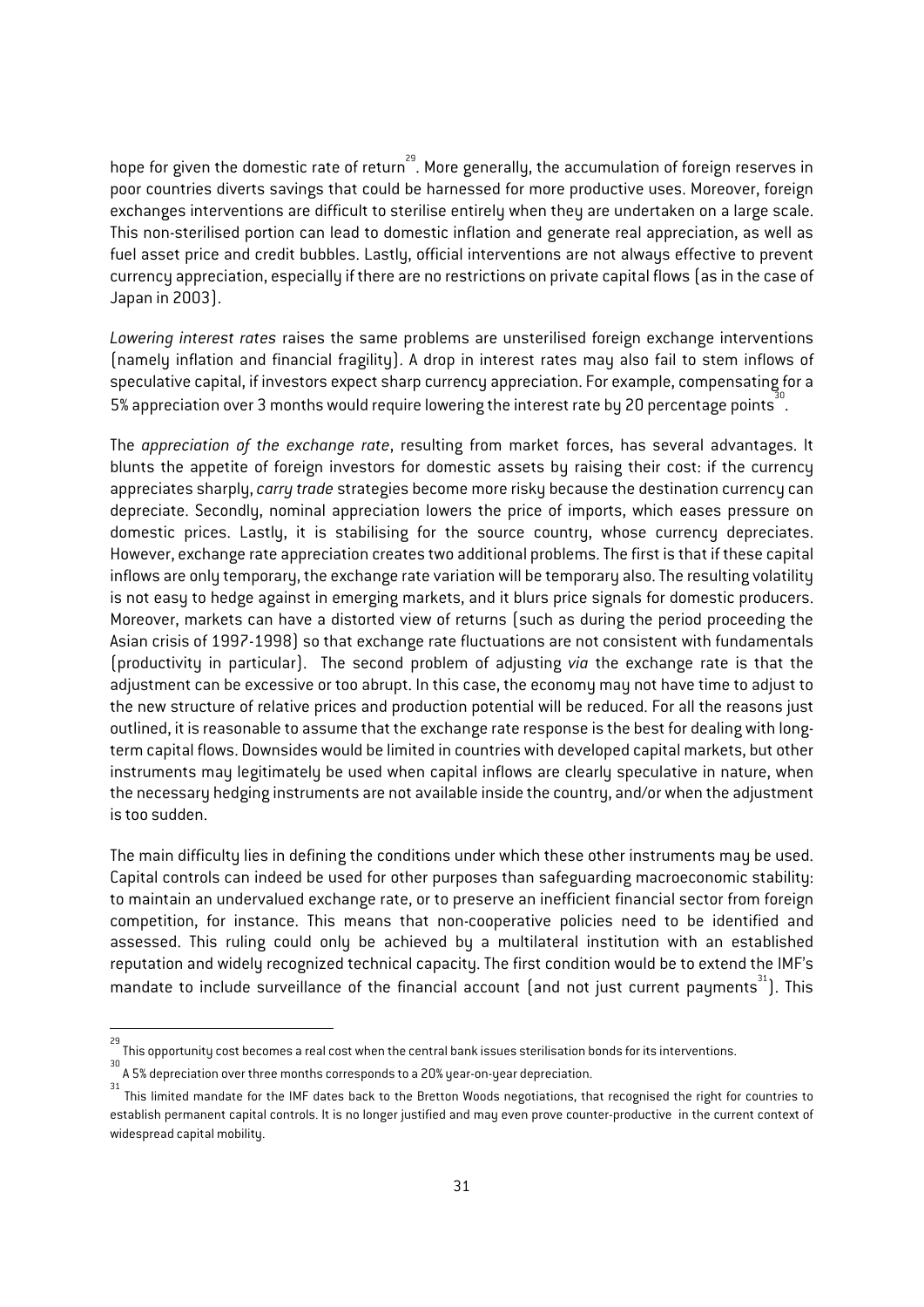would then involve defining criteria. The numerous studies that have sought to establish exchange rate and reserve standards have produced divergence results, and are not conducive to reaching an international agreement. However, it is easy to measure the rate of reserve accumulation and exchange rate appreciation and thus determine when the adjustment is disproportionately born by reserves. Figure 7 provides a snapshot of the period between 2008 and 2010, during which several countries, mostly in East Asia, strongly leant against the appreciation of their currencies by accumulating reserves. In contrast, the Brazilian real appreciated by 30% in real terms, despite sizable reserve accumulation. Temporary capital controls may be justified in this case.



#### **Figure 7: Exchange rate and foreign exchange reserves fluctuations, October 2008 to September 2010**

*Source : authors' calculations based on IMF and BIS data. The straight line is not based on statistical inference.* 

On the whole, the appropriate response to capital inflows should be determined "lexicographically": first, an appreciation of the nominal exchange rate; then, if the adjustment is too abrupt, reserves may be accumulated within "reasonable limits". Lastly, if these interventions are not sufficient, targeted capital controls can be put in place. Macroprudential instruments should be considered during each stage to accompany the necessary measures. The implementation of these principles and international consistency would be monitored by the IMF, in cooperation with regional bodies where appropriate.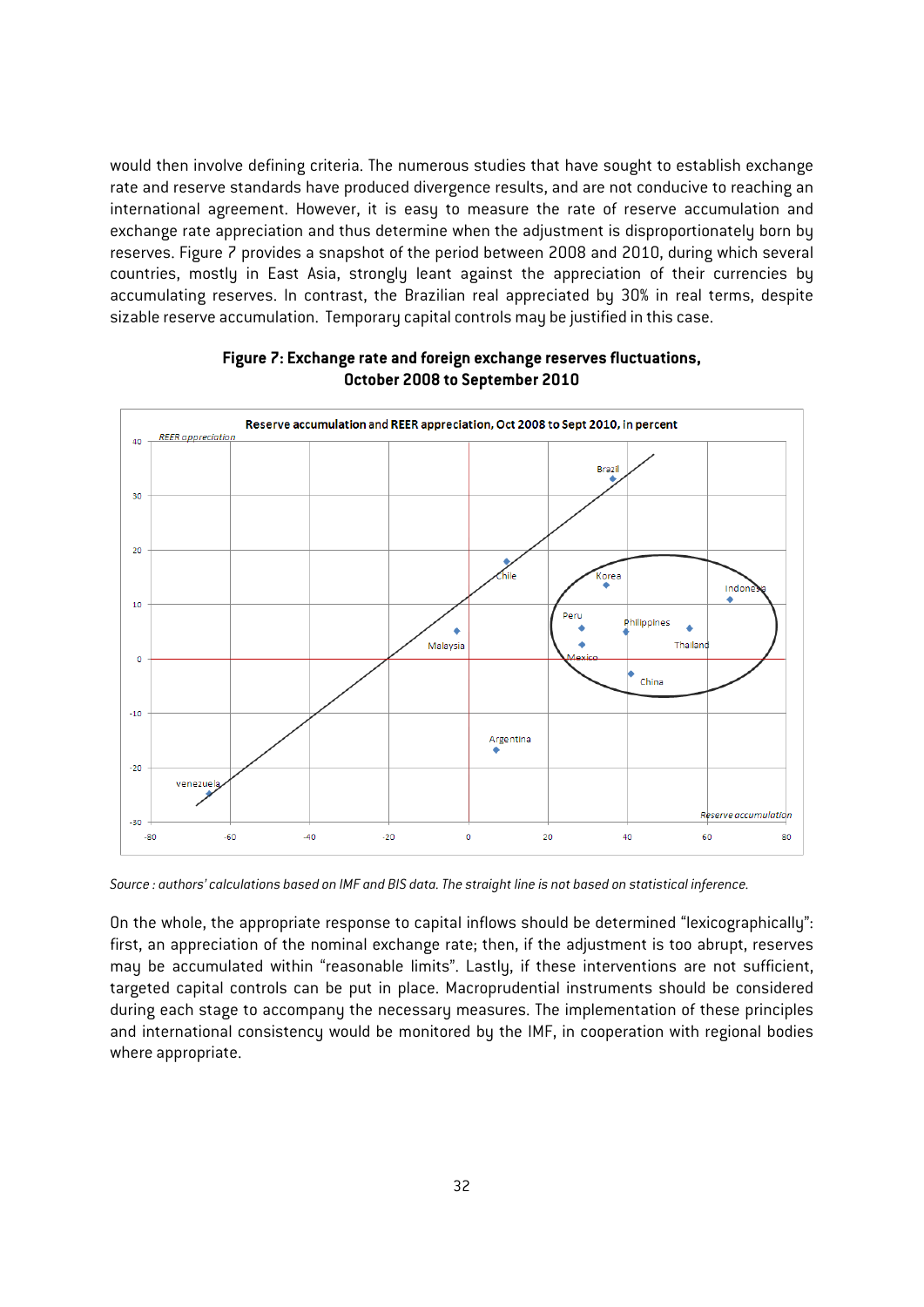#### 3.3. Capital outflows and emergency funding

Highly volatile capital flows, sudden stops and reversals of capital flows should be expected in financially open emerging countries. Where emergency funding (from the international community or regional partners) is not available, this can lead to balance of payments crises, with sharp currency depreciations, financial crises and ensuing economic recessions. The correlation between financial crises and currency crises has been extensively documented in the literature (Kaminsky and Reinhart, 1999, Laeven and Valencia, 2008), partly linked to the fact that currency depreciation increases the burden of foreign-currency denominated debt.

It is almost impossible for a country to prevent capital from flowing outwards. Restrictions here are especially inefficient: for legal reasons (as they can easily be construed to infringe upon property rights), and because capital outflows generally occur in contexts of heightened risk aversion (or even panic) where investors are not deterred by high costs. For the same reasons, interest rates are virtually unusable as a tool for preventing outflows: if investors expect rapid depreciation of the country's currency, only a very sharp rise in interest rates will be sufficient to stem the tide, and no government would wish to keep interest rates at such high levels for any length of time because of the adverse effects this would have on the economy. As for foreign exchange interventions, the central bank can compensate for capital outflows by drawing on its reserves, but only to the extent that these are sufficient for markets not to expect that they will soon be depleted.

The fear of a balance of payments crisis is the second main reason, along with exchange rate policy, for which central banks may wish to accumulate reserves. However, financial openness increases the amount of reserves needed to cope with a crisis, because it affects the financial account and thus potential capital outflows are substantially higher. This is one of the reasons for the rapid pace of reserve accumulation by emerging economies since the beginning of the 2000s (chart 8). However, recent econometric evidence suggests that self-insurance cannot explain reserve accumulation after 2005 (Obstfeld, Shambaugh and Taylor, 2010).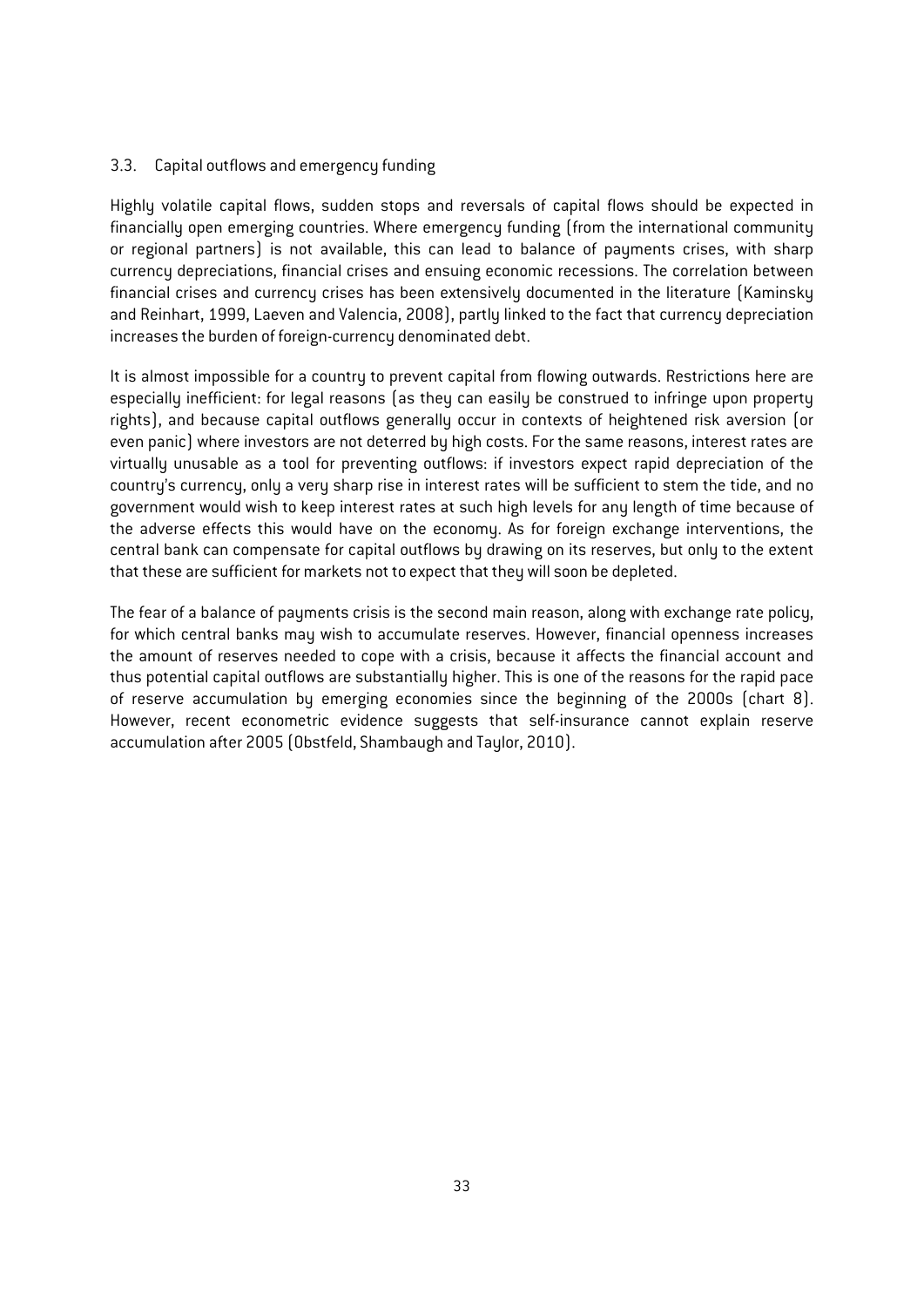

#### **Figure 8: Evolution of foreign exchange reserves, USD billions**

*Source: IMF-COFER data.* 

These official reserves are costly for the country accumulating them, and potentially destabilising if they grant the issuing country unlimited access to external financing. The international community does try to provide alternatives to reserve accumulation, in the form of emergency liquidity facilities:

- the IMF liquidity facilities, specifically the *Flexible Credit Line (FCL)* and *Precautionary Credit Line (PCL)* facilities can be drawn upon automatically by countries that have already qualified.
- regional facilities in Europe (European Financial Stability Fund) and especially in East Asia (Chiang Mai initiative)
- bilateral swap agreements, especially during the financial crisis of 2007-2009 (see above).

There is now widespread agreement that these facilities are insufficient, and need to be enhanced and properly coordinated, whilst keeping moral hazard in check.

There are two main limits to regional arrangements: (i) many crises have a strong regional component (such as the Asian crisis), so the facilities they offer can prove insufficient, (ii) they rely on regional surveillance, for which there is no reason to believe that it is of better quality than multilateral surveillance. In this regard, the European experience is not an encouraging sign. Regional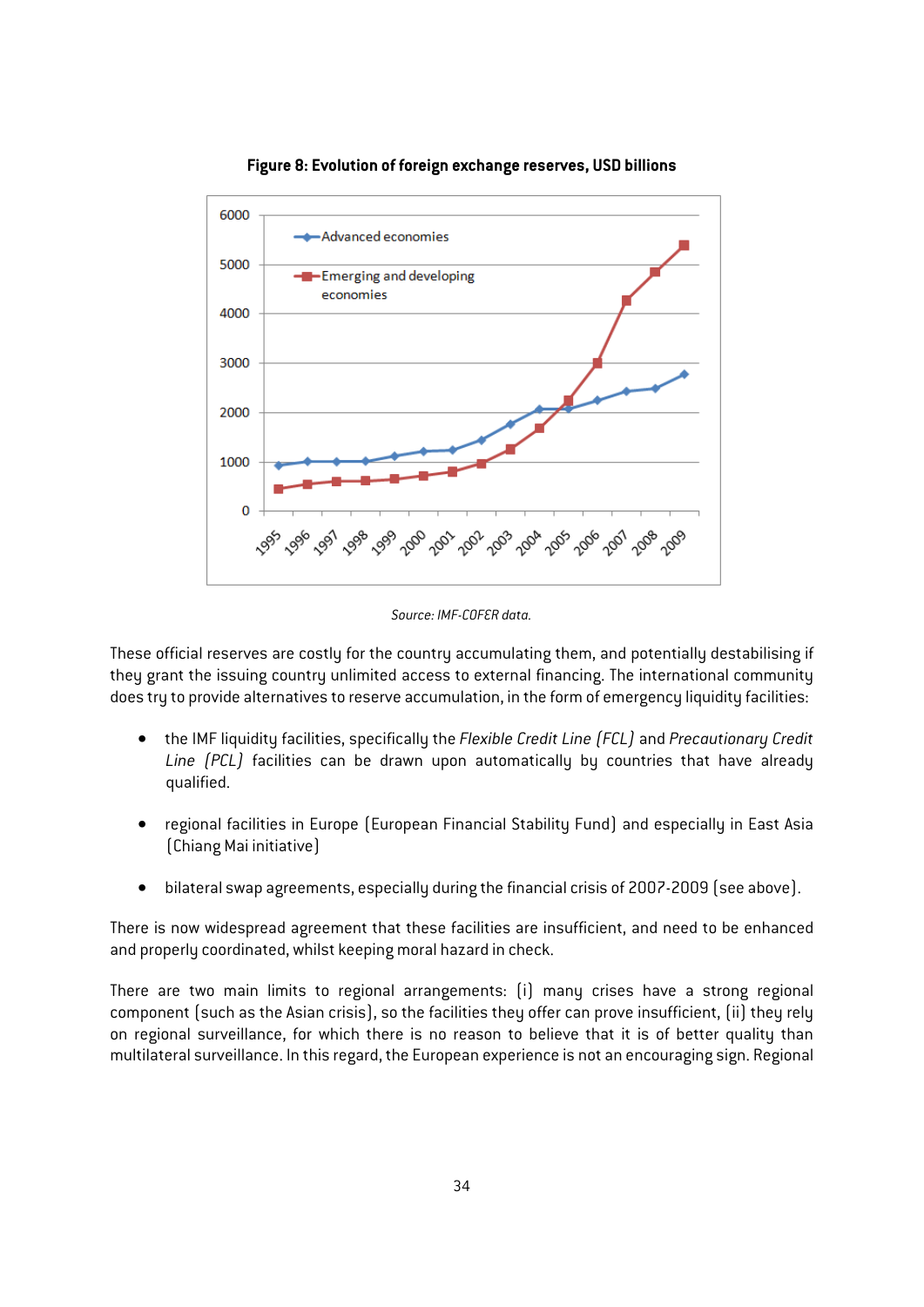(peer) surveillance can rapidly fizzle into a de facto "pact of non-aggression" between participating  $\frac{32}{2}$ 

Bilateral arrangements, centred on the U.S. Federal Reserve also raise several problems: (i) the relative decline of the US economy will inevitably diminish their importance, (ii) political interference cannot be excluded and (iii) because the central bank is independent, it will be difficult to obtain lasting and unwavering commitment from it.

Facilities for emergency liquidity provision are best designed at the multilateral level, even if these can be complemented by bilateral or regional agreements. PCL and FCL facilities have the advantage of combining automatic access with a pre-qualification review each year, which limits moral hazard. To avoid the risk of stigmatization of recipient countries, a possible solution could be to make these facilities mandatory for all countries that can pre-qualify. However, the Fund's resources do not allow this. An alternative solution could be to transform the swap agreements described in Table 2 into a network of bilateral agreements, under IMF surveillance.

A complementary path would be to develop and relax the allocation of Special Drawing Rights (SDR), as these allocations do not take into account the external imbalances of different countries (see Cooper, 2009; United Nations, 2009, Julius, 2010 for detailed propositions). After all, when SDRs were introduced in 1969 the main objective was to allow international liquidity to be managed multilaterally. In 1978, the member states of the IMF entered into a pledge to transform the SDR into "the principal reserve asset of the international monetary system" (see Box 2).

# **Box 2: a short history of the SDR<sup>33</sup>**

The creation of the SDR in 1969 came after several years of international discussions, especially amongst the "Group of Ten" - a group of ten advanced countries (the US, Japan and eight European countries) represented by their finance ministers, Treasury heads or central bank governors (see Solomon, 1996).

After the war, U.S. holdings accounted for about 60% the world's reserves of gold. The dollar/gold equivalence and the Marshall Plan, which provided dollar funding to European countries, allowed the relative scarcity of gold to be circumvented. However, the pace of gold production in the world was not consistent with the value of the peg. In the early 1960s, in order to address the problem of scarcity, the central banks of the U.S. and of European countries agreed on a pooling of gold reserves. Under the terms of the agreement, the participating countries were required to intervene if the market price departed from 35 dollars an ounce. However, the cost of these interventions steadily increased. The United States' privilege as the issuer of the main international currency was also met with the hostility of Charles de Gaulle. After the pound was devalued in 1967, and given the risk of a dollar devaluation because of the Vietnam War, investors converted their dollars into gold, making

 32 See Palais-Royal Initiative (2011).

<sup>33</sup> This box is based on Bénassy-Quéré and Pisani-Ferry (2010).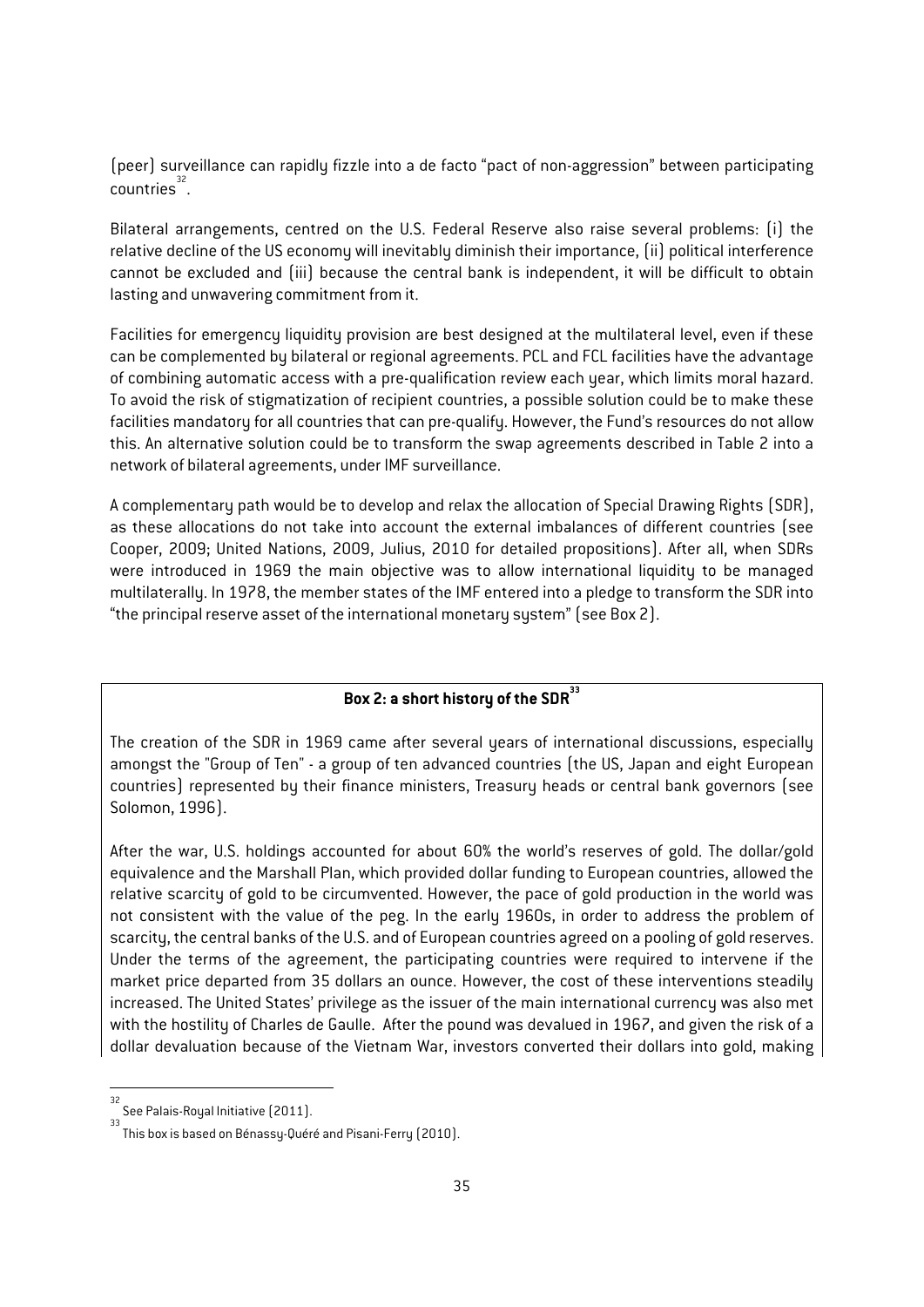the 35 dollar an ounce parity increasingly difficult to uphold. The gold pool ceased its functions in 1968. The parity of 35 dollar an ounce was maintained for official transactions, but private transactions were carried out on the basis of a higher market price. This amounted to a *de facto* devaluation of the dollar, while the problem of international liquidity – based US capital exports – remained unsolved.

The SDR was created by the Fund to serve as a reserve asset. It can be seen either as a substitute for gold (and a competitor to the dollar), or simply a mechanism for managing global liquidity independently of the United States' current account. In 1978, the member states of the IMF agreed to make the SDR the "principal reserve asset of the international monetary fund" *via* an amendment to the Fund's statutes. More than thirty years later, however, the SDR has failed to reach its objectives as a unit of account and as a store of value.

### *Unit of Account*

Initially set at 0.888671 grams of fine gold (on par with the official value of the dollar), the value of the SDR had to be redefined after the end of the Bretton Woods regime. In 1974, the SDR was redefined as a basket of 16 currencies, those of the member states that accounted for at least 1% of world trade. The basket was reduced to five currencies in 1981 (dollar, yen, pound sterling, Deutschemark, French franc), and in 1999 the franc and the mark were replaced by the euro. In 2001, the criterion for inclusion in the basket was changed. The currencies included in the basket were to be those of the biggest exporters, but also those most widely used in trade invoicing. This last criterion is currently an impediment to the inclusion of the renminbi in the basket.

The value of the SDR is determined daily by the IMF, according to the price of its component currencies and their weights within the basket. By construction, the DTS is more stable than its component currencies. However, to this day it is not used as the unit of account outside of the IMF and central banking.

#### *Store of value*

The second objective of the SDR was to free international liquidity of its reliance on U.S. economic policy. Three allocations were made between 1970 and 1972, amounting to a total of 9.3 billion SDR. In the years that followed, liquidity disappeared from the concerns of national governments, as the United States was running large current account deficits in a context of high inflation. New allocations amounting to SDR 12.1 billion took place between 1978 and 1981, and then nothing happened until the global financial crisis of 2007-09 and the decision of the G20 (London summit April 2009) to undertake a massive allocation of SDR 161.2 billion.

The SDR is quite an unwieldy instrument for managing international liquidity. The normal procedure is for the Director General of the Fund to make a proposal for the allocation or cancellation of SDRs at least six months before the desired date. The Board of Directors (24 directors) must then approve the proposal. The General Assembly (187 countries today) must finally vote it and reach a majority of 85%.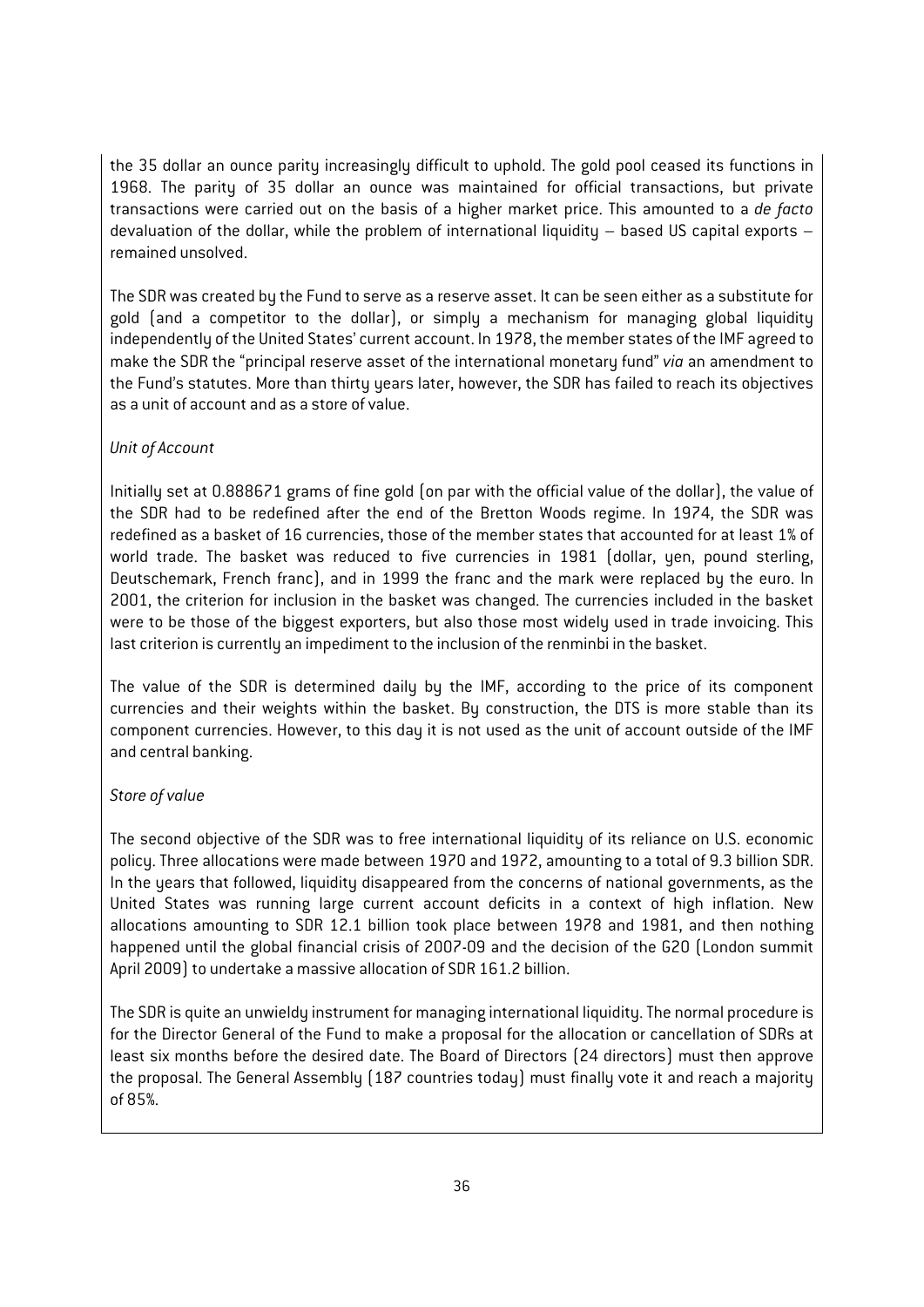Furthermore, SDRs are allocated according to the IMF quotas, despite there being no reason for global liquidity needs to follow this distribution.

To make the allocation of SDRs responsive to global developments, it would be necessary to reform the Fund's statutes (allocations are currently agreed upon in general assembly) but also to establish close cooperation between central banks, especially those whose currencies are in the SDR basket of currencies. Indeed, it is they who are tasked with creating the international currencies in exchange for SDRs that are only "promises" of money (see Box 3). Placing central banks at the centre of the framework for managing global liquidity would allow global liquidity needs to be taken into account in the conduct of monetary policy. This would also be the natural forum for coordinating liquidity provision in crisis situations. However, the IMF's support would be essential to mitigate the problem of moral hazard inherent to all insurance schemes.

# **Box 3: A user's guide to the SDR<sup>35</sup>**

The SDR is not a currency. It is a claim on the member states of the IMF, who have a commitment to convert SDRs into key currencies under certain conditions. The mechanism is as follows: (1) the IMF agrees on an SDR allocation, (2) SDRs are allocated among member states according to their contributions to the Fund, (3) allocated SDRs generate interest payments (the SDR is an asset) and interest charges (the SDR is also a liability); the SDR department of the Fund serves as a clearing house; as the interest rate is the same on the asset as on the liability side, the operation is initially neutral, (4) a member state can have its SDRs converted by another member state, in which case it receives one of the currencies in the basket which it can then use to meet its commitments. Its SDR position becomes negative and it pays net interest to the SDR Department of the Fund, (5) the member state that was counterparty in the conversion has a positive SDR position, and receives the net interest. The counterparty for the conversion is determined either on a voluntary basis, or through a designation mechanism (IMF, 2001). The interest rate set by the Fund (based on the money market rates of the currencies in the basket) is low compared to the short-term rates emerging and developing countries are usually charged. This form of liquidity is therefore relatively inexpensive to use. In addition, the system has the advantage of pooling global liquidity, making large reserve accumulation unnecessary, at least in principle (SDR allocations do not depend on current account imbalances). However, the share of SDRs in foreign exchange reserves is still very low (in the range of 0.4%).

1

<sup>34</sup> In the same spirit, the Palais-Royal Initiative. (2011) suggests to activate the IMF "Council" envisaged in the Fund's Articles of Agreement, an assembly of finance ministers and central bank governors that would take over the IMFC and the G20 ministers and governors for economic, monetary and financial issues. Here we suggest a smaller grouping of key central bankers for monetary cooperation. The two proposals are compatible.

<sup>&</sup>lt;sup>35</sup><br>This box is based on Bénassy-Quéré and Pisani-Ferry (2010).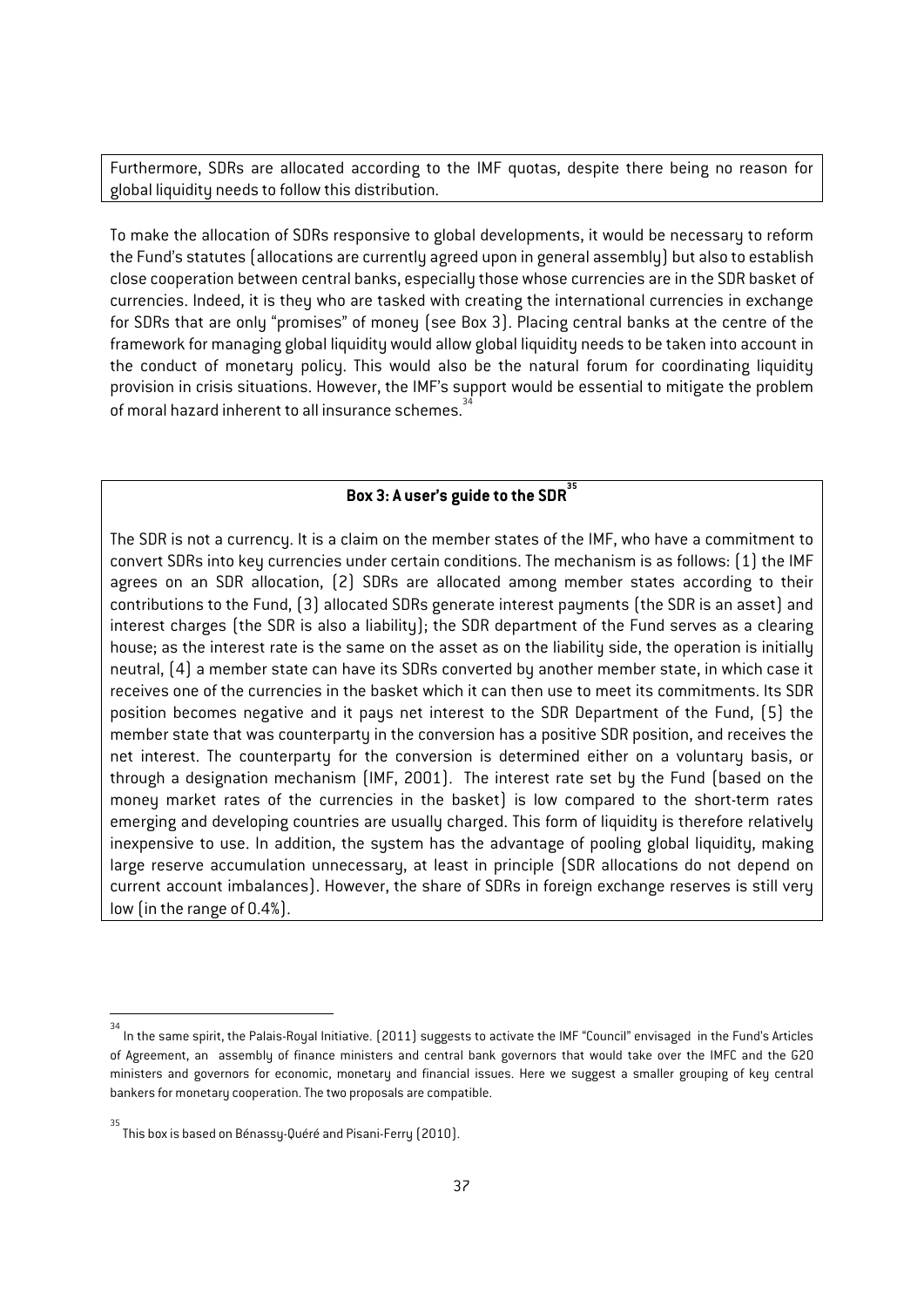#### 3.4. The transition

The transition towards a multipolar system will not happen in a month, nor in a year. It will most likely be long: ten years or so, according to Barry Eichengreen (2011), one of the more "optimistic" experts on this issue. This transition comes with specific risks attached. In particular, rapid diversification of public and private holdings could destabilise the dollar. Cooperation between central banks will thus be key during the transition.

According to one of the readings of the financial crisis of 2007-2009, the United States was under pressure to supply (risk-free) reserve assets in sufficient quantities. One of the challenges will be to diversify into other reserve assets, which should happen with the expansion of supply and demand for renminbi and/or euro assets.<sup>36</sup> A smooth transition is in the interest of all the countries and regions concerned (the United States, China and the euro area).

Enhanced regional cooperation will ease the transition, especially in Asia where, until now, the dollar peg has served as a substitute for any form of genuine monetary policy coordination  $\vec{r}$ .

 36 As a complement, the supply of SDR-denominated assets could be encouraged, e.g. by letting international organizations issue debts in SDRs (see IMF, 2011).

<sup>37</sup> Historically, regional cooperation has proven difficult without a dominant country and plans for monetary cooperation in Asia (beyond the multilateral swap agreements) have so far suffered from the absence of a clear leader. According to Park and Song (2010), the emergence of the renminbi could weaken regional initiatives undertaken by ASEAN+3, but give rise to a de facto monetary bloc with China's currency at the centre. It is however possible that China will resist letting its currency float in the short run, to support its adoption at the regional level (since the countries of the region are generally in demand of stability with respect to the dollar).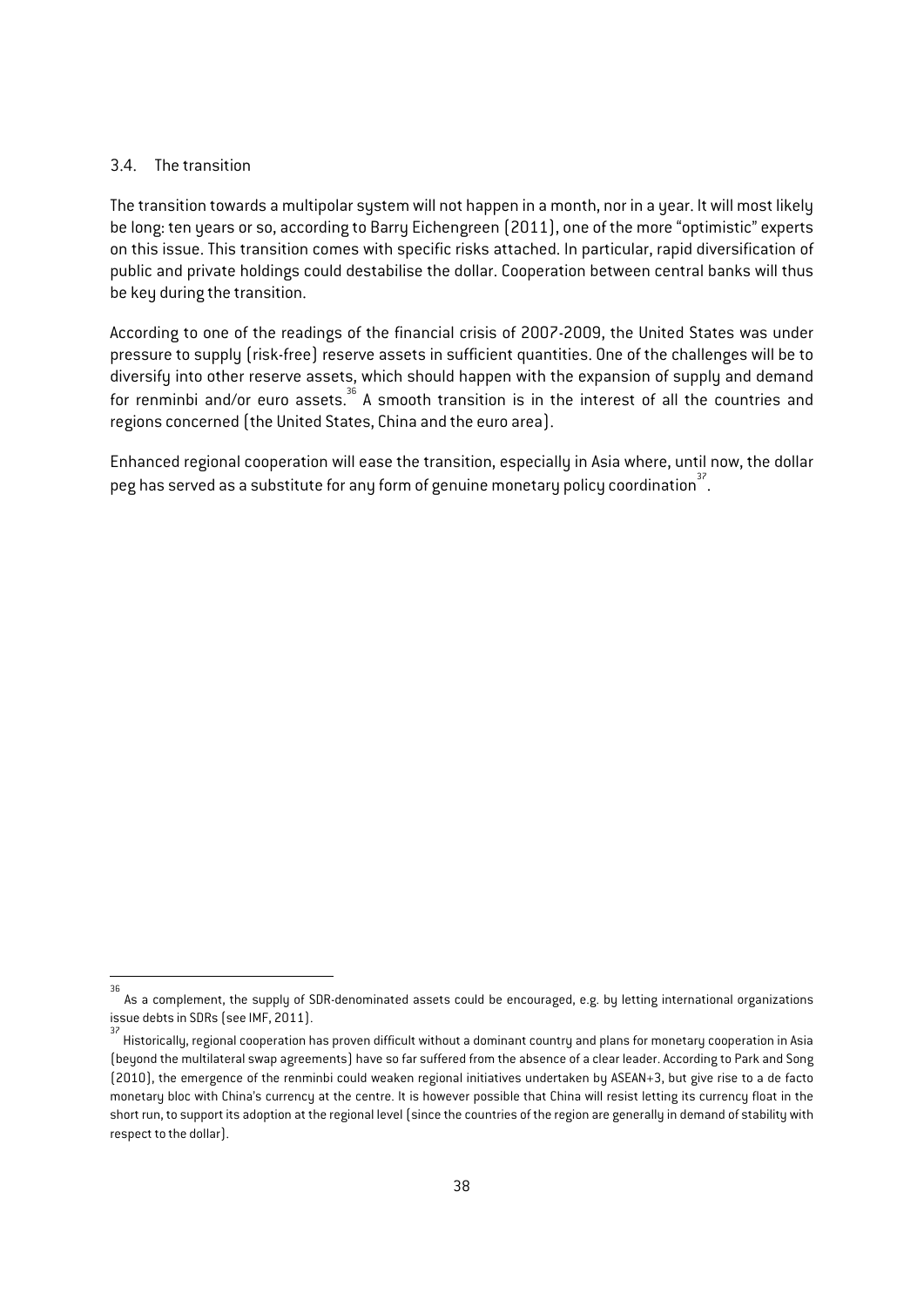#### **CONCLUSION**

It is not up to the international community to decide on the number or the identity of international currencies. A particular issuer may decide to promote, or otherwise discourage the internationalisation of its currency, but the emergence of an international currency is ultimately the result of the individual decisions of a myriad of public and private actors. All that can be said is that the economic and financial weight of large monetary entities will continue to change rapidly, that several currencies may coexist for a relatively long period and that China has now announced its intention to internationalise its currency. In this context, the U.S. dollar may well, in a decade or two, no longer be the system's only key currency (although it should still be dominant). Discussions on how to enhance the international monetary system should take this long-term perspective.

In this spirit, the immediate priorities should be:

- 1. *To move towards greater flexibility of the exchange rates of the main currencies*. Increased flexibility of the renminbi exchange rate is consistent with an evolution towards multipolarity. However, flexibility does not mean *laissez-faire*. It should go hand-in-hand with the recognition that exchange rates can be subject to excessive adjustments and that this can justify limited currency interventions, preferably coordinated, and/or capital controls.
- 2. *To create a framework for surveillance of capital controls*. As capital controls are making their comeback into the legitimate policy toolkit, there is a need to define when and how they can be used. In order to avoid them being used in mercantilist or beggar-thy-neighbour fashions, the international community could agree on a code of conduct on capital controls and the IMF could exercise surveillance. This implies extending the IMF's mandate to include surveillance of the financial account and enhancing the effectiveness of exchange-rate policy surveillance.
- 3. *To enhance existing facilities for the provision of global liquidity in times of crisis*. This would imply going a step further than existing facilities, and in particular making the provision of liquidity explicitly counter-cyclical. Multilateral arrangements are essential and they can be complemented by regional and bilateral facilities. This would reduce the self-insurance motive for reserve accumulation and thereby bring more transparency to the discussion on exchange rates.
- 4. *To create a venue for cooperation in managing global liquidity*. Although projects aiming to give a more important role to the Special Drawing Rights (SDR) are remote, a more modest objective could be to institutionalise cooperation and dialogue between the governors of the central banks whose currencies belong to the SDR basket, so that the global monetary stance and global liquidity are taken into account in national monetary policies. The SDR is a natural candidate for this because the central banks of the key currencies already have the ability to create money when SDRs are swapped for their own currencies: the impact of SDR allocations on global liquidity depends on their sterilisation policies, even if their current weight is still quite low. Inclusion of the renminbi in this basket (conditional on gradual internationalisation) would give more weight to such an initiative, especially as China has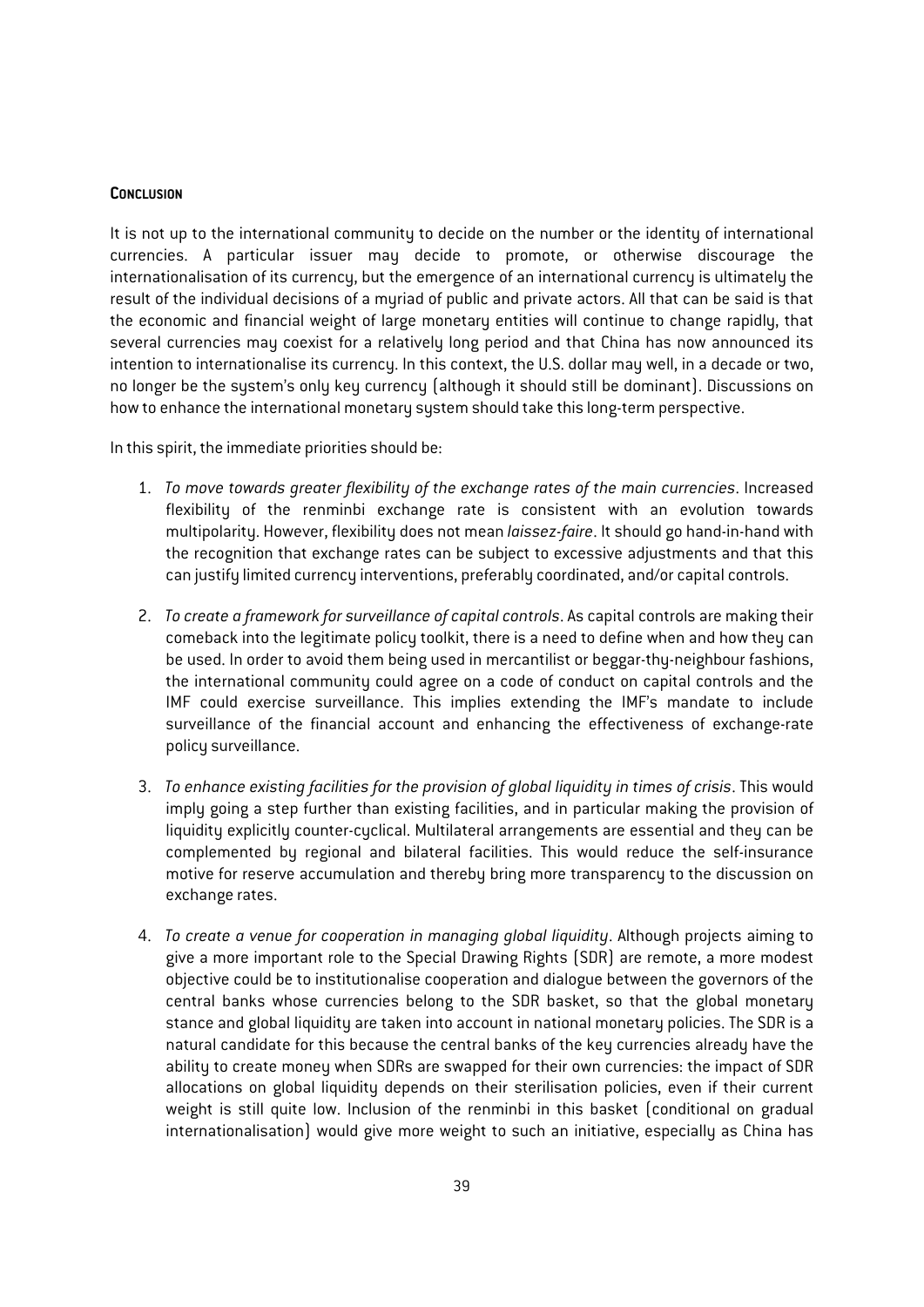already started creating international liquidity via its swap agreements. This could lead to the emergence of a G5 consisting of the United States, the euro area, the United Kingdom, Japan and China, which would be tasked with addressing those monetary and exchange rate issues that cannot realistically be tackled within the G20 framework. This G5 could also be in charge of coordinating swap lines in crisis periods.

The ultimate objective should be to create the right conditions for alternatives to the dollar to emerge without destabilising the system, and to reap the benefits of progressive multipolarisation.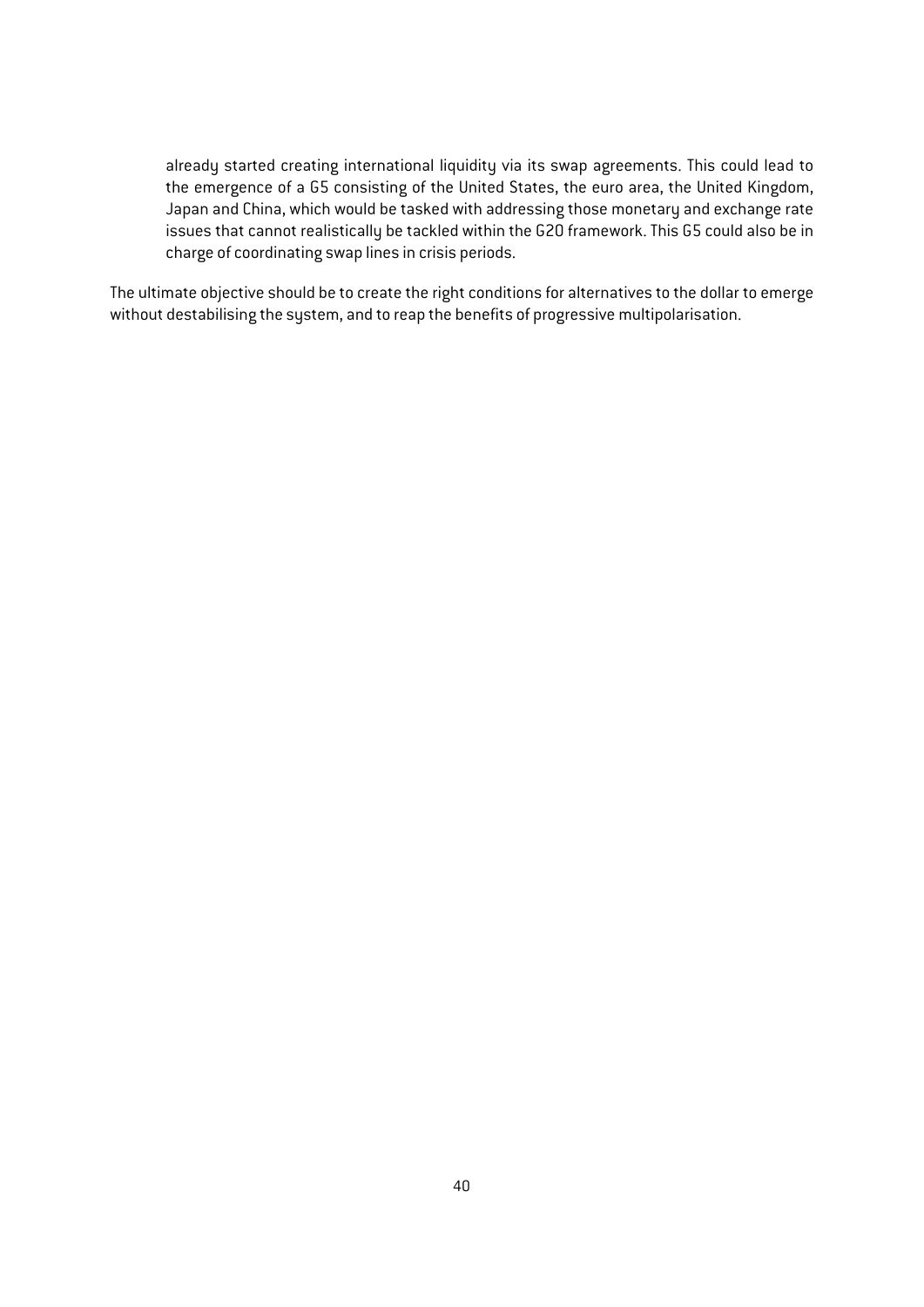#### **REFERENCES**

- Aglietta, Michel (2010) 'Reconstructing the International Monetary System: Key Questions', mimeo, December
- Allen, W and R Moessner (2010) 'Central bank co-operation and international liquidity in the financial crisis of 2008–9', BIS Working Papers, no 310, May
- Asdrubali, Pierfederico, Sorensen, Bent E and Oved Yosha (1996) 'Channels of Interstate Risk Sharing: United States 1963-1990', *The Quarterly Journal of Economics*, 111 (4) , pp. 1081- 1110, November
- Bank of International Settlements (2010) 'Triennial Central Bank Survey of Foreign Exchange and OTC Derivatives Market Activity in April 2010 - Preliminary global results – Turnover', 1 September
- Bénassy-Quéré, Agnès, Coeuré, Benoît and Valérie Mignon (2006) 'On the Identification of De Facto Currency Pegs', *Journal of the Japanese and International Economies*, 20, 112-127
- Bénassy-Quéré, Agnès, et Jean Pisani-Ferry (2010) 'Le retour des controverses monétaires internationales', in CEPII, *L'Economie Mondiale 2011*, chapitre VI pp. 74-87, Paris, La Découverte
- Bénassy-Quéré, Agnès, and Jean Pisani-Ferry (2010) 'China and the Euro-Dollar Exchange Rate', presentation at the Bruegel-CEPII workshop on *Reform options for the International Monetary System*, Paris, 7 December
- Bernanke, Ben (2011) 'International Capital Flows and the Return to Safe Assets in the United States', *Financial Stability Review* No15, Banque de France, February
- Bini Smaghi, Lorenzo (2008) 'The Internationalization of Currencies: A Central Banking Perspective', in J. Pisani-Ferry and A. S. Posen (eds) *The Euro at Ten: The Next Global Currency?* Peterson Institute for International Economics and Bruegel
- Bordo, Michael, and Lars Jonung (2001) 'A Return to the Convertibility Principle? Monetary and Fiscal Regimes in Historical Perspective', in Axel Leijonhuvhud (ed) *Monetary Theory as a Basis for Monetary Policy*, MacMillan
- Caballero, Ricardo, Emmanuel Farhi, and Pierre.-Olivier Gourinchas (2008) 'An Equilibrium Model of Global Imbalances and Low Interest Rates', *American Economic Review* 98, pp. 358–393
- Caballero, Ricardo, and Arvind Krishnamurthy (2009) 'Global Imbalances and Financial Fragility', *American Economic Review* Papers and Proceedings, vol. 99 No2, pp. 584–588
- Calvo, Guillermo, and Carmen Renhart (2002) 'Fear of Floating', *Quarterly Journal of Economics*, Vol. CXVII No. 2, May, 379-408
- Camdessus, Michel (2009) 'Towards a new international monetary system', speech given at the International Conference on Guanghua School of Management, Peking, 17 November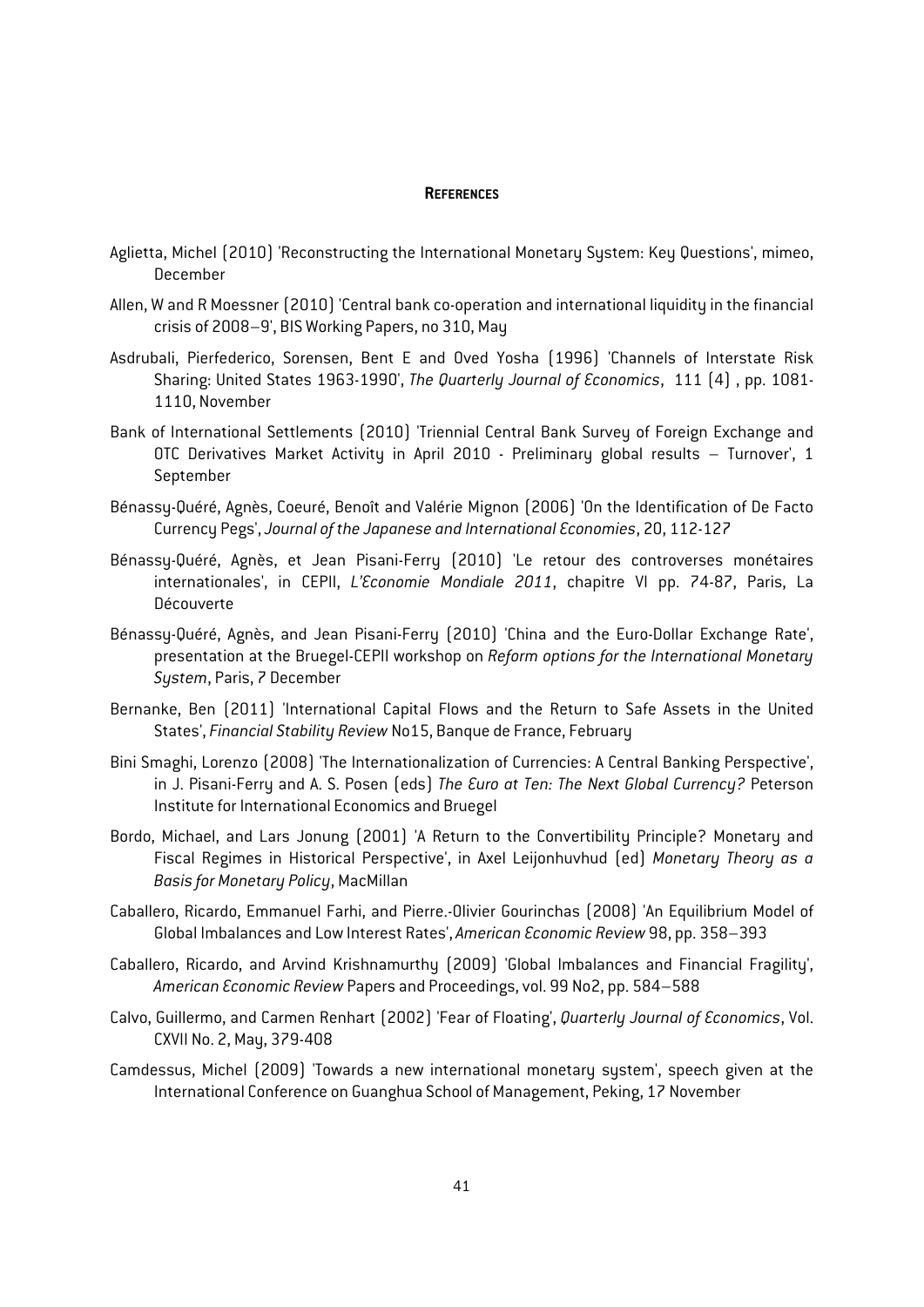- Camdessus, Michel, Lamfalussy, Alexandre, and Tommaso Padoa-Schioppa (2011) 'Reform of the international monetary system : a cooperative approach for the twenty first century', Palais Royal Initiative, 8 February
- Cheung, Yin-Wong, Ma Guonan, and Robert N. McCauley (2008) 'Renminbising China's Foreign Assets', CESIfo working paper No. 3009, April
- Chinn, Menzie, and Jeffrey Frankel (2008) 'Why the Euro Will Rival the Dollar', *International Finance*, 11:1, pp. 49-73
- Chinn, Menzie, and Hiro Ito (2008) 'A New Measure of Financial Openness', *Journal of Comparative Policy Analysis ,* 10 (3), 309-322
- Cobham, David (2008) 'Changing currency alignments: euro versus dollar', unpublished mimeo, July
- Cooper, Richard (2009) 'Necessary Reform? The IMF and the International Financial Architecture', *Harvard International Review*, 22 March
- Dobson, Wendy, and Paul Masson (2008) 'Will the renminbi become a world currency?', University of Toronto, *IIB paper* No. 10, March
- Dooley, Michael, David Folkerts-Landau and Peter Garber (2004) 'The Revived Bretton Woods System', *International Journal of Finance and Economics* 9, pp 307-313
- Dorucci, Ettore and Julie McKay (2011) 'The international monetary system after the financial crisis', *ECB Occasional paper* No. 123, February
- Eichengreen, Barry (1987) 'Hegemonic Stability Theories of the International Monetary System', *NBER Working Paper* No 2193, March
- Eichengreen, Barry (2008) *Globalizing capital, a history of the international monetary system*, second edition, Princeton University Press
- Eichengreen, Barry (2009) 'The Dollar Dilemma: The World's Top Currency Faces Competition', *Foreign Affairs*, 888 (5), pp. 53-68.
- Eichengreen, Barry (2011) *Exorbitant Privilege: The rise and fall of the Dollar and the Future of the International Monetary System*, Oxford University Press
- Eichengreen, Barry, and Marc Flandreau (2008) 'The Rise and Fall of the Dollar, or When Did the Dollar Replace Sterling as the Leading International Currency?' *NBER working paper* No. 14154
- Eichengreen, Barry, and Marc Flandreau (2010) 'The Federal Reserve, the Bank of England and the Rise of the Dollar as an International Currency, 1914-39', *BIS working paper* No. 328, November
- European Central Bank (2010) *The International Role of the Euro*, July
- Fan Gang, Wang Bijun and Huang Yiping (2010) 'Intraregional Cross-Holding of Reserve Currencies: A Proposal for Asia to deal with the Global Reserve Risks', China Macroeconomic Research Centre, National School of Development, Peking University, *Working Paper* No. 01, November 24
- Fouré, Jean, Agnès Bénassy-Quéré and Lionel Fontagné (2010) 'he World Economy in 2050: a Tentative Picture', *CEPII working paper* No. 2010-27, December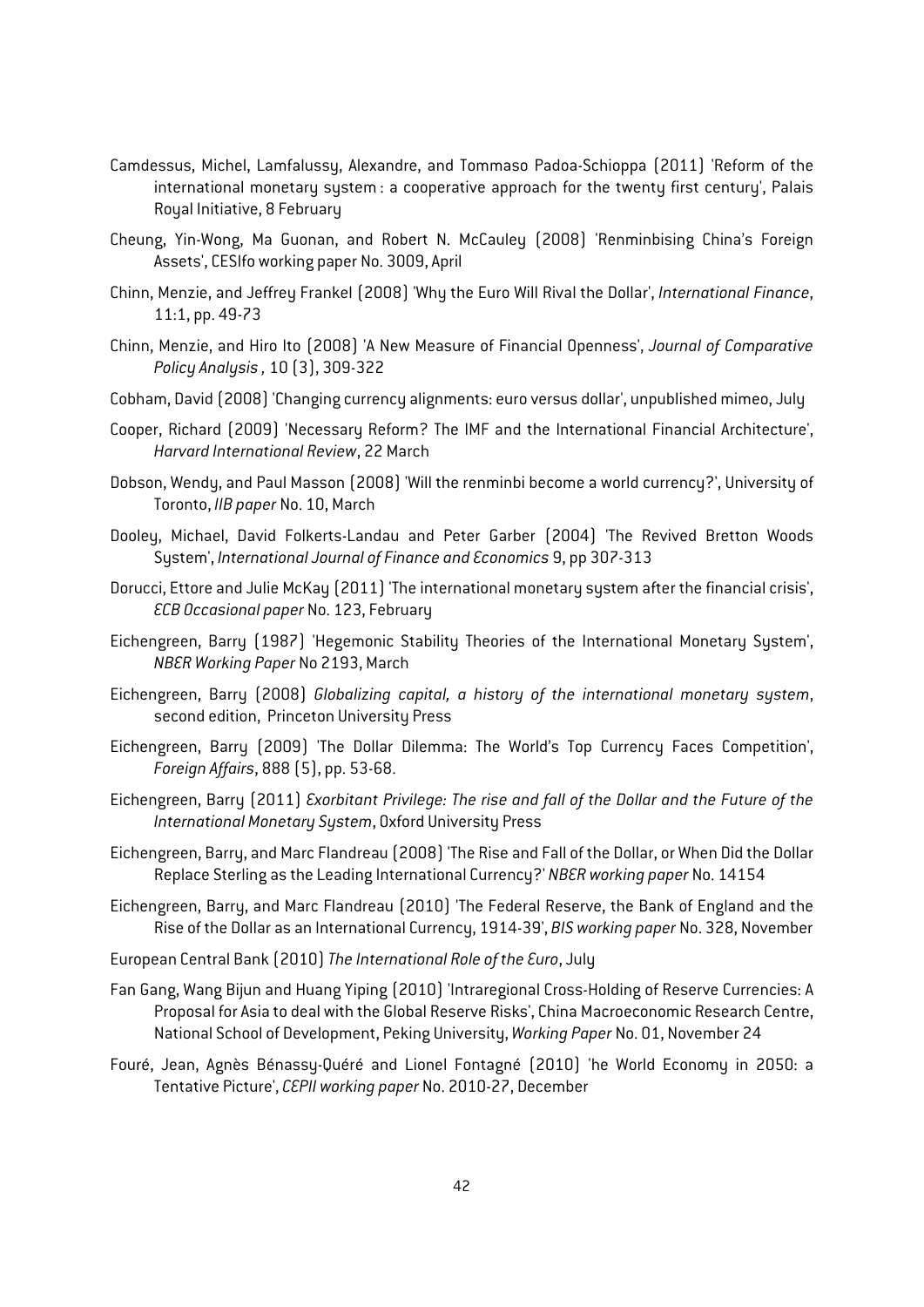- Goldberg, Linda (2010) 'Is the International Role of the Dollar Changing?', *Current Issues in Economics and Finance* 16:1, January, Federal Reserve Bank of New York
- International Monetary Fund (2001) 'SDR Department', *Financial Organization and Operations of the IMF*, Chap. 3, Pamphlet Series n°45, 6<sup>th</sup> edition, Washington D.C.
- International Monetary Fund (2011) 'Enhancing international monetary stability A role for the SDR?', Strategy, Policy and Review Department, 7 January
- Julius, DeAnne (2010) 'A Roadmap for SDR Evolution', in Paola Subacchi and John Driffill (eds) *Beyond the Dollar: Rethinking the International Monetary System*, Chatham House Report, March
- Kaminsky, Graciela, and Carmen Reinhart (1999) 'The Twin Crises: The Causes of Banking and Balance-of-Payments Problems', *American Economic Review*, 89 (3), 473-500
- Kindleberger, Charles (1981) 'Dominance and Leadership in the International Economy', 25(2) *International Studies Quarterly* (1981): 242-54
- Kose, Ayhan, Eswar Prasad, Ken Rogoff and Shang-Jin Wei (2006) 'Financial Globalisation: A Reappraisal', *IMF Working Paper* 186/2006, August
- Laeven, Luc and Fabian Valencia (2008) 'Systemic Banking Crises: A New Database', IMF *Working Paper* No. 08/224, November
- Landau, Jean-Pierre (2009) 'An International Financial Architecture for the 21<sup>st</sup> Century: Some Thoughts', remarks at the  $17<sup>th</sup>$  central bank seminar of the bank of Korea, Seoul, 2 October (revised version)
- Larosière, Jacques de (2009) *Report of the High-Level Group on Financial Supervision in the EU*, Brussels, February
- Mc Guire, Patrick, and Goetz von Peter (2009) 'The US dollar shortage in global banking and the international policy response', *BIS Working Paper* No 291, October
- McKinnon, Ronald (1993) 'The Rules of the Game: International Money in Historical Perspective', *Journal of Economic Literature,* March, pp. 1-44
- Mateos y Lago, Isabelle, Duttagupta, Rupa and Rishi Goyal (2009) 'The Debate on the international Monetary System', IMF *Staff Position Note* No. SPN/09/26
- Mishkin, F., and K. Schmidt-Hebbel (2007) 'Does Inflation Targeting Make a Difference?' *NBER Working Paper*, 12876
- Musgrave, Richard and Peggy Musgrave (1989) *Public Finance in Theory and Practice*, McGraw Hill
- Nations Unies (2009) 'Report of the Commission of Experts of the President of the United Nations General Assembly on Reforms of the International Monetary and Financial System', June
- Obstfeld, Maurice, Jay Shambaugh, and Alan Taylor (2010) 'Financial Stability, The Trilemma, and International Reserves', *American Economic Journal: Macroeconomics 2 (April): 57–94*
- Ostry, Jonathan, *et al* (2010) 'Capital Inflows: The Role of Controls', *IMF Staff Position Note* No 10/04, February